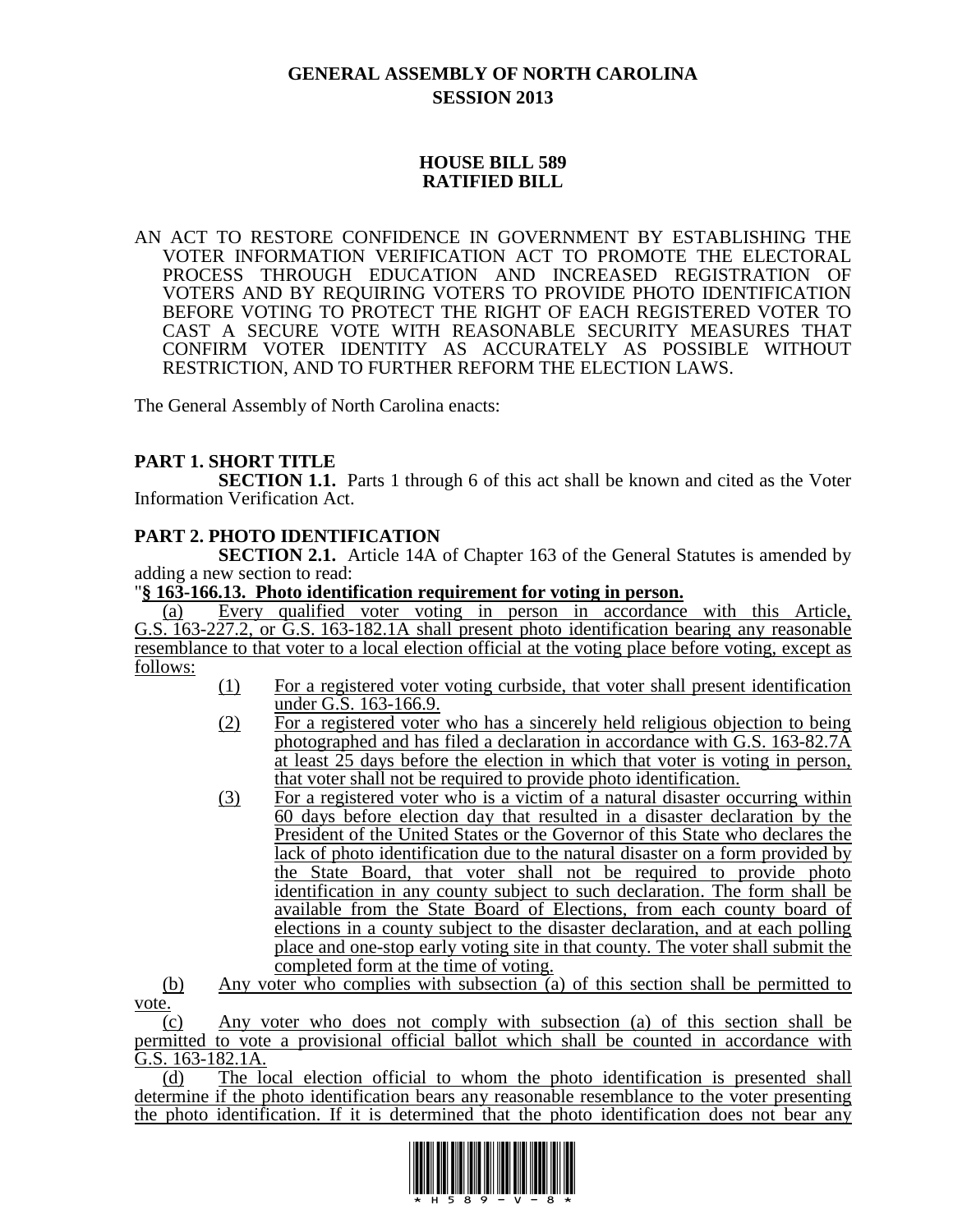reasonable resemblance to the voter, the local election official shall comply with G.S. 163-166.14.

(e) As used in this section, "photo identification" means any one of the following that contains a photograph of the registered voter. In addition, the photo identification shall have a printed expiration date and shall be unexpired, provided that any voter having attained the age of 70 years at the time of presentation at the voting place shall be permitted to present an expired form of any of the following that was unexpired on the voter's 70th birthday. Notwithstanding the previous sentence, in the case of identification under subdivisions (4) through (6) of this subsection, if it does not contain a printed expiration date, it shall be acceptable if it has a printed issuance date that is not more than eight years before it is presented for voting:<br> $(1)$  A

- (1) A North Carolina drivers license issued under Article 2 of Chapter 20 of the General Statutes, including a learner's permit or a provisional license.
- (2) A special identification card for nonoperators issued under G.S. 20-37.7.<br>A United States passport.
- $\frac{(3)}{(4)}$  A United States passport.<br>A United States military
- (4) A United States military identification card, except there is no requirement that it have a printed expiration or issuance date.
- (5) A Veterans Identification Card issued by the United States Department of Veterans Affairs for use at Veterans Administration medical facilities facilities, except there is no requirement that it have a printed expiration or issuance date.
- $\frac{1}{10}$  A tribal enrollment card issued by a federally recognized tribe.<br>  $\frac{1}{10}$  A tribal enrollment card issued by a tribe recognized by this
- A tribal enrollment card issued by a tribe recognized by this State under Chapter 71A of the General Statutes, provided that card meets all of the following criteria:
	- a. Is issued in accordance with a process approved by the State Board of Elections that requires an application and proof of identity equivalent to the requirements for issuance of a special identification card by the Division of Motor Vehicles under G.S. 20-7 and G.S. 20-37.7.
	- b. Is signed by an elected official of the tribe.
- (8) A drivers license or nonoperators identification card issued by another state, the District of Columbia, or a territory or commonwealth of the United States, but only if the voter's voter registration was within 90 days of the election."

**SECTION 2.2.** Article 14A of Chapter 163 of the General Statutes is amended by adding a new section to read:

#### "**§ 163-166.14. Evaluation of determination of nonreasonable resemblance of photo identification.**

(a) Any local election official that determines the photo identification presented by a voter in accordance with G.S. 163-166.13 does not bear any reasonable resemblance to that voter shall notify the judges of election of the determination.

(b) When notified under subsection (a) of this section, the judges of election present shall review the photo identification presented and the voter to determine if the photo identification bears any reasonable resemblance to that voter. The judges of election present may consider information presented by the voter in addition to the photo identification and shall construe all evidence presented in a light most favorable to the voter.

(c) A voter subject to subsections (a) and (b) of this section shall be permitted to vote unless the judges of election present unanimously agree that the photo identification presented does not bear any reasonable resemblance to that voter. The failure of the judges of election present to unanimously agree that photo identification presented by a voter does not bear any reasonable resemblance to that voter shall be dispositive of any challenges that may otherwise be made under G.S. 163-85(c)(10).

(d) A voter subject to subsections (a) and (b) of this section shall be permitted to vote a provisional ballot in accordance with G.S. 163-88.1 if the judges of election present unanimously agree that the photo identification presented does not bear any reasonable resemblance to that voter.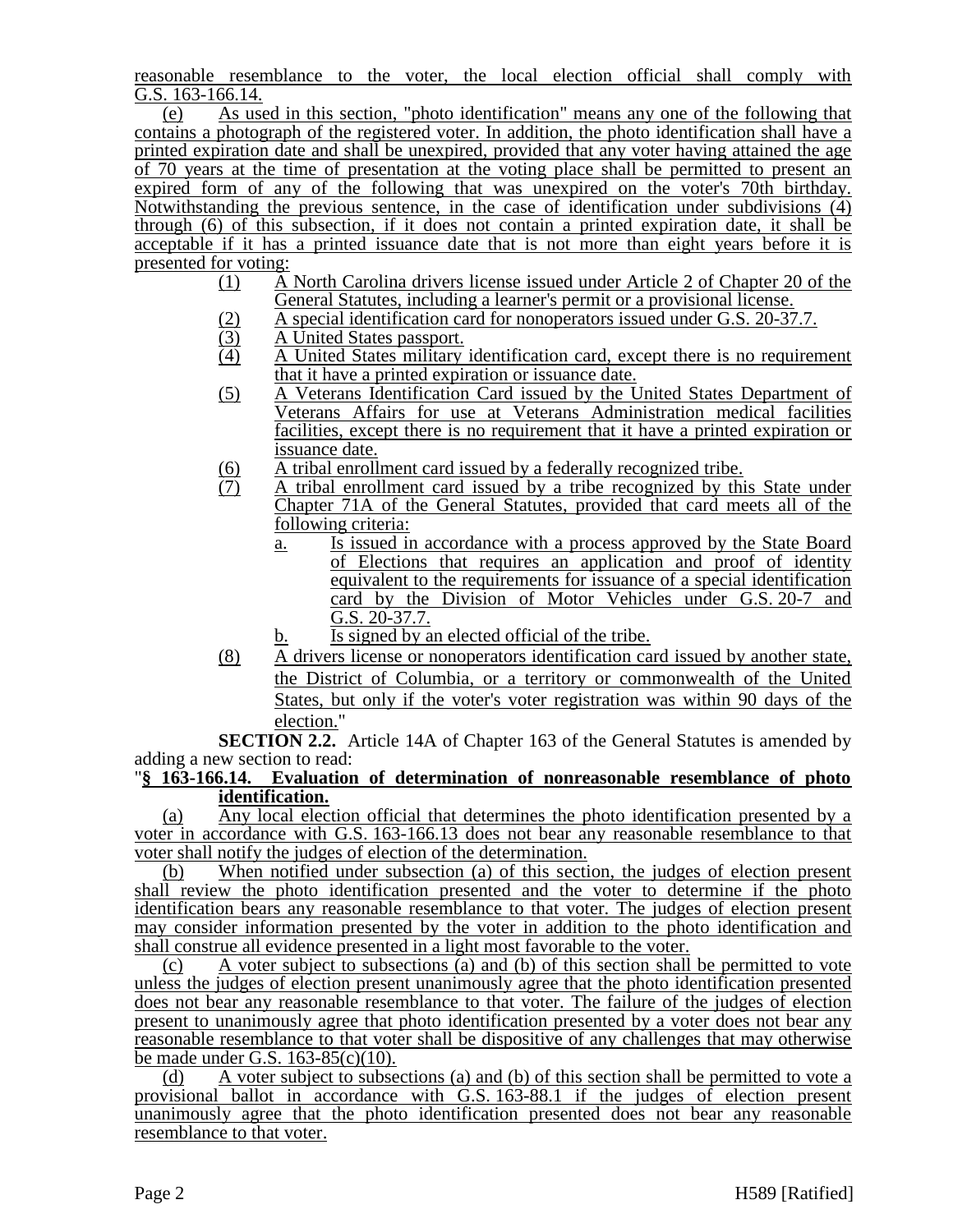(e) At any time a voter presents photo identification to a local election official other than on election day, the county board of elections shall have available to the local election official judges of election for the review required under subsection (b) of this section, appointed with the same qualifications as is in Article 5 of this Chapter, except that the individuals (i) may reside anywhere in the county or (ii) be an employee of the county or the State. Neither the local election official nor the judges of election may be a county board member. The county board is not required to have the same judges of election available throughout the time period a voter may present photo identification other than on election day but shall have at least two judges, who are not of the same political party affiliation, available at all times during that period.

(f) Any local or State employee appointed to serve as a judge of election may hold that office in addition to the number permitted by G.S. 128-1.1.

(g) The county board of elections shall cause to be made a record of all voters subject to subsection (c) of this section. The record shall include all of the following:

- 
- The name of the local election official under subsection (a) of this section.
- (1) The name and address of the voter.<br>  $\frac{12}{3}$  The name of the local election office<br>
The names and a record of how The names and a record of how each judge of election voted under subsection (b) of this section.
- (4) The date of the determinations under subsections (a) and (b) of this section.<br>(5) A brief description of the photo identification presented by the voter.
- (5) A brief description of the photo identification presented by the voter.

(h) For purposes of this section, the term "judges of election" shall have the following meanings:

- (1) On election day, the chief judge and judges of election as appointed under Article 5 of this Chapter.
- (2) Any time other than on election day, the individuals appointed under subsection (e) of this section.
- (i) The State Board shall adopt rules for the administration of this section."

**SECTION 2.3.** Article 7A of Chapter 163 of the General Statutes is amended by adding a new section to read:

#### "**§ 163-82.7A. Declaration of religious objection to photograph.**

(a) At the time of approval of the application to register to vote, a voter with a sincerely held religious objection to being photographed may execute a declaration before an election official to that effect to be incorporated as part of the official record of voter registration.

(b) At any time after the voter has registered to vote that the voter has determined the voter has a sincerely held religious objection to being photographed, that voter may execute a declaration before an election official to be incorporated as part of the official record of that voter's voter registration.

(c) At any time after a voter has executed a declaration before an election official under this section and that voter no longer has a sincerely held religious objection to being photographed, that voter may request the cancellation of the declaration in writing to the county board.

(d) All declarations under subsections (a) and (b) of this section shall include a statement by the voter that the voter has a sincerely held religious objection to being photographed and a requirement for the signature of the voter, which includes a notice that a false or fraudulent declaration is a Class I felony pursuant to G.S. 163-275(13).

(e) The State Board shall adopt rules to establish a standard form for the administration of this section."

**SECTION 2.5.** G.S. 163-166.7(a) reads as rewritten:

"(a) Checking Registration. – A person seeking to vote shall enter the voting enclosure through the appropriate entrance. A precinct official assigned to check registration shall at once ask the voter to state current name and residence address. The voter shall answer by stating current name and residence address. address and presenting photo identification in accordance with G.S. 163-166.13. In a primary election, that voter shall also be asked to state, and shall state, the political party with which the voter is affiliated or, if unaffiliated, the authorizing party in which the voter wishes to vote. After examination, that official shall state whether that voter is duly registered to vote in that precinct and shall direct that voter to the voting equipment or to the official assigned to distribute official ballots. If a precinct official states that the person is duly registered, the person shall sign the pollbook, other voting record, or voter authorization document in accordance with subsection (c) of this section before voting."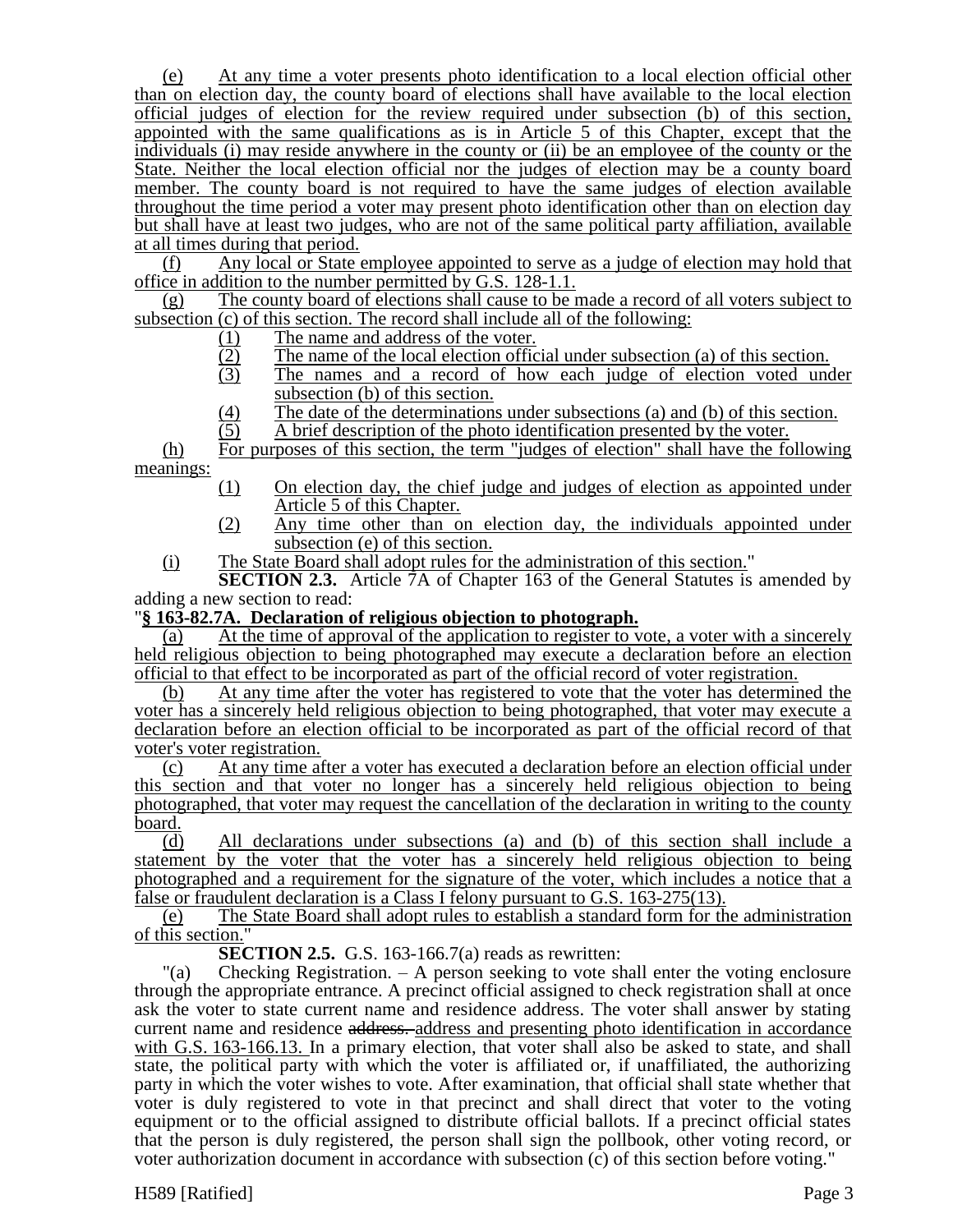### **SECTION 2.6.** G.S. 163-166.9 reads as rewritten:

### "**§ 163-166.9. Curbside voting.**

(a) In any election or referendum, if any qualified voter is able to travel to the voting place, but because of age or physical disability and physical barriers encountered at the voting place is unable to enter the voting enclosure to vote in person without physical assistance, that voter shall be allowed to vote either in the vehicle conveying that voter or in the immediate proximity of the voting place.

(b) Any qualified voter voting under this section shall comply with G.S. 163-166.13(a) by one of the following means:

(1) Presenting photo identification in accordance with G.S. 163-166.13.

 $(2)$  Presenting a copy of a document listed in G.S. 163-166.12(a)(2).

(c) The State Board of Elections shall promulgate adopt rules for the administration of this section."

**SECTION 2.7.** G.S. 163-227.2(b) reads as rewritten:

"(b) Not earlier than the third Thursday before an election, in which absentee ballots are authorized, in which a voter seeks to vote and not later than 1:00 P.M. on the last Saturday before that election, the voter shall appear in person only at the office of the county board of elections, except as provided in subsection (g) of this section. A county board of elections shall conduct one-stop voting on the last Saturday before the election until 1:00 P.M. and may conduct it until 5:00 P.M. on that Saturday. That voter shall enter the voting enclosure at the board office through the appropriate entrance and shall at once state his or her name and place of residence to an authorized member or employee of the board. board and present photo identification in accordance with G.S. 163-166.13. In a primary election, the voter shall also state the political party with which the voter affiliates and in whose primary the voter desires to vote, or if the voter is an unaffiliated voter permitted to vote in the primary of a particular party under G.S. 163-119, the voter shall state the name of the authorizing political party in whose primary he wishes to vote. The board member or employee to whom the voter gives this information shall announce the name and residence of the voter in a distinct tone of voice. After examining the registration records, an employee of the board shall state whether the person seeking to vote is duly registered. If the voter is found to be registered that voter may request that the authorized member or employee of the board furnish the voter with an application form as specified in G.S. 163-227. The voter shall complete the application in the presence of the authorized member or employee of the board, and shall deliver the application to that person."

**SECTION 2.8.** Article 15A of Chapter 163 of the General Statutes is amended by adding a new section to read:

#### "**§ 163-182.1A. Counting of provisional official ballots cast due to failure to provide photo identification when voting in person.**

(a) Unless disqualified for some other reason provided by law, the county board of elections shall find that a voter's provisional official ballot cast as a result of failing to present photo identification when voting in person in accordance with G.S. 163-166.13 is valid and direct that the provisional ballot be opened and counted in accordance with this Chapter if the voter complies with this section.

(b) A voter who casts a provisional official ballot wholly or partly as a result of failing to present photo identification when voting in person in accordance with G.S. 163-166.13 may comply with this section by appearing in person at the county board of elections and doing one of the following:

- (1) Presenting photo identification as defined in G.S. 163-166.13(e) that bears any reasonable resemblance to the voter. The local election official to whom the photo identification is presented shall determine if the photo identification bears any reasonable resemblance to that voter. If not, that local election official shall comply with G.S. 163-166.14.
- $(2)$  Presenting any of the documents listed in G.S. 163-166.12(a)(2) and declaring that the voter has a sincerely held religious objection to being photographed. That voter shall also be offered an opportunity to execute a declaration under G.S. 163-82.7A for future elections.

(c) All identification under subsection (b) of this section shall be presented to the county board of elections not later than 12:00 noon the day prior to the time set for the convening of the election canvass pursuant to G.S. 163-182.5.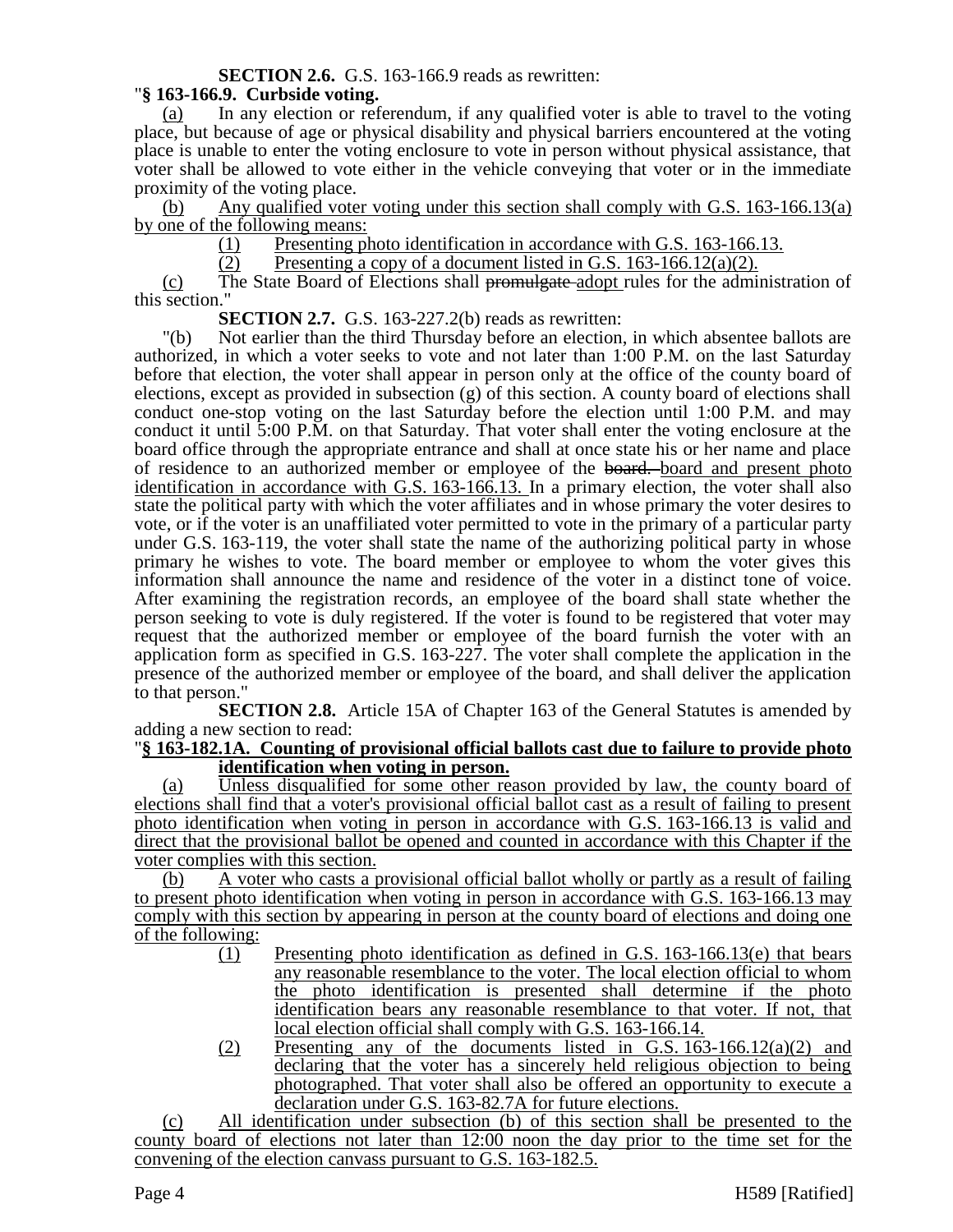(d) If the county board of elections determines that a voter has also cast a provisional official ballot for a cause other than the voter's failure to provide photo identification in accordance with G.S. 163-166.13, the county board shall do all of the following:

- (1) Note on the envelope containing the provisional official ballot that the voter has complied with the proof of identification requirement.
- (2) Proceed to determine any other reasons for which the provisional official ballot was cast provisionally before ruling on the validity of the voter's provisional official ballot."
- **SECTION 2.9.** G.S. 163-87 reads as rewritten:

### "**§ 163-87. Challenges allowed on day of primary or election.**

On the day of a primary or election, at the time a registered voter offers to vote, any other registered voter of the precinct may exercise the right of challenge, and when he the voter does so may enter the voting enclosure to make the challenge, but he the voter shall retire therefrom as soon as the challenge is heard.

On the day of a primary or election, any other registered voter of the precinct may challenge a person for one or more of the following reasons:

- (1) One or more of the reasons listed in G.S. 163-85(c).
- (2) That the person has already voted in that primary or election.<br>  $(3)$  Repealed by Session Laws 2009-541, s. 16.1(b), effective Au
- Repealed by Session Laws 2009-541, s. 16.1(b), effective August 28, 2009.
- (4) If the challenge is made with respect to voting in a partisan primary, that the person is a registered voter of another political party.
- (5) Except as provided in G.S. 163-166.13(d) and G.S. 163-166.14, the voter does not present photo identification in accordance with G.S. 163-166.13.

The chief judge, judge, or assistant appointed under G.S. 163-41 or 163-42 may enter challenges under this section against voters in the precinct for which appointed regardless of the place of residence of the chief judge, judge, or assistant.

If a person is challenged under this subsection, and the challenge is sustained under G.S. 163-85(c)(3), the voter may still transfer his that voter's registration under G.S. 163-82.15(e) if eligible under that section, and the registration shall not be cancelled under G.S.  $163-90.2(a)$  if the transfer is made. A person who has transferred his that voter's registration under G.S. 163-82.15(e) may be challenged at the precinct to which the registration is being transferred."

# **PART 3. IMPLEMENTATION**

**SECTION 3.1.** G.S. 20-37.7(d) reads as rewritten:

"(d) Expiration and Fee. – A special identification card issued to a person for the first time under this section expires when a drivers license issued on the same day to that person would expire. A special identification card renewed under this section expires when a drivers license renewed by the card holder on the same day would expire.

The fee for a special identification card is the same as the fee set in G.S. 20-14 for a duplicate license. The fee does not apply to a special identification card issued to a resident of this State as follows:

- (1) who The applicant is legally  $\frac{1}{2}$  who The applicant is legally  $\frac{1}{2}$  blind.
- $\frac{(2)}{(3)}$  The applicant is at least 70 years old, old.<br>The applicant is homeless, has been issue.
- The applicant is homeless, has been issued a drivers license but the drivers license is cancelled under G.S. 20-15, in accordance with G.S. 20-9(e) and (g), as a result of a physical or mental disability or disease.
- (4) The applicant is homeless. To obtain a special identification card without paying a fee, a homeless person must present a letter to the Division from the director of a facility that provides care or shelter to homeless persons verifying that the person is homeless.
- (5) The applicant is registered to vote in this State and does not have photo identification acceptable under G.S. 163-166.13. To obtain a special identification card without paying a fee, a registered voter shall sign a declaration stating the registered voter is registered and does not have other photo identification acceptable under G.S. 163-166.13. The Division shall verify that voter registration prior to issuing the special identification card. Any declaration shall prominently include the penalty under G.S. 163-275(13) for falsely making the declaration.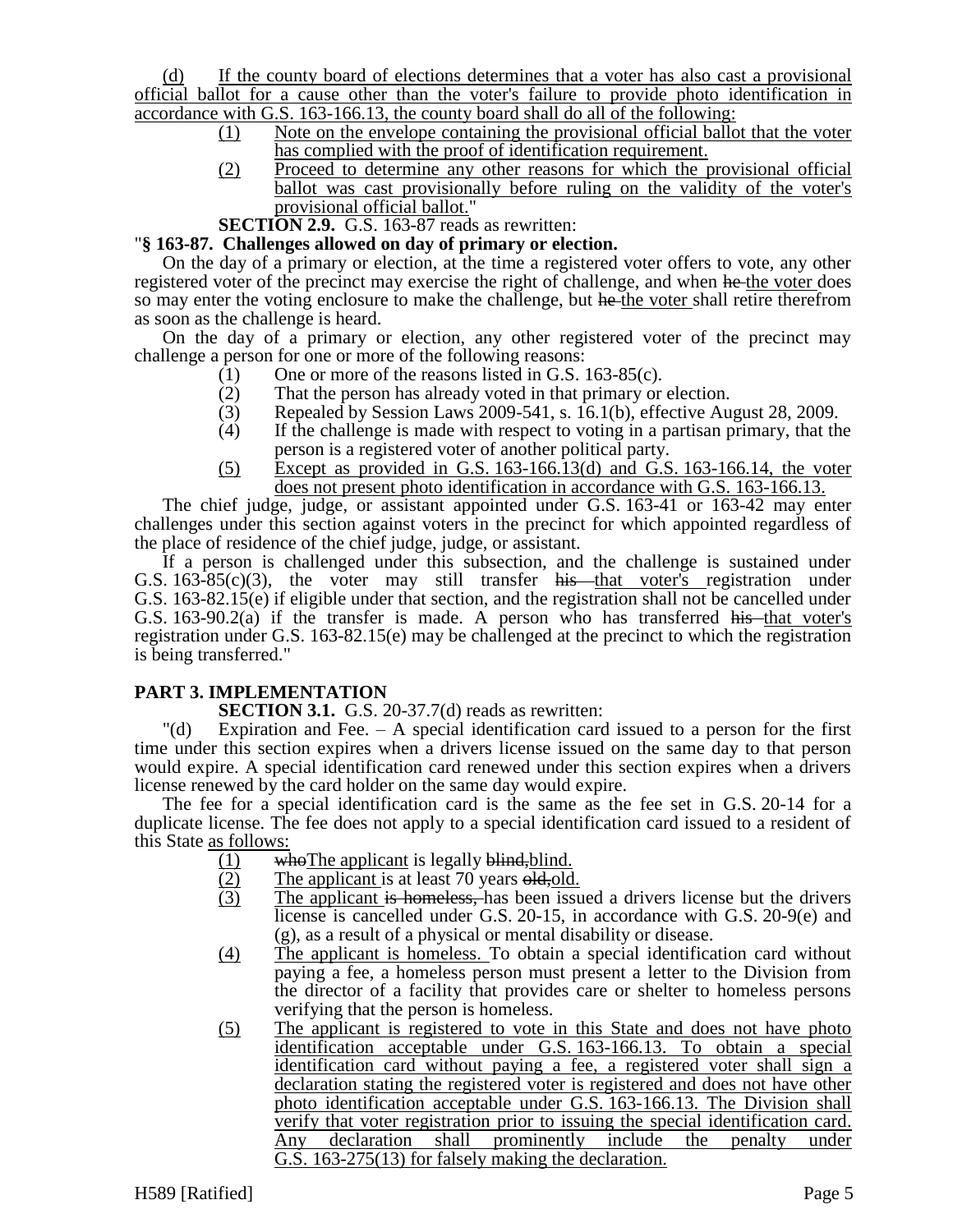(6) The applicant is appearing before the Division for the purpose of registering to vote in accordance with G.S. 163-82.19 and does not have other photo identification acceptable under G.S. 163-166.13. To obtain a special identification card without paying a fee, that applicant shall sign a declaration stating that applicant is registering to vote and does not have other photo identification acceptable under G.S. 163-166.13. Any declaration shall prominently include the penalty under G.S. 163-275(13) for falsely making the declaration."

**SECTION 3.2.** G.S. 130A-93.1 is amended by adding a new subsection to read:

"(c) Upon verification of voter registration, the State Registrar shall not charge any fee under subsection (a) of this section to a registered voter who signs a declaration stating the registered voter is registered to vote in this State and does not have a certified copy of that registered voter's birth certificate or marriage license necessary to obtain photo identification acceptable under G.S. 163-166.13. Any declaration shall prominently include the penalty under G.S. 163-275(13) for falsely or fraudulently making the declaration."

**SECTION 3.3.** G.S. 161-10(a)(8) reads as rewritten:

"(8) Certified Copies of Birth and Death Certificates and Marriage Licenses. – For furnishing a certified copy of a death or birth certificate or marriage license ten dollars (\$10.00). Provided however, a Register of Deedsregister of deeds, in accordance with G.S. 130A-93, may issue without charge a certified Birth Certificatebirth certificate to any person over the age of 62 years. Provided, however, upon verification of voter registration, a register of deeds, in accordance with G.S. 130A-93, shall issue without charge a certified copy of a birth certificate or a certified copy of a marriage license to any registered voter who declares the registered voter is registered to vote in this State and does not have a certified copy of that registered voter's birth certificate or marriage license necessary to obtain photo identification acceptable under G.S. 163-166.13. Any declaration shall prominently include the penalty under G.S. 163-275(13) for falsely or fraudulently making the declaration."

**SECTION 3.4.** G.S. 163-275(13) reads as rewritten:

"(13) For any person falsely to make or present any certificate or other paper to qualify any person fraudulently as a voter, or to attempt thereby to secure to any person the privilege of voting;voting, including declarations made under this Chapter, G.S. 20-37.7(d)(5), 20-37.7(d)(6), 130A-93.1(c),  $161-10(a)(8)$ ;"

# **PART 4. ABSENTEE VOTING**

**SECTION 4.1.** G.S. 163-229(b) reads as rewritten:

"(b) Application on Container-Return Envelope. – In time for use not later than 60 days before a statewide general election in an even-numbered year, and not later than 50 days before a statewide primary, other general election or county bond election, the county board of elections shall print a sufficient number of envelopes in which persons casting absentee ballots may transmit their marked ballots to the county board of elections. However, in the case of municipal elections, sufficient container-return envelopes shall be made available no later than 30 days before an election. Each container-return envelope shall have printed on it an application which shall be designed and prescribed by the State Board of Elections, providing for all of the following:

- (1) theThe voter's certification of eligibility to vote the enclosed ballot and of having voted the enclosed ballot in accordance with this Article, Article.
- $(2)$  a a space for identification of the envelope with the voter, voter and the voter's signature.
- (3) and aA space for the identification of the two persons witnessing the casting of the absentee ballot in accordance with G.S. 163-231, those persons' signatures, and those persons' addresses.
- (4) A space for the name and address of any person who, as permitted under G.S. 163-226.3(a), assisted the voter if the voter is unable to complete and sign the certification and that individual's signature.
- $(5)$  A space for approval by the county board of elections.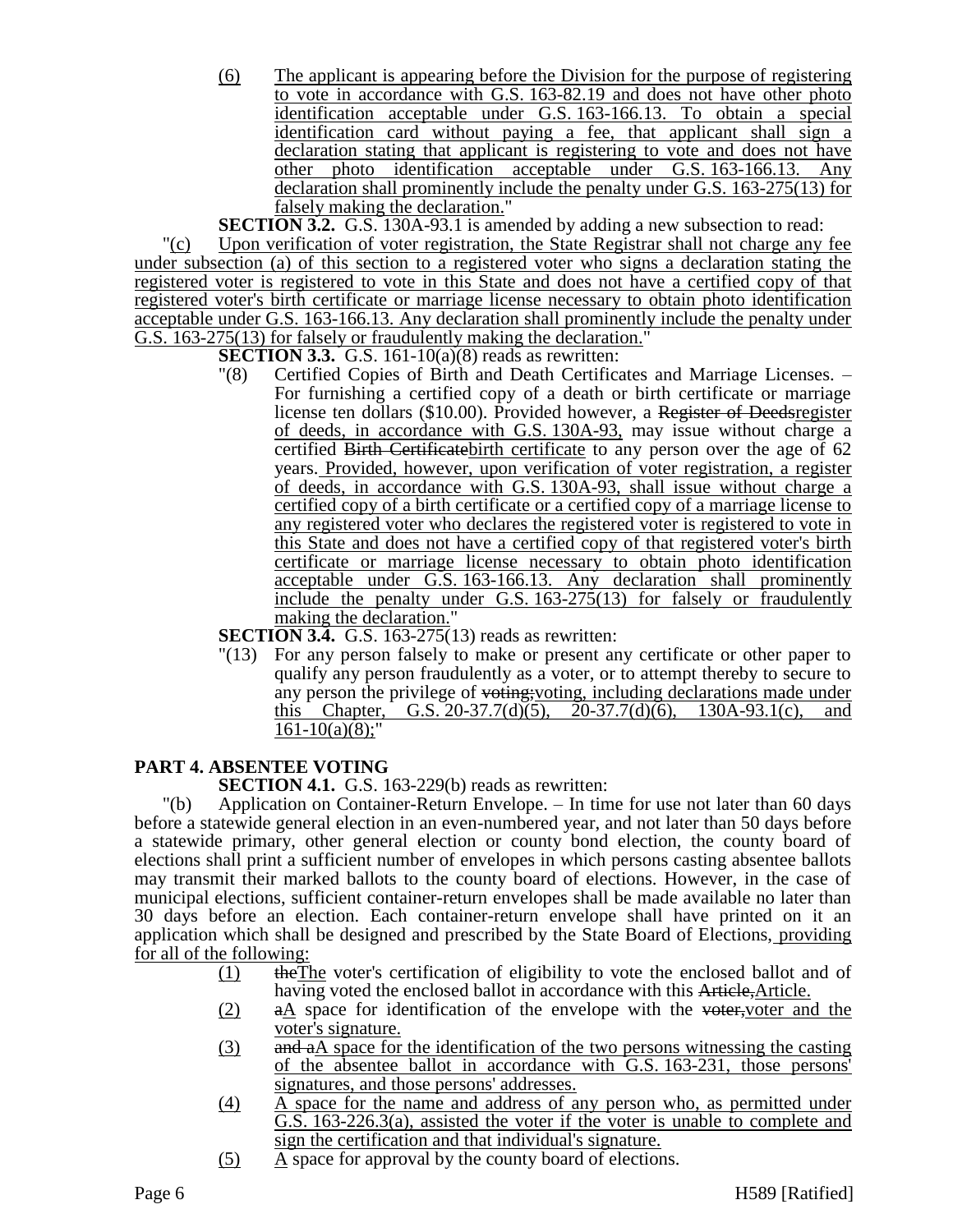- (6) The envelope shallA space to allow reporting of a change of name as provided by G.S. 163-82.16.
- (7) A prominent display of the unlawful acts under G.S. 163-226.3 and G.S. 163-275, except if there is not room on the envelope, the State Board of Elections may provide for that disclosure to be made on a separate piece of paper to be included along with the container-return envelope.

The container-return envelope shall be printed in accordance with the instructions of the State Board of Elections."

**SECTION 4.2.** G.S. 163-230.1 reads as rewritten:

### "**§ 163-230.1. Simultaneous issuance of absentee ballots with application.**

(a) A qualified voter who is eligible to vote by absentee ballot under G.S. 163-226(a)desires to vote by absentee ballot, or that voter's near relative or verifiable legal guardian, shall complete a request form for in writing an application for absentee ballots,an absentee application and absentee ballots so that the county board of elections receives the that completed request form not later than 5:00 P.M. on the Tuesday before the election. That completed written request form shall be signed by the voter, the voter's near relative, or the voter's verifiable legal guardian.in compliance with G.S. 163-230.2. The county board of elections shall enter in the register of absentee requests, applications, and ballots issued the information required in G.S. 163-228 as soon as each item of that information becomes available. Upon receiving the application, completed request form, the county board of elections shall cause to be mailed to that voter  $\frac{1}{2}$  in a single package: package that includes all of the following:

- $(1)$  The official ballots the that voter is entitled to vote; vote.
- (2) A container-return envelope for the ballots, printed in accordance with G.S. 163-229; andG.S. 163-229.
- (3) Repealed by Session Laws 1999-455, s. 10.
- (4) An instruction sheet.

The ballots, envelope, and instructions shall be mailed to the voter by the county board's chairman, member, officer, or employee as determined by the board and entered in the register as provided by this Article.

(a1) Absence for Sickness or Physical Disability. – Notwithstanding the provisions of subsection (a) of this section, if a voter expects to be unable to go to the voting place to vote in person on election day because of that voter's sickness or other physical disability, that voter or that voter's near relative or verifiable legal guardian may make written the request under subsection (a) of this section in person <del>for absentee ballots</del> to the board of elections of the county in which the voter is registered after 5:00 p.m. on the Tuesday before the election but not later than 5:00 p.m. on the day before the election. The county board of elections shall treat that completed request form in the same manner as a request under subsection (a) of this section but may personally deliver the application and ballots to the voter or that voter's near relative or verifiable legal guardian. enter in the register of absentee requests, applications, and ballots issued the information required in G.S. 163-228 as soon as each item of that information becomes available. The county board of elections shall personally deliver to the requester in a single package:

- 
- (1) The official ballots the voter is entitled to vote;<br>(2) A container-return envelope for the ballots, (2) A container-return envelope for the ballots, printed in accordance with G.S. 163-229; and
- (3) An instruction sheet.

(a2) Delivery of Absentee Ballots and Container-Return Envelope to Applicant. – When the county board of elections receives a completed request <u>form</u> for applications and absentee ballots, the board shall promptly issue and transmit them to the voter in accordance with the following instructions:

(1) On the top margin of each ballot the applicant is entitled to vote, the chair, a member, officer, or employee of the board of elections shall write or type the words "Absentee Ballot No. \_\_\_\_" or an abbreviation approved by the State Board of Elections and insert in the blank space the number assigned the applicant's application in the register of absentee requests, applications, and ballots issued. That person shall not write, type, or print any other matter upon the ballots transmitted to the absentee voter. Alternatively, the board of elections may cause to be barcoded on the ballot the voter's application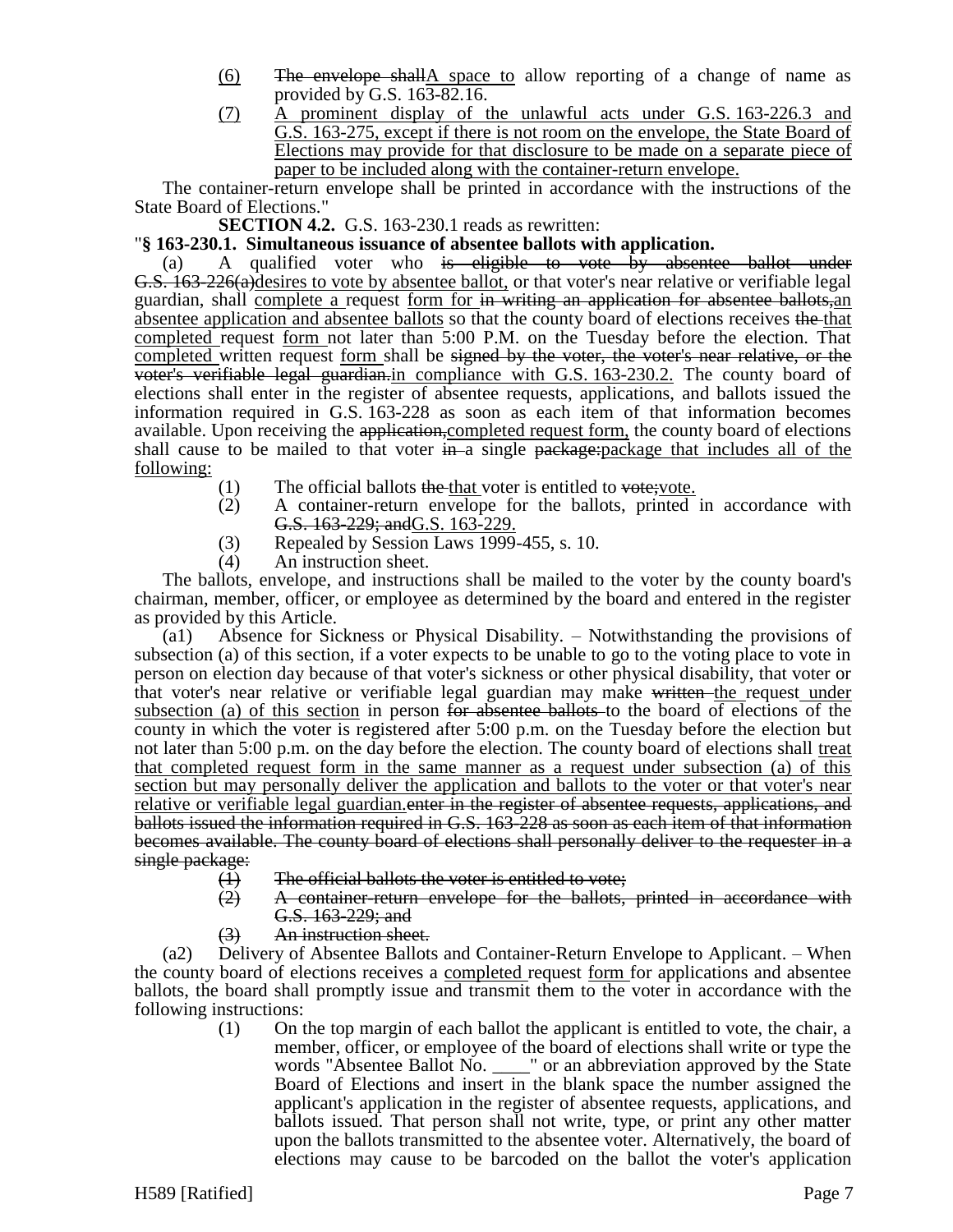number, if that barcoding system is approved by the State Board of Elections.

- (2) The chair, member, officer, or employee of the board of elections shall fold and place the ballots (identified in accordance with the preceding instruction) in a container-return envelope and write or type in the appropriate blanks thereon, in accordance with the terms of G.S. 163-229(b), the absentee voter's name, the absentee voter's application number, and the designation of the precinct in which the voter is registered. If the ballot is barcoded under this section, the envelope may be barcoded rather than having the actual number appear. The person placing the ballots in the envelopes shall leave the container-return envelope holding the ballots unsealed.
- (3) The chair, member, officer, or employee of the board of elections shall then place the unsealed container-return envelope holding the ballots together with printed instructions for voting and returning the ballots, in an envelope addressed to the voter at the post office address stated in the request, seal the envelope, and mail it at the expense of the county board of elections: Provided, that in case of a request received after 5:00 p.m. on the Tuesday before the election under the provisions of subsection (a1) of this section, in lieu of transmitting the ballots to the voter in person or by mail, the chair, member, officer, or employee of the board of elections may deliver the sealed envelope containing the instruction sheet and the container-return envelope holding the ballots to a near relative or verifiable legal guardian of the voter.

The county board of elections may receive completed written requests request forms for applications at any time prior to the election but shall not mail applications and ballots to the voter or issue applications and ballots in person earlier than 60 days prior to the statewide general election in an even-numbered year, or earlier than 50 days prior to any other election, except as provided in G.S. 163-227.2. No election official shall issue applications for absentee ballots except in compliance with this Article.

(b) The application shall be completed and signed by the voter personally, the ballots marked, the ballots sealed in the container-return envelope, and the certificate completed as provided in G.S. 163-231.

(c) At its next official meeting after return of the completed container-return envelope with the voter's ballots, the county board of elections shall determine whether the container-return envelope has been properly executed. If the board determines that the container-return envelope has been properly executed, it shall approve the application and deposit the container-return envelope with other container-return envelopes for the envelope to be opened and the ballots counted at the same time as all other container-return envelopes and absentee ballots.

(c1) Required Meeting of County Board of Elections. – During the period commencing on the third Tuesday before an election, in which absentee ballots are authorized, the county board of elections shall hold one or more public meetings each Tuesday at 5:00 p.m. for the purpose of action on applications for absentee ballots. At these meetings, the county board of elections shall pass upon applications for absentee ballots.

If the county board of elections changes the time of holding its meetings or provides for additional meetings in accordance with the terms of this subsection, notice of the change in hour and notice of the schedule of additional meetings, if any, shall be published in a newspaper circulated in the county at least 30 days prior to the election.

At the time the county board of elections makes its decision on an application for absentee ballots, the board shall enter in the appropriate column in the register of absentee requests, applications, and ballots issued opposite the name of the applicant a notation of whether the applicant's application was "Approved" or "Disapproved".

The decision of the board on the validity of an application for absentee ballots shall be final subject only to such review as may be necessary in the event of an election contest. The county board of elections shall constitute the proper official body to pass upon the validity of all applications for absentee ballots received in the county; this function shall not be performed by the chairman or any other member of the board individually.

(d) Repealed by Session Laws 1999-455, s. 10.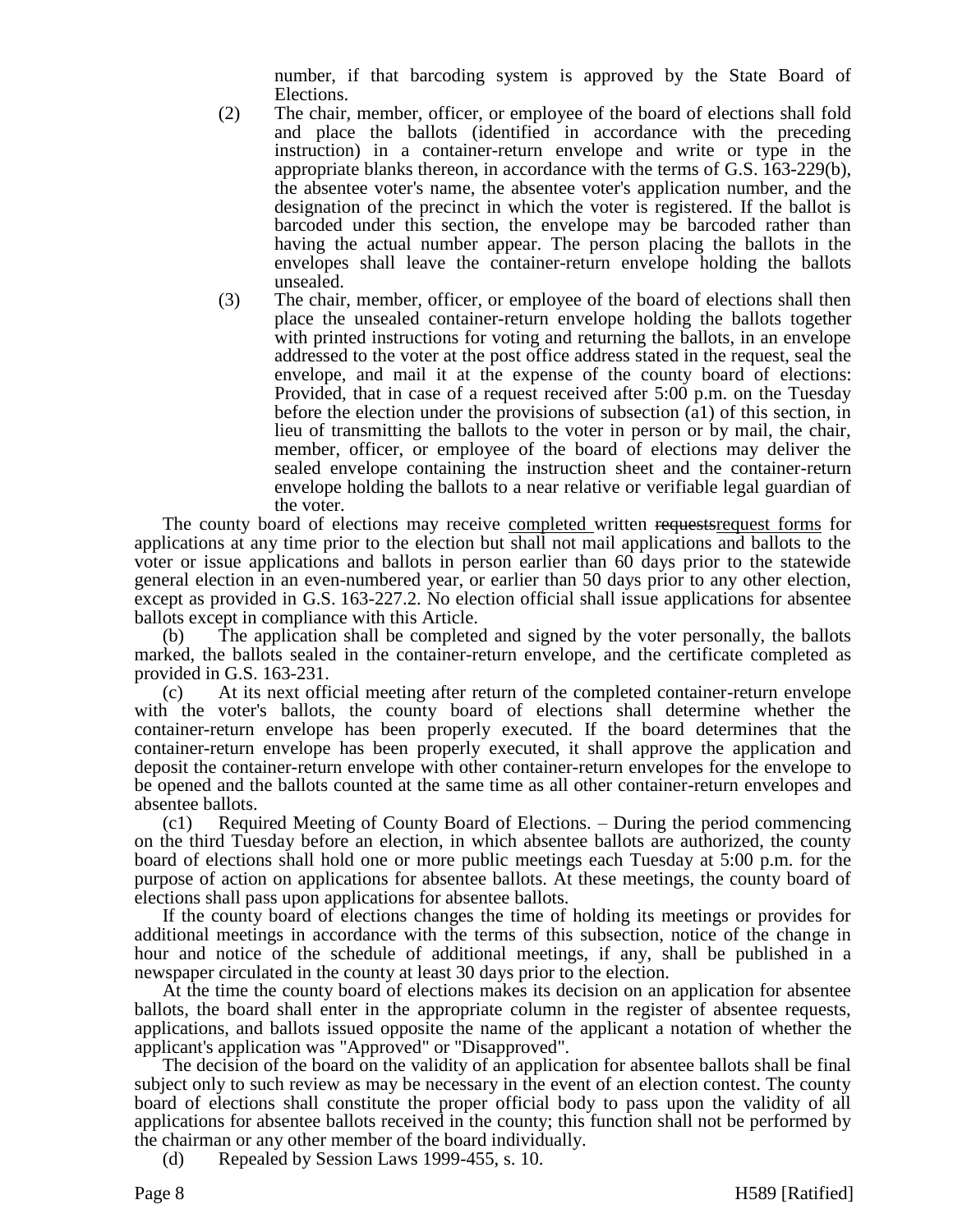(e) The State Board of Elections, by rule or by instruction to the county board of elections, shall establish procedures to provide appropriate safeguards in the implementation of this section.

(f) For the purpose of this Article, "near relative" means spouse, brother, sister, parent, grandparent, child, grandchild, mother-in-law, father-in-law, daughter-in-law, son-in-law, stepparent, or stepchild."

**SECTION 4.3.** G.S. 163-230.2 reads as rewritten:

### "**§ 163-230.2. Method of requesting absentee ballots.**

Valid Types of Written Requests.  $-$  A completed written request form for an absentee ballot as required by G.S. 163-230.1 is valid only if it is written entirely by the requester personally, or is on a form generated created by the county board of elections State Board and signed by the requester. voter requesting absentee ballots or that voter's near relative or verifiable legal guardian. The county board of elections shall issue a request form only to the voter seeking to vote by absentee ballot or to a person authorized by G.S. 163-230.1 to make a request for the voter. If a requester, due to disability or illiteracy, is unable to complete a written request, that requester may receive assistance in writing that request from an individual of that requester's choice.The State Board shall make the form available at its offices, online, and in each county board of elections office, and that form may be reproduced. A voter may make a request in person or by writing to the county board for the form to request an absentee ballot. The request form for an absentee ballot shall require at least the following information:

- (1) The name and address of the residence of the voter.
- (2) The name and address of the voter's near relative or verifiable legal guardian if that individual is making the request.
- (3) The address of the voter to which the application and absentee ballots are to be mailed if different from the residence address of the voter.
- (4) One or more of the following in the order of preference:
	- a. The number of the voter's North Carolina drivers license issued under Article 2 of Chapter 20 of the General Statutes, including a learner's permit or a provisional license.
	- b. The number of the voter's special identification card for nonoperators issued under G.S. 20-37.7.
		- The last four digits of the applicant's social security number.
- (5) The voter's date of birth.
- (6) The signature of the voter or of the voter's near relative or verifiable legal guardian if that individual is making the request.

(a1) A completed request form for an absentee ballot shall be deemed a request to update the official record of voter registration for that voter and shall be confirmed in writing in accordance with G.S. 163-82.14(d).

(a2) The completed request form for an absentee ballot shall be delivered to the county board of elections. If the voter does not include the information requested in subdivision (a)(4) of this section, a copy of a document listed in G.S.  $163-166.12(a)(2)$  shall accompany the completed request form.

(a3) Upon receiving a completed request form for an absentee ballot, the county board shall confirm that voter's registration. If that voter is confirmed as a registered voter of the county, the absentee ballots and certification form shall be mailed to the voter, unless personally delivered in accordance with G.S. 163-230.1(a1). If the voter's official record of voter registration conflicts with the completed request form for an absentee ballot or cannot be confirmed, the voter shall be so notified. If the county board cannot resolve the differences, no application or absentee ballots shall be issued.

(b) Invalid Types of Written Requests. – A request is not valid if it does not comply with subsection (a) of this section. If a county board of elections receives a request for an absentee ballot that does not comply with subsection (a) of this section, the board shall not issue an application and ballot under G.S. 163-230.1.

(c) Rules by State Board. – The State Board of Elections shall adopt rules for the enforcement of this section."

**SECTION 4.4.** G.S. 163-231 reads as rewritten:

"**§ 163-231. Voting absentee ballots and transmitting them to the county board of elections.**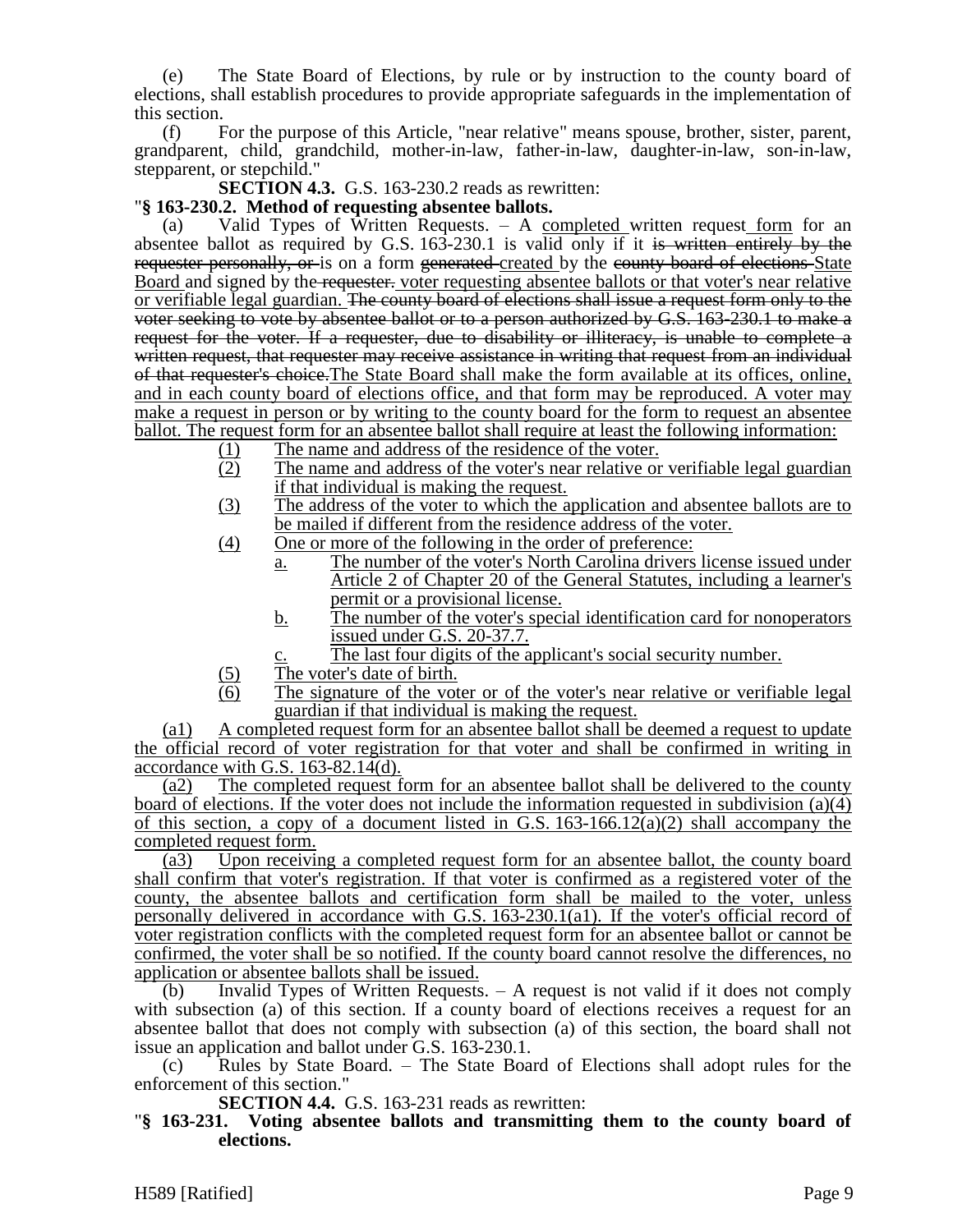(a) Procedure for Voting Absentee Ballots.  $-$  In the presence of  $\alpha$  persontwo persons who is are at least 18 years of age, and who is are not disqualified by G.S.  $163-226.3(a)(4)$  or G.S. 163-237(b1), the voter shall: shall do all of the following:

- (1) Mark the voter's ballots, or cause them to be marked by that person in the voter's presence according to the voter's instruction; instruction.
- (2) Fold each ballot separately, or cause each of them to be folded in the voter's presence;presence.
- (3) Place the folded ballots in the container-return envelope and securely seal it, or have this done in the voter's presence; presence.
- (4) Make the application printed on the container-return envelope according to the provisions of G.S. 163-229(b) and make the certificate printed on the container-return envelope according to the provisions of G.S. 163-229(b).
- (5) Require those two persons in whose presence the voter marked that voter's ballots to sign the application and certificate as witnesses and to indicate those persons' addresses.

Alternatively to the prior paragraph of this subsection, any requirement for two witnesses shall be satisfied if witnessed by one notary public, who shall comply with all the other requirements of that paragraph. The notary shall affix a valid notarial seal to the envelope, and include the word "Notary Public" below his or her signature.

The person-persons in whose presence the ballot is marked shall at all times respect the secrecy of the ballot and the privacy of the absentee voter, unless the voter requests the person's assistance and the that person is otherwise authorized by law to give assistance. The person in whose presence the ballot was marked shall sign the application and certificate as a witness and shall indicate that person's address. When thus executed, the sealed container-return envelope, with the ballots enclosed, shall be transmitted in accordance with the provisions of subsection (b) of this section to the county board of elections which issued the ballots.

(a1) Repealed by Session Laws 1987, c. 583, s. 1.

(b) Transmitting Executed Absentee Ballots to County Board of Elections. – The sealed container-return envelope in which executed absentee ballots have been placed shall be transmitted to the county board of elections who issued them those ballots as follows:

- (1) All ballots issued under the provisions of Articles 20this Article and Article 21A of this Chapter shall be transmitted by mail or by commercial courier service, at the voter's expense, or delivered in person, or by the voter's near relative or verifiable legal guardian and received by the county board not later than 5:00 p.m. on the day before of the statewide primary or general election or county bond election. Ballots issued under the provisions of Article 21A of this Chapter may also be electronically transmitted.
- (2) If ballots are received later than that hour, the hour stated in subdivision  $(1)$ of this subsection, theythose ballots shall not be accepted unless one of the following applies:
	- $a_{\cdot}(i)$  federal Federal law so requires, requires.
	- $b.\overleftrightarrow{ii}$  if The ballots issued under this Article 20 of this Chapter are postmarked and that postmark is dated on or before by the day of the statewide primary or general election or county bond election and are received by the county board of elections not later than three days after the election by  $5:00$  p.m., or  $5:00$  p.m.
	- $c$ . (iii) if The ballots issued under Article 21A of this Chapter are received by the county board of elections not later than the end of business on the business day before the canvass conducted by the county board of elections held pursuant to G.S. 163-182.5. Ballots issued under Article 20 of this Chapter not postmarked by the day of the election shall not be accepted by the county board of elections.

(c) For purposes of this section, "Delivered in person" includes delivering the ballot to an election official at a one-stop voting site under G.S. 163-227.2 during any time that site is open for voting. The ballots shall be kept securely and delivered by election officials at that site to the county board of elections office for processing."

**SECTION 4.5.** G.S. 163-226 is amended by adding a new subsection to read:

The Term "Verifiable Legal Guardian."  $-$  An individual appointed guardian under Chapter 35A of the General Statutes. For a corporation appointed as a guardian under that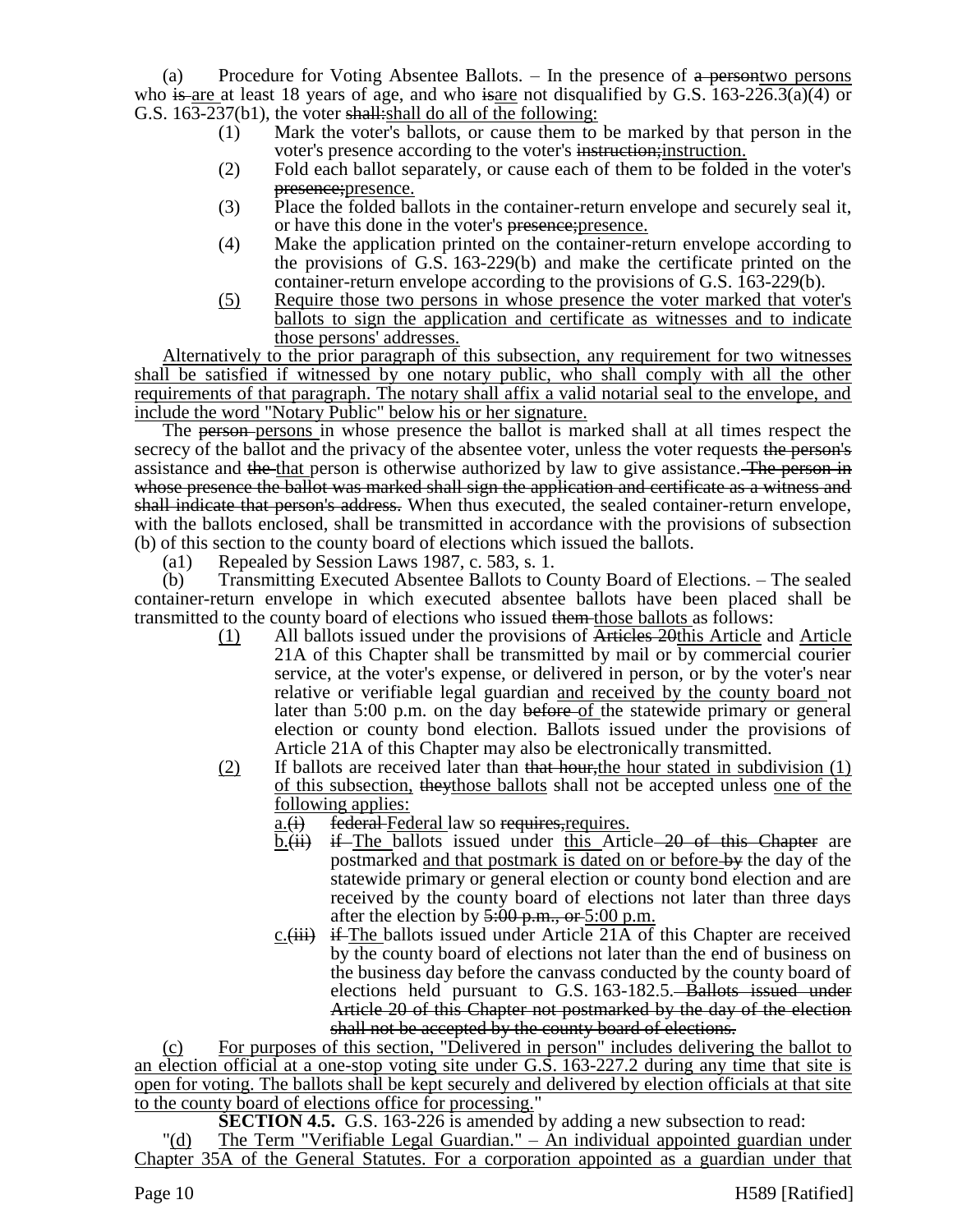Chapter, the corporation may submit a list of 10 named individuals to the State Board of Elections who may act for that corporation under this Article."

**SECTION 4.6.(a)** G.S. 163-226.3(a)(4) reads as rewritten:

"(a) Any person who shall, in connection with absentee voting in any election held in this State, do any of the acts or things declared in this section to be unlawful, shall be guilty of a Class I felony. It shall be unlawful:

> … (4) For any owner, manager, director, employee, or other person, other than the voter's near relative or verifiable legal guardian, to (i) make a written request pursuant to G.S. 163-230.1 or (ii) sign an application or certificate as a witness, on behalf of a registered voter voter, who is a patient in any hospital, clinic, nursing home or rest home in this State or for any owner, manager, director, employee, or other person other than the voter's near relative or verifiable legal guardian, to mark the voter's absentee ballot or assist such a voter in marking an absentee ballot. This subdivision does not apply to members, employees, or volunteers of the county board of elections, if those members, employees, or volunteers are working as part of a multipartisan team trained and authorized by the county board of elections to assist voters with absentee ballots. Each county board of elections shall train and authorize such teams, pursuant to procedures which shall be adopted by the State Board of Elections. If neither the voter's near relative nor a verifiable legal guardian is available to assist the voter, and a multipartisan team is not available to assist the voter within seven calendar days of a telephonic request to the county board of elections, the voter may obtain such assistance from any person other than (i) an owner, manager, director, employee of the hospital, clinic, nursing home, or rest home in which the voter is a patient or resident; (ii) an individual who holds any elective office under the United States, this State, or any political subdivision of this State; (iii) an individual who is a candidate for nomination or election to such office; or (iv) an individual who holds any office in a State, congressional district, county, or precinct political party or organization, or who is a campaign manager or treasurer for any candidate or political party; provided that a delegate to a convention shall not be considered a party office. None of the persons listed in (i) through (iv) of this subdivision may sign the application or certificate as a witness for the patient.

…." **SECTION 4.6.(b)** The State Board of Elections shall adopt rules prior to October 1, 2013, concerning the multipartisan teams authorized by G.S. 163-226.3(a)(4), as amended by subsection (a) of this section, to ensure that each county has, no later than the day absentee voting begins for each primary and election, trained teams to promptly assist patients and residents of any hospital, clinic, nursing home, or rest home in that county in casting absentee ballots as provided by law. Such rules shall be initially established as temporary rules in accordance with Chapter 150B of the General Statutes.

**SECTION 4.7.** G.S. 10B-30 is amended by adding a new subsection to read: "(d) A notary may not charge any fee for witnessing and affixing a notarial seal to an

### absentee ballot application or certificate under G.S. 163-231."

### **PART 5. REGISTRATION AND EDUCATION**

**SECTION 5.1.** G.S. 163-82.22 reads as rewritten:

### "**§ 163-82.22. Voter registration at public libraries.public libraries and public agencies.**

(a) Every library covered by G.S. 153A-272 shall make available to the public the application forms described in G.S. 163-82.3, and shall keep a sufficient supply of the forms so that they are always available. Every library covered by G.S. 153A-272 shall designate at least one employee to assist voter registration applicants in completing the form during all times that the library is open.

(b) If approved by the State Board of Elections, the county board of elections, and the county board of commissioners, a county may offer voter registration in accordance with this section through the following additional public offices:

(1) Senior centers or facilities operated by the county.

(2) Parks and recreation services operated by the county."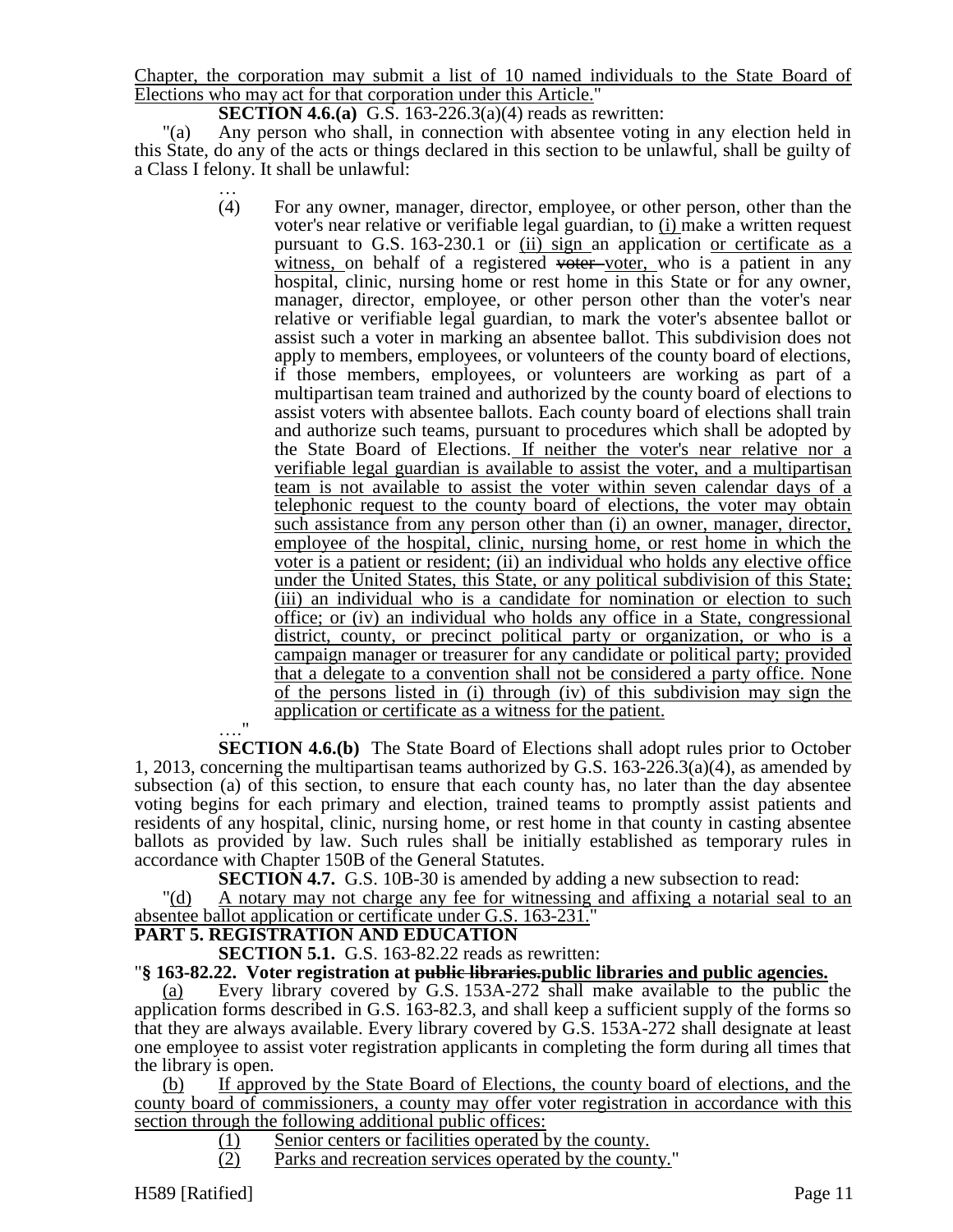**SECTION 5.2.** The State Board of Elections shall disseminate information about photo identification requirements for voting, provide information on how to obtain photo identification appropriate for voting, and assist any registered voter without photo identification appropriate for voting with obtaining such photo identification. Information may be distributed through public service announcements, print, radio, television, online, and social media. The State Board shall work with public agencies, private partners, and nonprofits to identify voters without photo identification appropriate for voting and assist those voters in securing the photo identification appropriate for voting. All outreach efforts to notify voters of the photo identification requirements shall be accessible to the elderly and persons with disabilities. The State Board of Elections shall work with county boards of elections in those counties where there is no Division of Motor Vehicles drivers license office open five days a week to (i) widely communicate information about the availability and schedules of Division of Motor Vehicles mobile units and (ii) provide volunteers to assist voters with obtaining photo identification through mobile units.

**SECTION 5.3.** Education and Publicity Requirements. – The public shall be educated about the photo identification to vote requirements of this act as follows:

- (1) As counties use their regular processes to notify voters of assignments and reassignments to districts for election to the United States House of Representatives, State Senate, State House of Representatives, or local office, by including information about the provisions of this act.
- (2) As counties send new voter registration cards to voters as a result of new registration, changes of address, or other reasons, by including information about the provisions of this act.
- (3) Counties that maintain a board of elections Web site shall include information about the provisions of this act.
- (4) Notices of elections published by county boards of elections under G.S. 163-22(8) for the 2014 primary and 2014 general election shall include a brief statement that photo identification will be required to vote in person beginning in 2016.
- (5) The State Board of Elections shall include on its Web site information about the provisions of this act.
- (6) Counties shall post at the polls and at early voting sites beginning with the 2014 primary elections information about the provisions of this act.
- (7) The State Board of Elections shall distribute information about the photo identification requirements to groups and organizations serving persons with disabilities or the elderly.
- (8) The State Board of Elections, the Division of Motor Vehicles, and county boards of elections in counties where there is no Division of Motor Vehicles drivers license office open five days a week shall include information about mobile unit schedules on existing Web sites, shall distribute information about these schedules to registered voters identified without photo identification, and shall publicize information about the mobile unit schedules through other available means.
- (9) The State Board of Elections and county boards of elections shall direct volunteers to assist registered voters in counties where there is no Division of Motor Vehicles drivers license office open five days a week.

**SECTION 5.4.** The State Board of Elections shall include in all forms prepared by the Board a prominent statement that submitting fraudulently or falsely completed declarations is a Class I felony under Chapter 163 of the General Statutes.

**SECTION 5.5.** By April 1, 2014, the State Board of Elections shall review and make recommendations to the Joint Legislative Elections Oversight Committee on the steps recommended by the Board to implement the use of electronic and digital information in all polling places statewide. The review shall address all of the following:

- (1) Obtaining digital photographs of registered voters and verifying identity of those voters.
- (2) Maintaining information stored electronically in a secure fashion.
- (3) Utilizing electronically stored information, including digital photographs and electronic signatures, to create electronic pollbooks.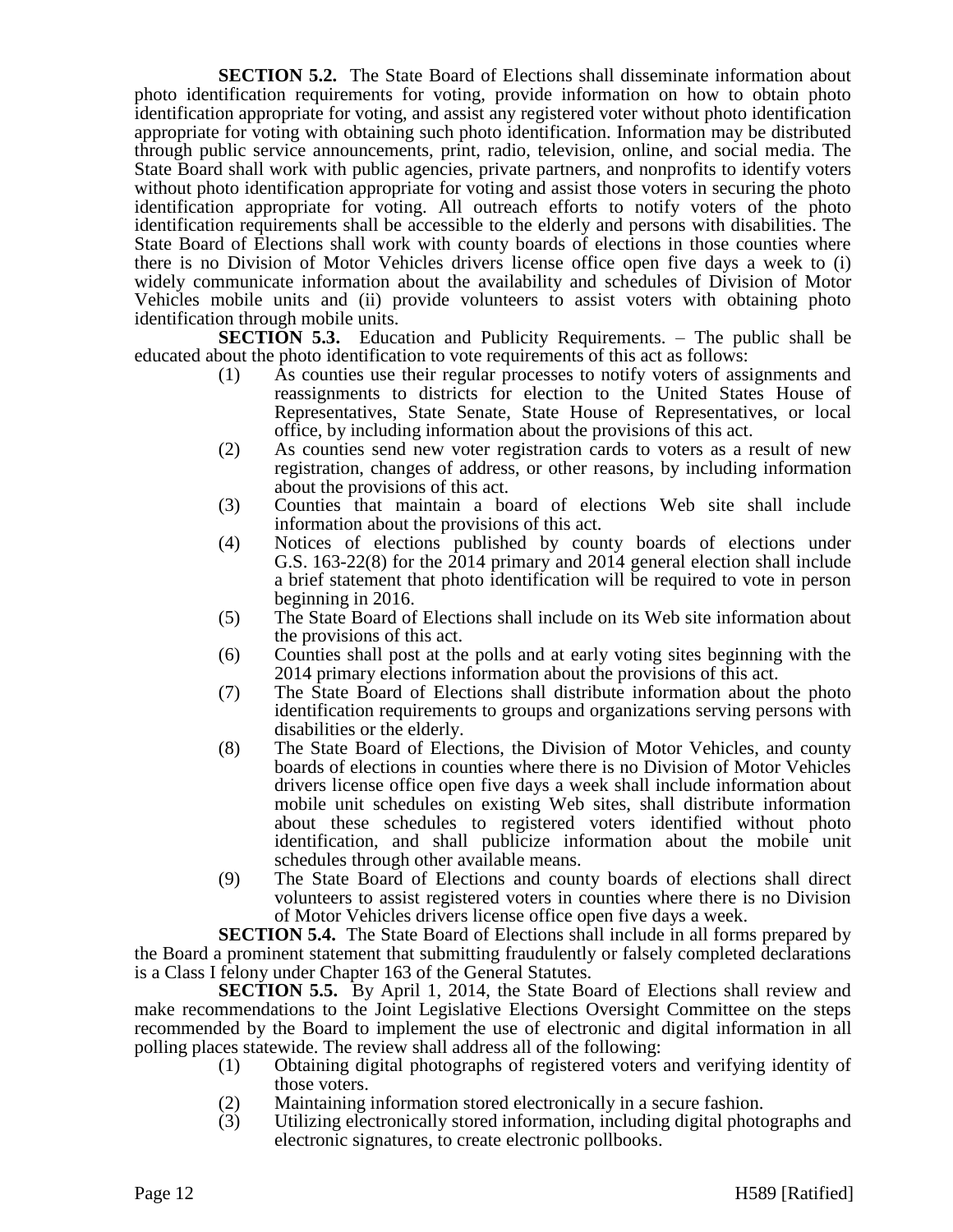- (4) Using electronic pollbooks to assist in identifying individuals attempting to vote more than once in an election.
- (5) A proposed plan for a pilot project to implement electronic pollbooks, including the taking of digital photographs at the polling place to supplement the electronic pollbooks.
- (6) Any other related matter identified by the State Board impacting the use of digital and electronic information in the voting place.

### **PART 6. EFFECTIVE DATE**

**SECTION 6.2.** Parts 1 through 6 of this act become effective as follows:

- 
- (1) Parts 1 and 6 of this act are effective when this act becomes law.<br>(2) Part 2 of this act becomes effective January 1, 2016, and applies Part 2 of this act becomes effective January 1, 2016, and applies to primaries and elections conducted on or after that date.
- (3) Part 3 of this act becomes effective January 1, 2014.
- (4) Part 4 of this act becomes effective January 1, 2014, and applies to primaries and elections held on or after that date, except that Section 4.6(b) is effective when it becomes law.
- (5) Part 5 of this act becomes effective October 1, 2013.
- (6) At any primary and election between May 1, 2014, and January 1, 2016, any registered voter may present that voter's photo identification to the elections officials at the voting place but may not be required to do so. At each primary and election between May 1, 2014, and January 1, 2016, each voter presenting in person shall be notified that photo identification will be needed to vote beginning in 2016 and be asked if that voter has one of the forms of photo identification appropriate for voting. If that voter indicates he or she does not have one or more of the types of photo identification appropriate for voting, that voter shall be asked to sign an acknowledgment of the photo identification requirement and be given a list of types of photo identification appropriate for voting and information on how to obtain those types of photo identification. The list of names of those voters who signed an acknowledgment is a public record.

#### **PART 7. STUDY FILLING OF VACANCIES IN THE GENERAL ASSEMBLY**

**SECTION 7.1** The Joint Legislative Elections Oversight Committee shall study the method of filling vacancies in the General Assembly, and recommend to the General Assembly any legislation it deems advisable. It may make an interim report prior to the date that the General Assembly reconvenes the 2013 Regular Session in 2014, and shall make a final report before the convening of the 2015 Regular Session of the General Assembly.

#### **PART 8. FILLING OF VACANCIES IN THE UNITED STATES SENATE SECTION 8.1.** G.S. 163-12 reads as rewritten:

### "**§ 163-12. Filling vacancy in United States Senate.**

Whenever there shall be a vacancy in the office of United States Senator from this State, whether caused by death, resignation, or otherwise than by expiration of term, the Governor shall appoint to fill the vacancy until an election shall be held to fill the office. If the Senator was elected as the nominee of a political party, the person appointed by the Governor shall be a person affiliated with that same political party. The Governor shall issue his a writ for the election of a Senator to be held at the time of the first election for members of the General Assembly that is held more than 60 days after the vacancy occurs. The person elected shall hold the office for the remainder of the unexpired term. The election shall take effect from the date of the canvassing of the returns."

#### **PART 9. FILLING OF VACANCIES IN UNITED STATES HOUSE OF REPRESENTATIVES**

**SECTION 9.1.** The Joint Legislative Elections Oversight Committee shall study the method of filling vacancies in the United States House of Representatives by special election, and recommend to the General Assembly any legislation it deems advisable. It may make an interim report prior to the date that the General Assembly reconvenes the 2013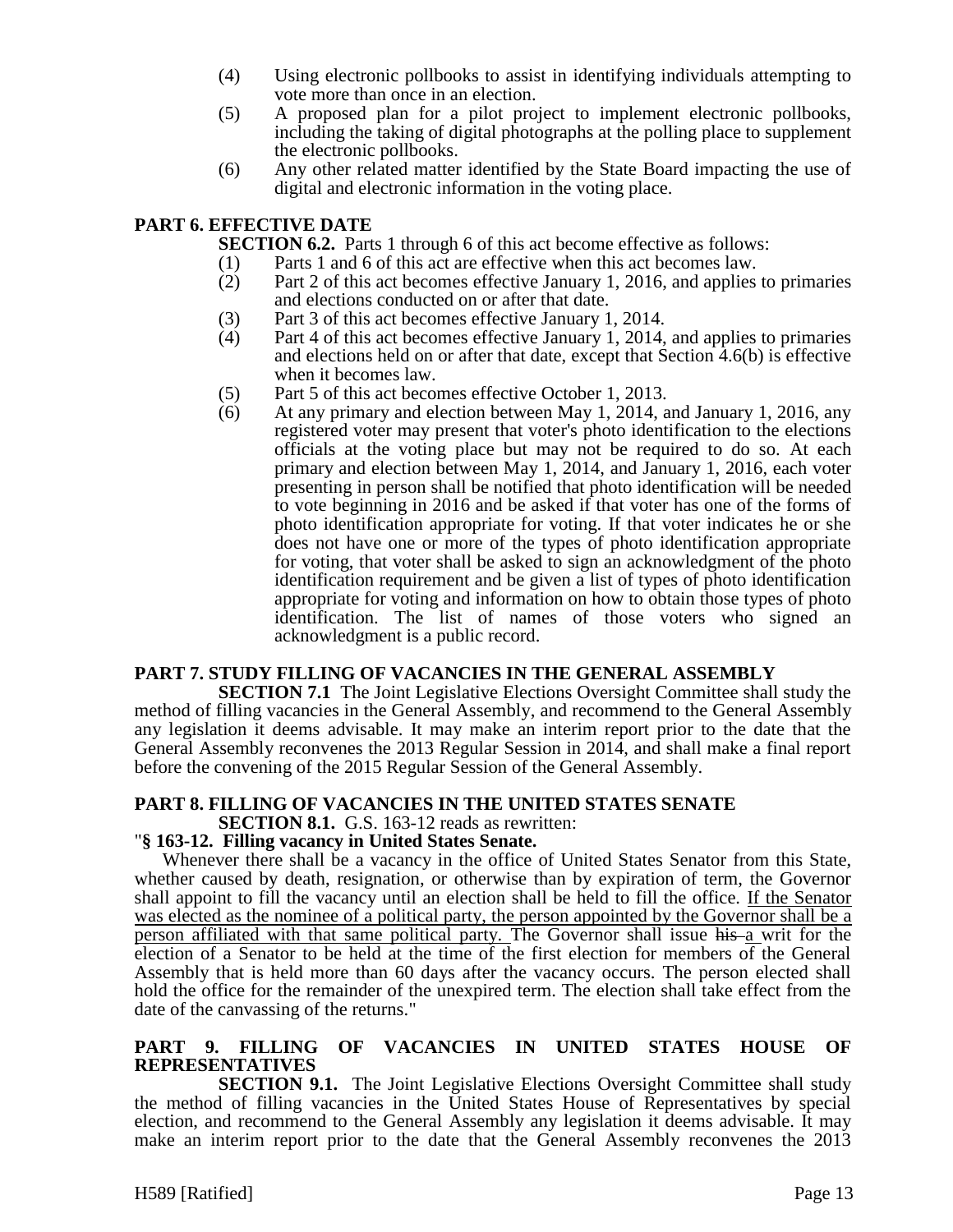Regular Session in 2014, and shall make a final report before the convening of the 2015 Regular Session of the General Assembly.

### **PART 10. SPECIAL ELECTION DATES**

**SECTION 10.1.** G.S. 163-287 reads as rewritten:

### "**§ 163-287. Special elections; procedure for calling.**

Any municipality county, municipality, or any special district shall have authority to call special elections as permitted by law. Prior to calling a special election, the eity council or the governing body of the county, municipality, or special district shall adopt a resolution specifying the details of the election, and forthwith deliver the resolution to the appropriate local board of elections. The resolution shall call on the <u>local board</u> of elections to conduct the election described in the resolution and shall state the date on which the special election is to be conducted. The special election may be held only at the same time as any other State, county or municipal primary, election or special election or referendum, but may not otherwise be held within the period of time beginning 30 days before and ending 30 days after the date of any other primary, election, special election or referendum held for that city or special district.general election or at the same time as the primary election in any even-numbered year.

(b) Legal notice of the special election shall be published no less than 45 days prior to the special election. The local board of elections shall be responsible for publishing the legal notice. The notice shall state the date and time of the special election, the issue to be submitted to the voters, and the precincts in which the election will be held. This paragraph-subsection shall not apply to bond elections.

(c) The last sentence of subsection (a) of this section shall not apply to any special election related to the public health or safety, including a vacancy in the office of sheriff or a bond referendum for financing of health and sanitation systems, if the governing body adopts a resolution stating the need for the special election at a time different from any other State, county, or municipal general election or the primary in any even-numbered year.

(d) The last sentence of subsection (a) of this section shall not apply to municipal incorporation or recall elections pursuant to local act of the General Assembly.

(e) The last sentence of subsection (a) of this section shall not apply to municipal elections to fill vacancies in office pursuant to local act of the General Assembly where more than six months remain in the term of office, and if less than six months remain in the office, the governing board may fill the vacancy for the remainder of the unexpired term notwithstanding any provision of a local act of the General Assembly.

(f) This section shall not impact the authority of the courts or the State Board to order a new election at a time set by the courts or State Board under this Chapter."

**SECTION 10.2.** Article 1 of Chapter 163 of the General Statutes is amended by adding a new section to read:

#### "**§ 163-3. Special elections.**

Special elections shall be called as permitted by law and conducted in accordance with G.S. 163-287."

**SECTION 10.3.** G.S. 18B-601(f) reads as rewritten:

"(f) Election Date. – The board of elections shall conduct and set the date for the alcoholic beverage election, which may not be sooner than 60 days nor later than 120 days from the date the request was received from the governing body or the petition was verified by the board.election in accordance with G.S. 163-287. No alcoholic beverage election may be held on the Tuesday next after the first Monday in November of an even-numbered year."

**SECTION 10.4.** G.S. 63-80(c) reads as rewritten:

"(c) Following the joint public hearing but prior to the adoption by a unit of local government of any resolution creating a special airport district, the governing body of such unit may submit the question of the unit's participation in a special airport district to the qualified voters of such unit. The form of the question as stated on the ballot shall be in substantially the following words:

"Shall the governing body of \_\_\_\_\_\_\_\_\_\_\_\_\_\_\_\_\_\_\_\_\_\_\_ approve \_\_\_\_\_\_\_\_\_\_\_\_\_\_'s participation in the proposed \_\_\_\_\_\_\_\_\_\_\_\_\_\_\_\_\_\_\_\_\_ special airport district?  $[ ] YES ] N\overline{O}$ "

If a majority of the qualified voters of the unit who vote thereon approve such participation, the governing body of such unit may adopt a resolution creating the particular special airport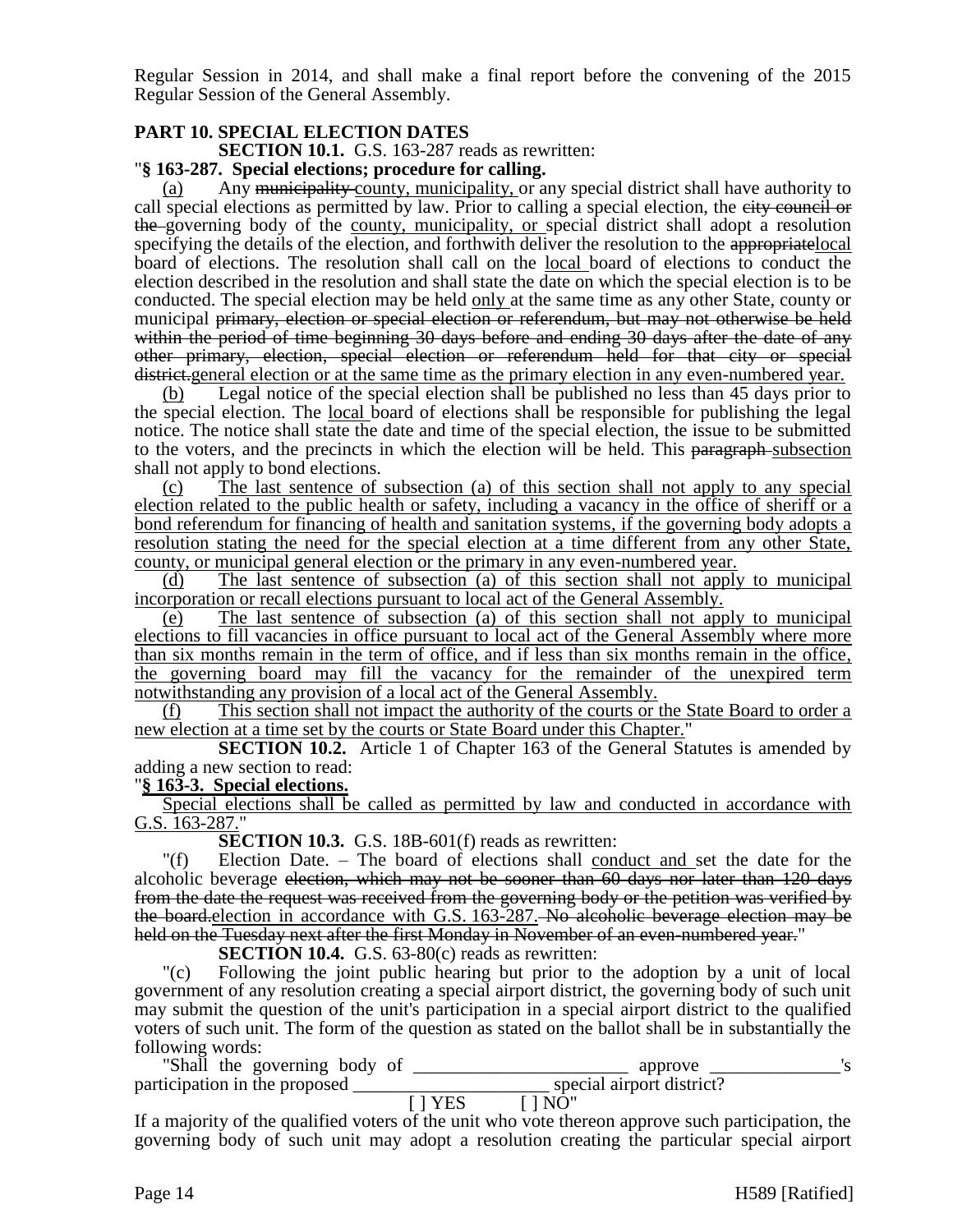district. The election shall be conducted in accordance with G.S. 163-287 and the results thereof certified, declared and published in the same manner as bond elections within the unit."

**SECTION 10.5.** G.S. 63-87 reads as rewritten:

### "**§ 63-87. Bond elections.**

Elections for the purpose of authorizing the levy of taxes for the issuance of bonds shall be called by the district board and shall be conducted in accordance with G.S. 163-287 and the results canvassed by the boards of elections having jurisdiction within the participating units. Such results shall be certified to the district board and such board shall certify and declare the result of the election and publish a statement of the result once as provided in the Local Government Bond Act."

#### **SECTION 10.6.** G.S. 69-25.1 reads as rewritten:

#### "**§ 69-25.1. Election to be held upon petition of voters.**

Upon the petition of thirty-five percent (35%) of the resident freeholders living in an area lying outside the corporate limits of any city or town, which area is described in the petition Fire District," the board of county

#### (Here insert name)

commissioners of the county shall call an a special election in said district for the purpose of submitting to the qualified voters therein the question of levying and collecting a special tax on all taxable property in said district, of not exceeding fifteen cents  $(15¢)$  on the one hundred dollars (\$100.00) valuation of property, for the purpose of providing fire protection in said district. The county tax office shall be responsible for checking the freeholder status of those individuals signing the petition and confirming the location of the property owned by those individuals. Unless specifically excluded by other law, the provisions of Chapter 163 of the General Statutes concerning petitions for referenda and special elections shall apply. If the voters reject the special tax under the first paragraph of this section, then no new election may be held under the first paragraph of this section within two years on the question of levying and collecting a special tax under the first paragraph of this section in that district, or in any proposed district which includes a majority of the land within the district in which the tax was rejected.

Upon the petition of thirty-five percent (35%) of the resident freeholders living in an area which has previously been established as a fire protection district and in which there has been authorized by a vote of the people a special tax not exceeding ten cents  $(10¢)$  on the one hundred dollars (\$100.00) valuation of property within the area, the board of county commissioners shall call an a special election in said area for the purpose of submitting to the qualified voters therein the question of increasing the allowable special tax for fire protection within said district from ten cents  $(10¢)$  on the one hundred dollars (\$100.00) valuation to fifteen cents  $(15¢)$  on the one hundred dollars  $(\$100.00)$  valuation on all taxable property within such district. Elections Special elections on the question of increasing the allowable tax rate for fire protection shall not be held within the same district at intervals less than two years."

#### **SECTION 10.7.** G.S. 69-25.2 reads as rewritten:

#### "**§ 69-25.2. Duties of county board of commissioners regarding conduct of elections; cost of holding.**

The board of county commissioners, after consulting with the county board of elections, shall set a date for the special election in accordance with G.S. 163-287 by resolution adopted. The county board of elections shall hold and conduct the election in the district. The county board of elections shall advertise and conduct said election, in accordance with the provisions of this Article and with the procedures prescribed in Chapter 163 governing the conduct of special and general elections. No new registration of voters shall be required, but the deadline by which unregistered voters must register shall be contained in the legal advertisement to be published by the county board of elections. The cost of holding the election to establish a district shall be paid by the county, provided that if the district is established, then the county shall be reimbursed the cost of the election from the taxes levied within the district, but the cost of an election to increase the allowable tax under G.S. 69-25.1 or to abolish a fire district under G.S. 69-25.10 shall be paid from the funds of the district."

### **SECTION 10.8.** G.S. 105-465 reads as rewritten:

#### "**§ 105-465. County election as to adoption of local sales and use tax.**

The board of elections of any county, upon the written request of the board of county commissioners, or upon receipt of a petition signed by qualified voters of the county equal in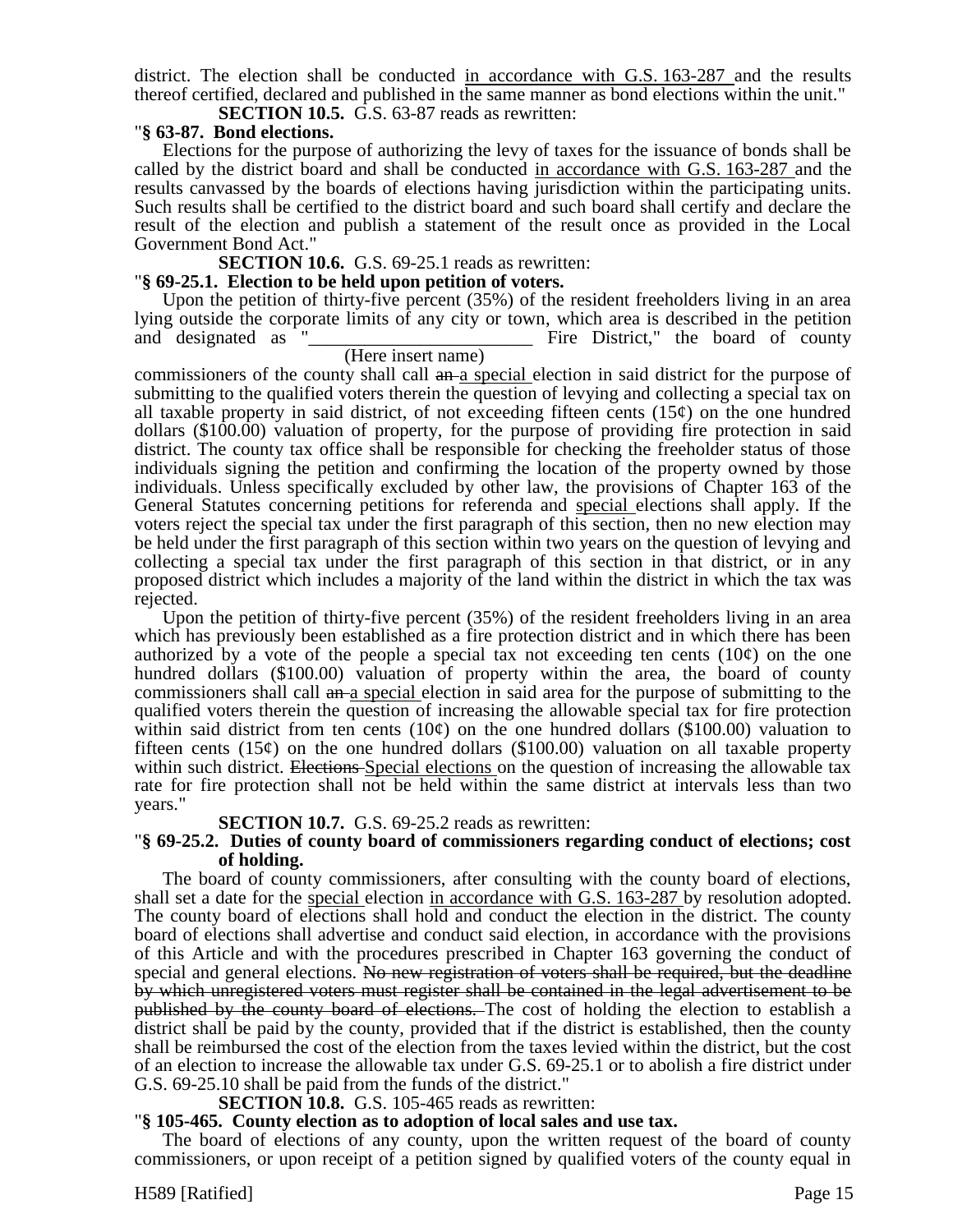number to at least fifteen percent (15%) of the total number of votes cast in the county, at the last preceding election for the office of Governor, shall call a special election for the purpose of submitting to the voters of the county the question of whether a one percent (1%) sales and use tax will be levied.

The special election shall be held under the same rules applicable to the election of members of the General Assembly. No new registration of voters shall be required. All qualified voters in the county who are properly registered not later than 21 days (excluding Saturdays and Sundays) prior to the election shall be entitled to vote at the election. The county board of elections shall give at least 20 days' public notice prior to the closing of the registration books for the special election.

The county board of elections shall prepare ballots for the special election. The question presented on the ballot shall be "FOR one percent (1%) local sales and use tax on items subject to State sales and use tax at the general State rate and on food" or "AGAINST one percent (1%) local sales and use tax on items subject to State sales and use tax at the general State rate and on food".

The county board of elections shall fix the date of the special election, election on a date permitted by G.S. 163-287, except that the special election shall not be held on the date or within 60 days of any biennial election for county officers, nor within one year from the date of the last preceding special election under this section."

**SECTION 10.9.** G.S. 105-473(a) reads as rewritten:

"(a) The board of elections of any county, upon the written request of the board of county commissioners thereof, or upon receipt of a petition signed by qualified voters of the county equal in number to at least fifteen percent (15%) of the total number of votes cast in the county at the last preceding election for the office of Governor, shall call a special election for the purpose of submitting to the voters of the county the question of whether the levy of a one percent (1%) sales and use tax theretofore levied should be repealed.

The special election shall be held under the same rules and regulations applicable to the election of members of the General Assembly. No new registration of voters shall be required. All qualified voters in the county who are properly registered not later than 21 days (excluding Saturdays and Sundays) prior to the election shall be entitled to vote at said election. The county board of elections shall give at least 20 days' public notice prior to the closing of the registration books for the special election.

The county board of elections shall prepare ballots for the special election which shall contain the words "FOR repeal of the one percent (1%) local sales and use tax levy," and the words "AGAINST repeal of the one percent (1%) local sales and use tax levy," with appropriate squares so that each voter may designate his vote by his cross  $(X)$  mark.

The county board of elections shall fix the date of the special election; election on a date permitted by G.S. 163-287; provided, however, that the special election shall not be held on the day of any biennial election for county officers, nor within 60 days thereof, nor within one year from the date of the last preceding special election held under this section."

**SECTION 10.10.** G.S. 105-507.1(a) reads as rewritten:

"(a) Resolution. – The board of commissioners of a county may direct the county board of elections to conduct an advisory referendum within the county on the question of whether a local sales and use tax at the rate of one-half percent (1/2%) may be levied in accordance with this Part. The election shall be held on a date jointly agreed upon by the boards and shall be held in accordance with the procedures of G.S. 163-287. The board of commissioners shall hold a public hearing on the question at least 30 days before the date the election is to be held."

**SECTION 10.11.** G.S. 105-509(b) reads as rewritten:

"(b) Resolution. – The board of trustees of the regional public transportation authority may, if all of the conditions listed in this subsection have been met, direct the respective county board or boards of elections to conduct an advisory referendum within the special district on the question of whether a local sales and use tax at the rate of one-half percent  $(1/2%)$  may be levied within the district in accordance with this Part. The tax may not be levied without voter approval. The election shall be held on a date jointly agreed upon by the authority, the county board or boards of commissioners, and the county board or boards of elections and shall be held <u>on a date permitted by and</u> in accordance with the procedures of G.S. 163-287. An election to authorize the levy of a tax under this Part may be held only on one of the following dates: (i) Tuesday after the first Monday of November in the even-numbered year, the date of the general election under G.S. 163-1, (ii) the date of the primary election in the even-numbered year under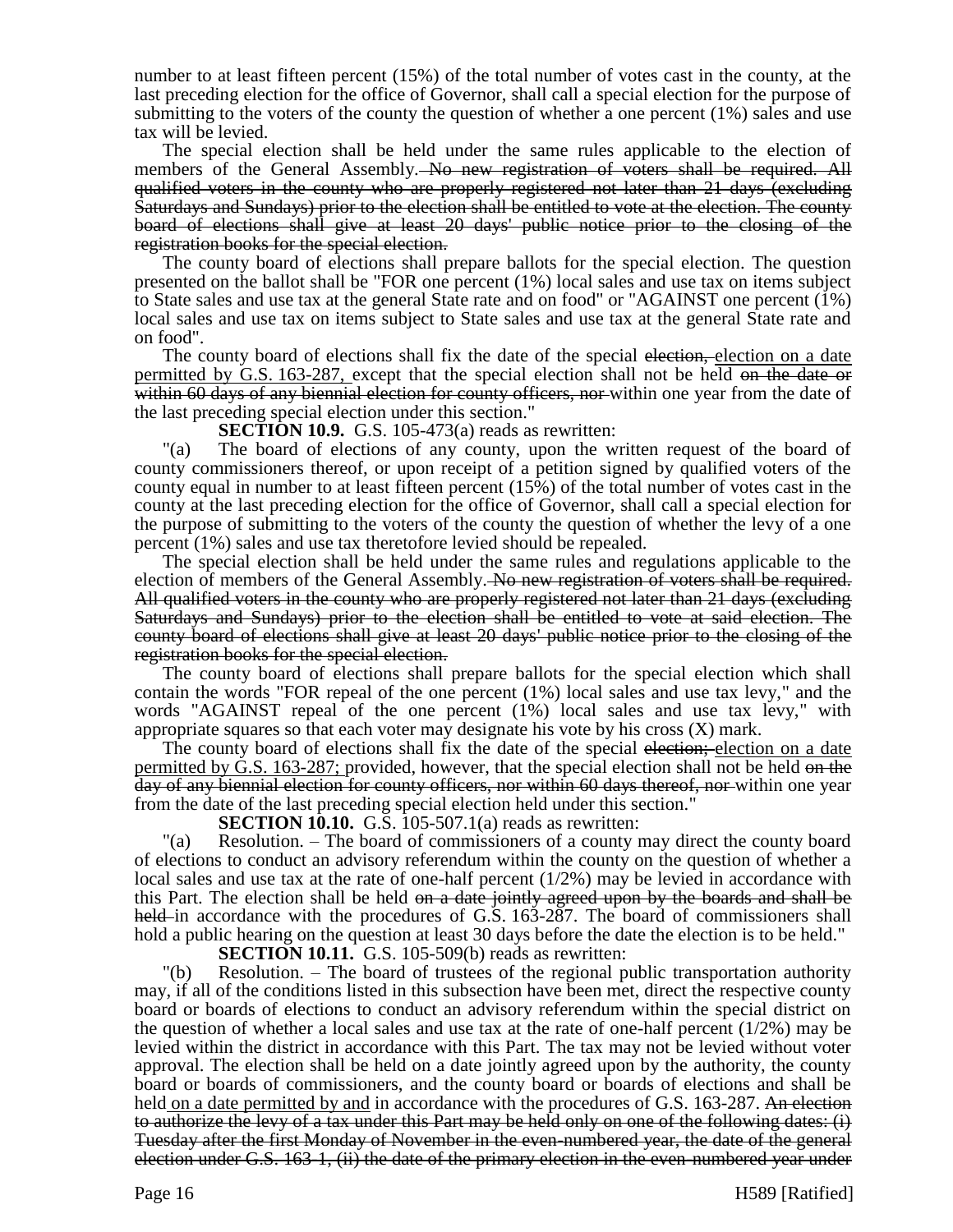G.S. 163-1(b), (iii) Tuesday after the first Monday in November of the odd-numbered year, or  $(iv)$  a date in September or October of the odd-numbered year as listed in G.S. 163-279(a)(2), (3), or (4) but only if at least one municipality in the county is holding a primary or election on that date.The conditions are as follows:

- (1) The board of trustees has obtained approval to conduct a referendum by a vote of the following:
	- a. A majority vote of each of the county boards of commissioners within the special district, if it is a multicounty special district.
	- b. A majority of the county board of commissioners within the special district, if it is a single-county special district.
- (2) A public hearing is held on the question by the board or boards of commissioners at least 30 days before the date the election is to be held."

**SECTION 10.12.** G.S. 105-510(b) reads as rewritten:

"(b) Resolution. – The board of trustees of the regional transportation authority may, if all of the conditions listed in this subsection have been met, direct the respective county board or boards of elections to conduct an advisory referendum within the special district on the question of whether a local sales and use tax at the rate of one-half percent (1/2%) may be levied within the district in accordance with this Part. The tax may not be levied without voter approval. The election shall be held on a date jointly agreed upon by the authority, the county board or boards of commissioners, and the county board or boards of elections and shall be held on a date permitted by and in accordance with the procedures of G.S. 163-287. An election to authorize the levy of a tax under this Part may be held only on one of the following dates: (i) Tuesday after the first Monday of November in the even-numbered year, the date of the general election under G.S. 163-1, (ii) the date of the primary election in the even-numbered year under G.S. 163-1(b), (iii) Tuesday after the first Monday in November of the odd-numbered year, or  $(iv)$  a date in September or October of the odd-numbered year as listed in G.S. 163-279(a)(2), (3), or (4) but only if at least one municipality in the county is holding a primary or election on that date. The conditions are as follows:

- (1) The board of trustees has obtained approval to conduct a referendum by a vote of the following:
	- a. A majority vote of both of the county boards of commissioners within the special district, if it is a multicounty special district.
	- b. A majority of the county board of commissioners within the special district, if it is a single-county special district.
- (2) A public hearing is held on the question by the board or boards of commissioners at least 30 days before the date the election is to be held."

**SECTION 10.13.** G.S. 105-511.2(a) reads as rewritten:

"(a) Resolution. – The board of commissioners of a county may direct the county board of elections to conduct an advisory referendum within the county on the question of whether a local sales and use tax at the rate of one-quarter percent (1/4%) may be levied in accordance with this Part. The election shall be held on a date jointly agreed upon by the boards and shall be held on a date permitted by and in accordance with the procedures of G.S. 163-287. An election to authorize the levy of a tax under this Part may be held only on one of the following dates: (i) Tuesday after the first Monday of November in the even-numbered year, the date of the general election under G.S. 163-1, (ii) the date of the primary election in the even-numbered year under G.S. 163-1(b), (iii) Tuesday after the first Monday in November of the odd-numbered year, or (iv) a date in September or October of the odd-numbered year as listed in G.S.  $163-279(a)(2)$ ,  $(3)$ , or  $(4)$  but only if at least one municipality in the county is holding a primary or election on that date. The board of commissioners shall hold a public hearing on the question at least 30 days before the date the election is to be held."

**SECTION 10.14.** G.S. 105-537(b) reads as rewritten:

"(b) Vote. – The board of county commissioners may direct the county board of elections to conduct an advisory referendum on the question of whether to levy a local sales and use tax in the county as provided in this Article. The election shall be held on a date jointly agreed upon by the board of county commissioners and the board of elections and shall be held in accordance with the procedures of G.S. 163-287."

**SECTION 10.15.** G.S. 106-343 reads as rewritten: "**§ 106-343. Appropriations by counties; elections.**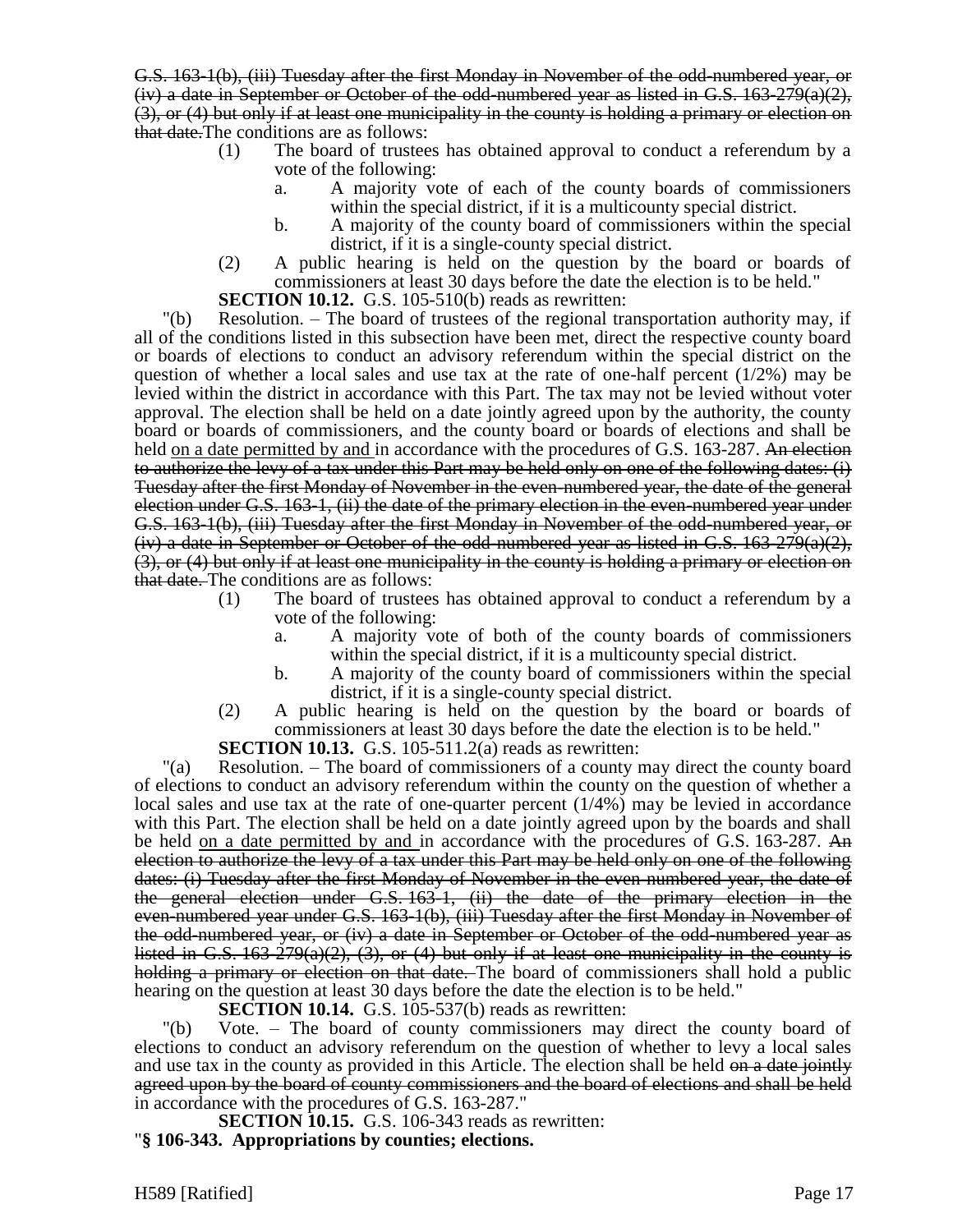The several boards of county commissioners in the State are hereby expressly authorized and empowered to make such appropriations from the general funds of their county as will enable them to cooperate effectively with the state Department of Agriculture and Consumer Services and Federal Department of Agriculture in the eradication of tuberculosis in their respective counties: Provided, that if in 10 days after said appropriation is voted, one fifth of the qualified voters of the county petition the board of commissioners to submit the question of tuberculosis eradication or no tuberculosis eradication to the voters of the county, said commissioners shall submit such questions to said voters. Said election shall be held and conducted under the rules and regulations provided for holding stock-law elections in G.S. 68-16, 68-20 and 68-21.G.S. 163-287. If at any such election a majority of the votes cast shall be in favor of said tuberculosis eradication, the said board shall record the result of the election upon its minutes, and cooperative tuberculosis eradication shall be taken up with the state Department of Agriculture and Consumer Services and Federal Department of Agriculture. If, however, a majority of the votes cast shall be adverse, then said board shall make no appropriation."

**SECTION 10.16.** G.S. 115C-501(h) reads as rewritten:

"(h) To Annex or Consolidate Areas or Districts from Contiguous Counties and to Provide a Supplemental School Tax in Such Annexed Areas or Consolidated Districts. – An election may be called in any districts or other school areas, from contiguous counties, as to whether the districts in one county shall be enlarged by annexing or consolidating therewith any adjoining districts, or other school area or areas from an adjoining county, and if a special or supplemental school tax is levied and collected in the districts of the county to which the territory is to be annexed or consolidated, whether upon such annexation or consolidation there shall be levied and collected in the territory to be annexed or consolidated the same special or supplemental tax for schools as is levied and collected in the districts in the other county. If such election carries, the said special or supplemental tax shall be collected pursuant to G.S. 115C-511 and remitted to the local school administrative unit on whose behalf such special and supplemental tax is already levied: Provided, that not with standing the provisions of G.S. 115C-508, if the notice of election clearly so states, and the election shall be held prior to August 1, the annexation or consolidation shall be effective and the tax so authorized shall be levied and collected beginning with the fiscal year commencing July 1 next preceding such elections.levied."

**SECTION 10.17.** G.S. 115C-501 is amended by adding a new subsection to read: "(j) All elections called under this section shall be conducted in accordance with G.S. 163-287."

**SECTION 10.18.** G.S. 115D-33(d) reads as rewritten:

"(d) All elections shall be held in the same manner as elections held under Article 4, Chapter 159, of the General Statutes, the Local Government Bond Act, and may be held at any time fixed by the tax-levying authority of the administrative area or proposed administrative area of the institution for which such election is to be held, shall be held on a date permitted by G.S. 163-287."

**SECTION 10.19.** G.S. 115D-35(a) reads as rewritten:

"(a) Formal requests for elections on the question of authority to appropriate nontax revenues or levy special taxes, or both, and to issue bonds, when such elections are to be held for the purpose of establishing an institution, shall be originated and submitted only in the following manner:

- (1) Proposed multiple-county administrative areas: Formal requests for elections may be submitted jointly by all county boards of education in the proposed administrative area, or by petition of fifteen percent (15%) of the number of qualified voters of the proposed area who voted in the last preceding election for Governor, to the boards of commissioners of all counties in the proposed area, who may shall fix the time for such election by joint resolution on a date permitted by G.S. 163-287, which shall be entered in the minutes of each board.
- (2) Proposed single-county administrative area: Formal requests shall be submitted by the board of education of any public school administrative unit within the county of the proposed administrative area or by petition of fifteen percent (15%) of the number of qualified voters of the county who voted in the last preceding election for Governor, to the board of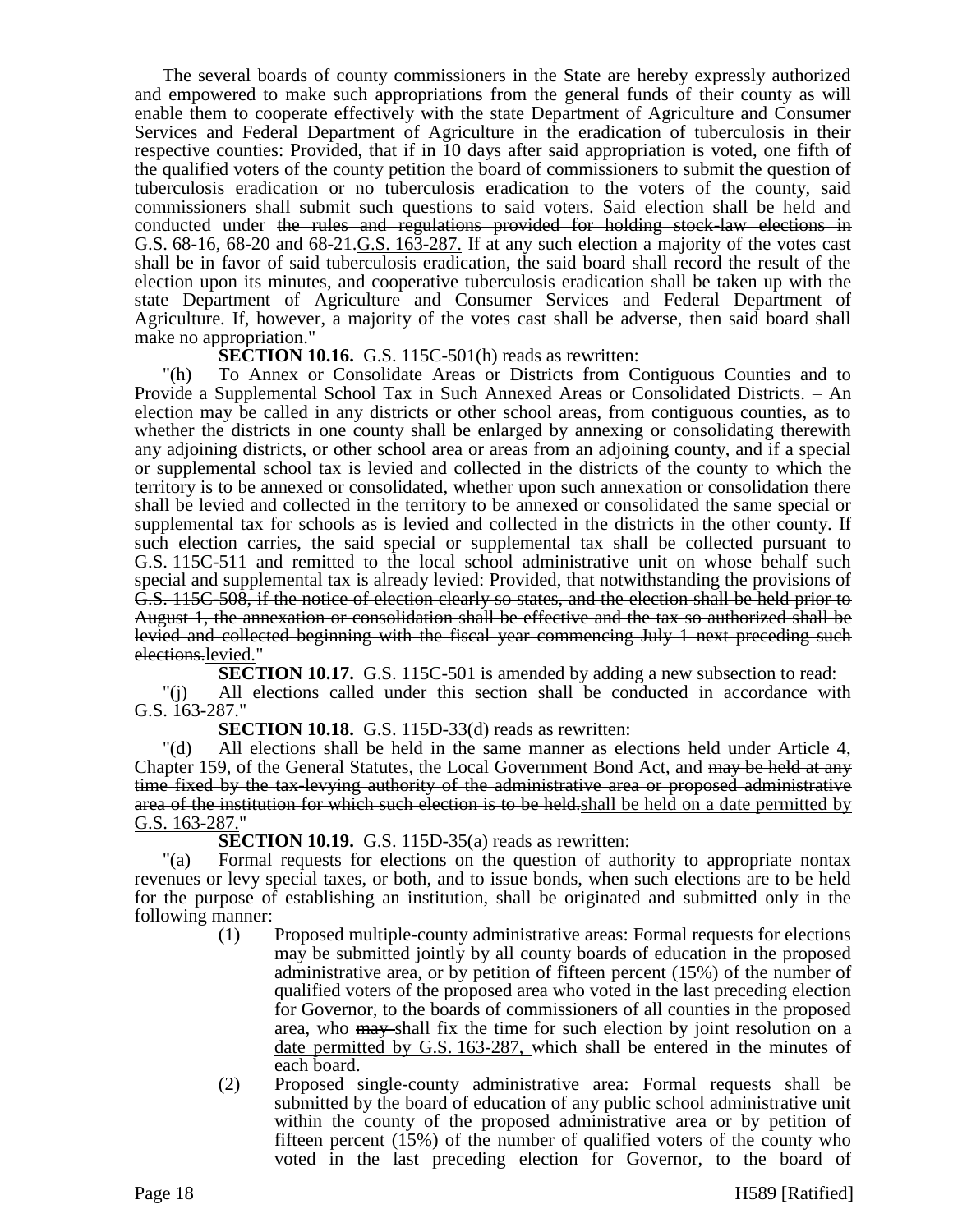commissioners of the county of the proposed administrative area, who may shall fix the time for such election by resolution on a date permitted by G.S. 163-287, which shall be entered in the minutes of the board."

**SECTION 10.20.** G.S. 130A-69 reads as rewritten:

"(a) If after a sanitary district has been created or the provisions of this Part have been made applicable to a sanitary district, a petition signed by not less than fifteen percent (15%) of the resident freeholders within any territory contiguous to and adjoining the sanitary district may be presented to the sanitary district board requesting annexation of territory described in the petition. The sanitary district board shall send a copy of the petition to the board of commissioners of the county or counties in which the district is located and to the Department. The sanitary district board shall request that the Department hold a joint public hearing with the sanitary district board on the question of annexation. The Secretary and the chairperson of the sanitary district board shall name a time and place for the public hearing. The chairperson of the sanitary district board shall publish a notice of public hearing once in a newspaper or newspapers published or circulating in the sanitary district and the territory proposed to be annexed. The notice shall be published not less than 15 days prior to the hearing. If after the hearing, the Commission approves the annexation of the territory described in the petition, the Department shall advise the board or boards of commissioners of the approval. The board or boards of commissioners shall order and provide for the holding of a special election in accordance with G.S. 163-287 upon the question of annexation within the territory proposed to be annexed.

(b) If at or prior to the public hearing, a petition is filed with the sanitary district board signed by not less than fifteen percent (15%) of the freeholders residing in the sanitary district requesting an election be held on the annexation question, the sanitary district board shall send a copy of the petition to the board or boards of commissioners who shall order and provide for the submission of the question to the voters within the sanitary district. This election may be held on the same day as the election in the territory proposed to be annexed, and both elections and registrations may be held pursuant to a single notice. A majority of the votes cast is necessary for a territory to be annexed to a sanitary district.

(c) The election shall be held by the county board or boards of elections as soon as possiblein accordance with G.S. 163-287 after the board or boards of commissioners orders the election. The cost of the election shall be paid by the sanitary district. Registration in the area proposed for annexation shall be under the same procedure as G.S. 163-288.2.

…."

#### **SECTION 10.21.** G.S. 139-39 reads as rewritten:

#### "**§ 139-39. Alternative method of financing watershed improvement programs by special county tax.**

The board of county commissioners in any county is authorized to call a special election to determine whether it be the will of the qualified voters of the county that they levy and cause to be collected annually, at the same time and in the same manner as the general county taxes are levied and collected, a special tax at a rate not to exceed twenty-five cents  $(25¢)$  on each one hundred dollars (\$100.00) valuation of property in said county, to be known as a "Watershed Improvement Tax," the funds therefrom, if the levy be authorized by the voters of said county, to be used for the prevention of flood water and sediment damages, and for furthering the conservation, utilization and disposal of water and the development of water resources. Any special election shall be conducted in accordance with G.S. 163-287."

#### **SECTION 10.22.** G.S. 147-69.6(f) reads as rewritten:

"(f) The Board of Commissioners of Swain County may direct the Swain County Board of Elections to conduct an advisory referendum on the question of whether any portion of the principal of the Fund should be disbursed to and expended by the county for a particular purpose. The election shall be held on a date jointly agreed upon by the two boards, which may be the same day as any other referendum or election in the county, but may not otherwise be during the period beginning 30 days before and ending 30 days after the day of any other referendum or election to be conducted by the board of elections and already validly called or scheduled by law. The election shall be held in accordance with the procedures of G.S. 163-287. The question to be presented on the ballot shall disclose the specific purpose proposed for expenditure of the principal investment of the Trust Fund and the amount proposed for expenditure."

**SECTION 10.23.** G.S. 153A-60 reads as rewritten: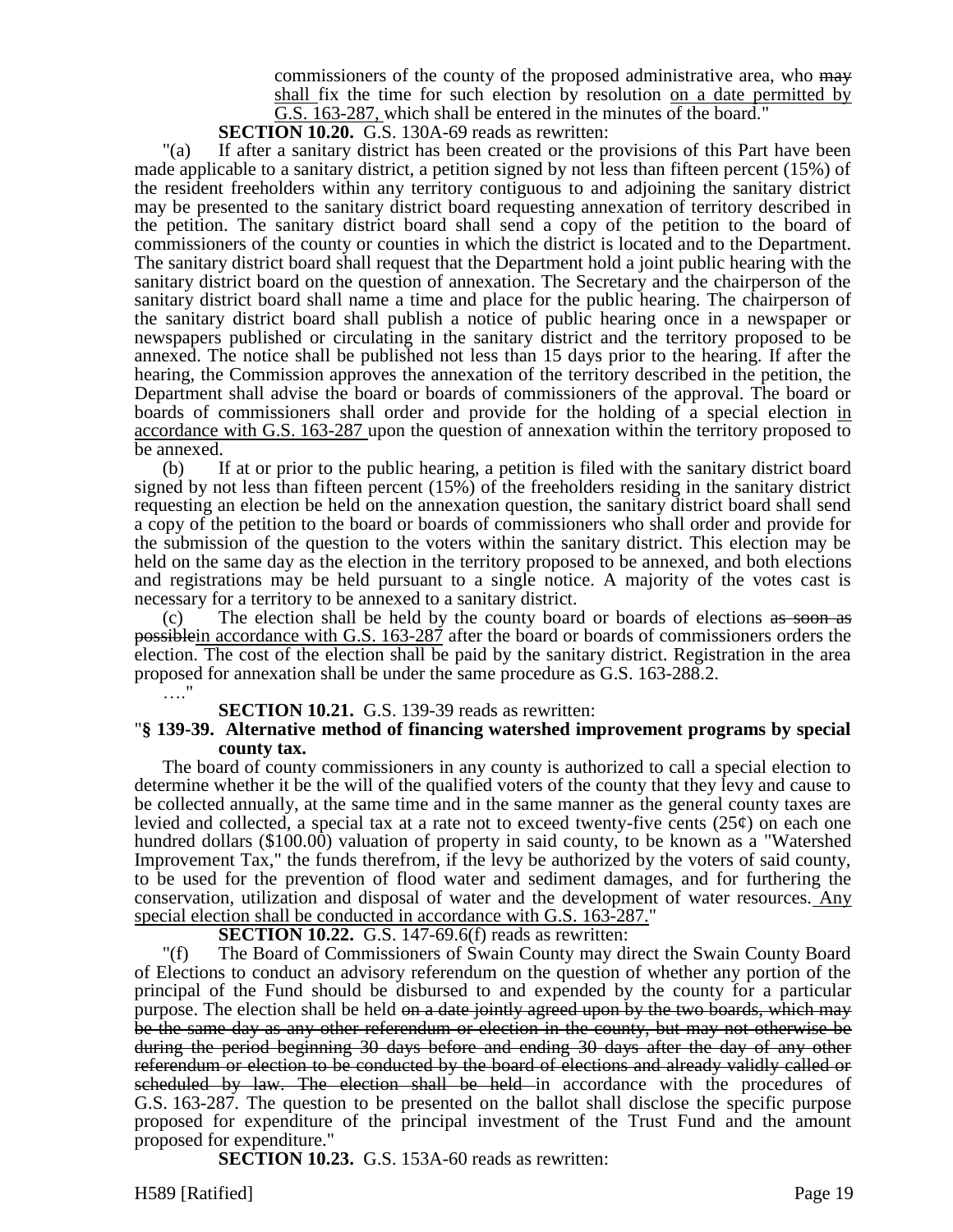### "**§ 153A-60. Initiation of alterations by resolution.**

The board of commissioners shall initiate any alteration in the structure of the board by adopting a resolution. The resolution shall:

- (1) Briefly but completely describe the proposed alterations;
- (2) Prescribe the manner of transition from the existing structure to the altered structure;
- (3) Define the electoral districts, if any, and apportion the members among the districts;
- (4) Call a special referendum on the question of adoption of the alterations. The referendum shall be held and conducted by the county board of elections. The referendum may be held only on a date permitted by G.S. 163-287. the same time as any other state, county or municipal primary, election, special election or referendum, or on any date set by the board of county commissioners, provided, that such referendum shall not be held within the period of time beginning 60 days before and ending 60 days after any other primary, election, special election or referendum held in the county.

Upon its adoption, the resolution shall be published in full."

**SECTION 10.24.** G.S. 153A-405(a) reads as rewritten:

"(a) If authorized to do so by the concurrent resolutions that established it, a commission may call a referendum on its proposed plan of governmental consolidation. If authorized or directed in the concurrent resolutions, the ballot question may include the assumption of debt secured by a pledge of faith and credit language and may also include the assumption of the right to issue authorized but unissued faith and credit debt language as provided in subsection (b) of this section. The referendum may be held on the same day as any other referendum or election in the county or counties involved, but may not otherwise be held during the period beginning 30 days before and ending 30 days after the day of any other referendum or election to be conducted by the board or boards of elections conducting the referendum and already validly called or scheduled by law.shall be held in accordance with G.S. 163-287."

# **SECTION 10.25.** G.S. 158-16 reads as rewritten:

"**§ 158-16. Board of commissioners may call tax election; rate and purposes of tax.**

The board of county commissioners in any county is authorized and empowered to call a special election to determine whether it be the will of the qualified voters of said county that they levy and cause to be collected annually, at the same time and in the same manner as the general county taxes are levied and collected, a special tax at a rate not to exceed five cents ( $5¢$ ) on each one hundred dollars (\$100.00) valuation of property in said county, to be known as an "industrial development tax," the funds therefrom, if the levy be authorized by the voters of said county, to be used for the purpose of attracting new and diversified industries to said county, and for the encouragement of new business and industrial ventures by local as well as foreign capital, and for the purpose of aiding and encouraging the location of manufacturing enterprises, making industrial surveys and locating industrial plants in said county, and for the purpose of encouraging agricultural development in said county. Any special election shall be conducted in accordance with G.S. 163-287."

### **SECTION 10.26.** G.S. 159-61(b) reads as rewritten:

"(b) The date of a bond referendum shall be fixed by the governing board, but shall not be more than one year after adoption of the bond order, order, only on a date permitted by G.S. 163-287. The governing board may call a special referendum for the purpose of voting on a bond issue on any day, including the day of any regular or special election held for another purpose (unless the law under which the bond referendum or other election is held specifically prohibits submission of other questions at the same time). A special bond referendum may not be held within 30 days before or 10 days after a statewide primary, election, or referendum, or within 30 days before or 10 days after any other primary, election, or referendum to be held in the same unit holding the bond referendum and already validly called or scheduled by law at the time the bond referendum is called. The clerk shall mail or deliver a certified copy of the resolution calling a special bond referendum to the board of elections that is to conduct it within three days after the resolution is adopted, but failure to observe this requirement shall not in any manner affect the validity of the referendum or bonds issued pursuant thereto. Bond referenda shall be conducted by the board of elections conducting regular elections of the county, city, or special district. In fixing the date of a bond referendum, the governing board shall consult the board of elections in order that the referendum shall not unduly interfere with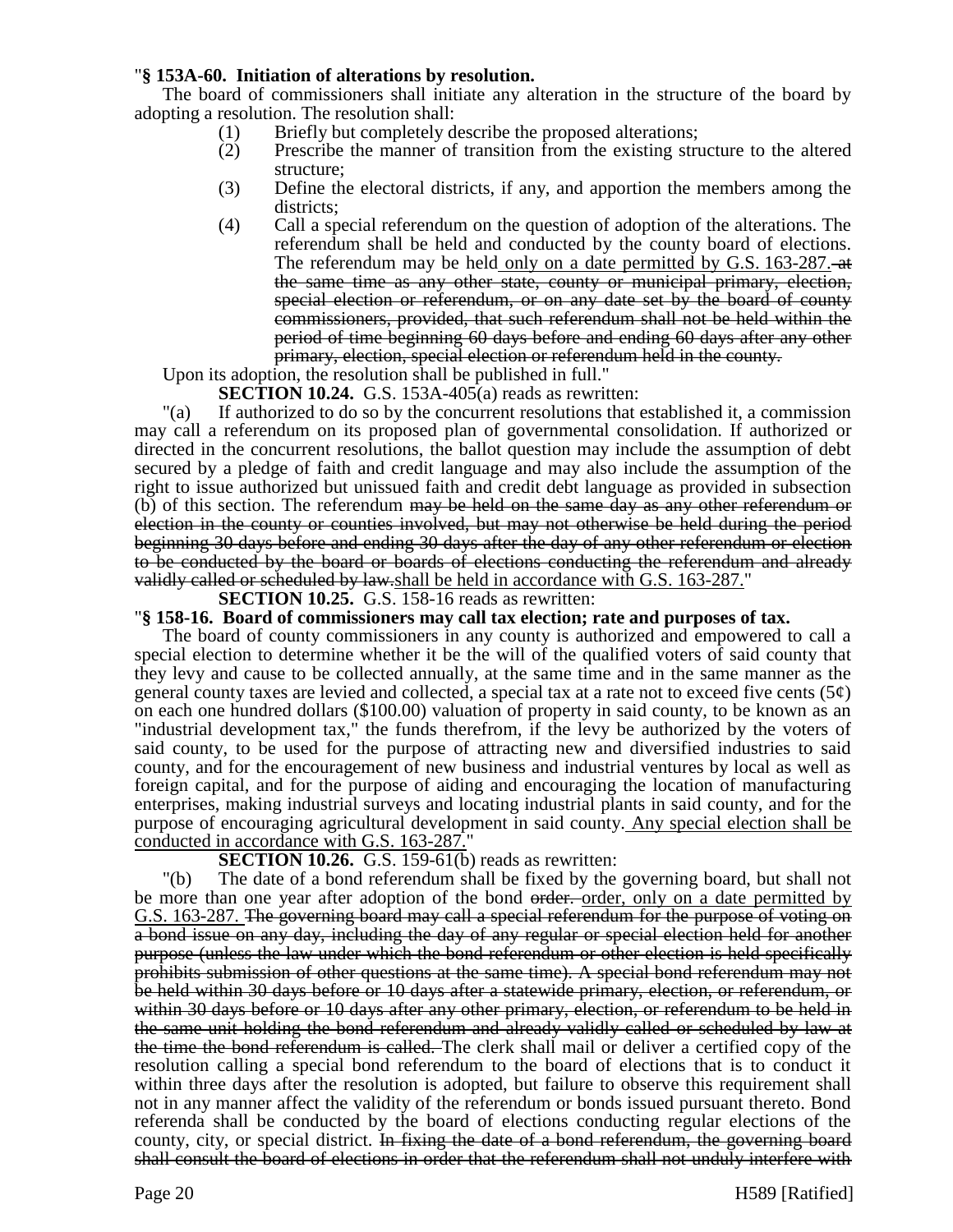other elections already scheduled or in process. Several bond orders or other matters may be voted upon at the same referendum."

#### **SECTION 10.27.** G.S. 160A-103 reads as rewritten:

### "**§ 160A-103. Referendum on charter amendments by ordinance.**

An ordinance adopted under G.S. 160A-102 that is not made effective upon approval by a vote of the people shall be subject to a referendum petition. Upon receipt of a referendum petition bearing the signatures and residence addresses of a number of qualified voters of the city equal to at least 10 percent of the whole number of voters who are registered to vote in city elections according to the most recent figures certified by the State Board of Elections or 5,000, whichever is less, the council shall submit an ordinance adopted under G.S. 160A-102 to a vote of the people. The date of the special election shall be fixed  $at$  on a date permitted by G.S. 163-287. not more than 120 nor fewer than 60 days after receipt of the petition. A referendum petition shall be addressed to the council and shall identify the ordinance to be submitted to a vote. A referendum petition must be filed with the city clerk not later than 30 days after publication of the notice of adoption of the ordinance."

**SECTION 10.28.** G.S. 160A-104 reads as rewritten:

#### "**§ 160A-104. Initiative petitions for charter amendments.**

The people may initiate a referendum on proposed charter amendments. An initiative petition shall bear the signatures and resident addresses of a number of qualified voters of the city equal to at least ten percent (10%) of the whole number of voters who are registered to vote in city elections according to the most recent figures certified by the State Board of Elections or 5,000, whichever is less. The petition shall set forth the proposed amendments by describing them briefly but completely and with reference to the pertinent provisions of G.S. 160A-101, but it need not contain the precise text of the charter amendments necessary to implement the proposed changes. The petition may not propose changes in the alternative, or more than one integrated set of charter amendments. Upon receipt of a valid initiative petition, the council shall call a special election on the question of adopting the charter amendments proposed therein, and shall give public notice thereof in accordance with G.S. 163-287. The date of the special election shall be fixed  $at$ -on a date permitted by G.S. 163-287. not more than 120 nor fewer than 60 days after receipt of the petition. If a majority of the votes cast in the special election shall be in favor of the proposed changes, the council shall adopt an ordinance amending the charter to put them into effect. Such an ordinance shall not be subject to a referendum petition. No initiative petition may be filed (i) between the time the council initiates proceedings under G.S. 160A-102 by publishing a notice of hearing on proposed charter amendments and the time proceeding under that section have been carried to a conclusion either through adoption or rejection of a proposed ordinance or lapse of time, nor (ii) within one year and six months following the effective date of an ordinance amending the city charter pursuant to this Article, nor (iii) within one year and six months following the date of any election on charter amendments that were defeated by the voters.

The restrictions imposed by this section on filing initiative petitions shall apply only to petitions concerning the same subject matter. For example, pendency of council action on amendments concerning the method of electing the council shall not preclude an initiative petition on adoption of the council-manager form of government.

Nothing in this section shall be construed to prohibit the submission of more than one proposition for charter amendments on the same ballot so long as no proposition offers a different plan under the same option as another proposition on the same ballot."

**SECTION 10.29.** G.S. 160A-583 reads as rewritten:

#### "**§ 160A-583. Funds.**

The establishment and operation of a transportation authority as herein authorized are governmental functions and constitute a public purpose, and the municipality is hereby authorized to appropriate funds to support the establishment and operation of the transit authority. The municipality may also dedicate, sell, convey, donate or lease any of its interest in any property to the authority. Further, the authority is hereby authorized to establish such license and regulatory fees and charges as it may deem appropriate, subject to the approval of the governing body of the municipality. If the governing body finds that the funds otherwise available are insufficient, it may call a special election without a petition and submit to the qualified voters of the municipality the question of whether or not a special tax shall be levied and/or bonds issued, specifying the maximum amount thereof, for the purpose of acquiring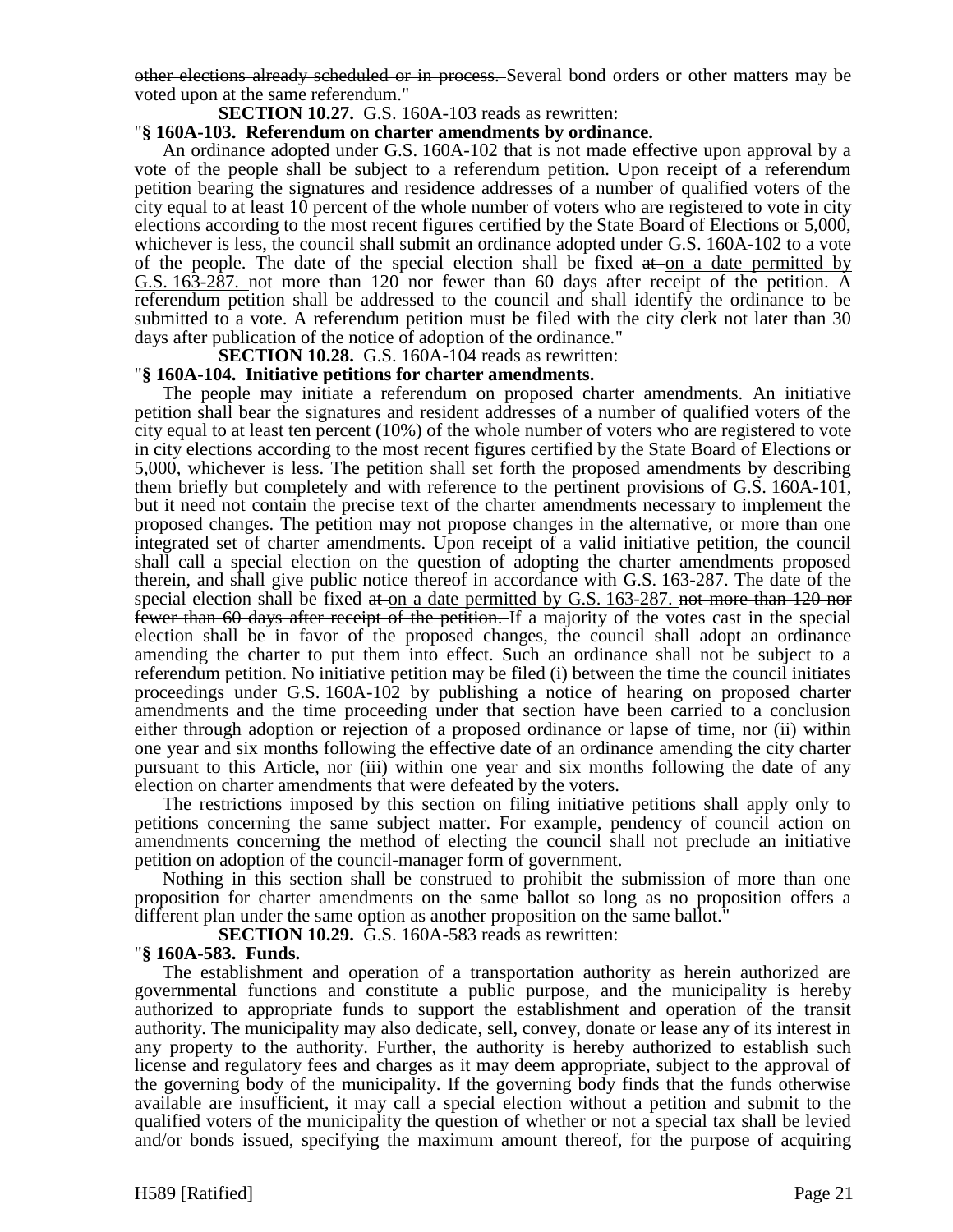lands, buildings, equipment and facilities and for the operations of the transit authority. Any special election shall be conducted in accordance with G.S. 163-287."

### **SECTION 10.30.** G.S. 162A-68(d) reads as rewritten:

"(d) If, at or prior to such public hearing, there shall be filed with the district board a petition, signed by not less than ten per centum (10%) of the qualified voters residing in the district, requesting an election to be held therein on the question of including the political subdivision or unincorporated area, the district board shall certify a copy of such petition to the board or boards of commissioners, and the board or boards of commissioners shall request the county board or boards of elections to submit such question to the qualified voters within the district in accordance with G.S. 163-287 and the other applicable provisions of Chapter 163 of the General Statutes; provided, that the election shall not be held unless the Environmental Management Commission has adopted a resolution approving the inclusion of the political subdivision or unincorporated area in the district.

Notice of such election, which shall contain a statement of the boundaries of the territory proposed to be included in the district and the boundaries of the district after inclusion, shall be given by publication once a week for three successive weeks in a newspaper or newspapers having general circulation within the district, the first publication to be at least 30 days prior to the election."

**SECTION 10.31.** G.S. 162A-77.1 reads as rewritten:

#### "**§ 162A-77.1. Special election upon the question of the merger of metropolitan sewerage districts into cities or towns.**

Any district lying entirely within the corporate limits of a city or town may be merged into such city or town in accordance with the provisions of this section.

The governing body of a city or town, with the approval of the district board, shall call and conduct a special election within such city or town on the question of the merger of the district into the city or town. A vote in favor of such merger shall constitute a vote for such city or town to assume the obligations of the district. Such special election may be called and conducted by the governing body of a city or town upon its own motion after passage of a resolution of the district board requesting or approving the special election. Any special election shall be conducted in accordance with G.S. 163-287.

A new registration of voters shall not be required for the special election. The special election shall be conducted in accordance with the provisions of law applicable to regular elections in the city or town.

If a majority of the votes are in favor of the merger, then:

- (1) All property, real and personal and mixed, including accounts receivable, belonging to such district shall vest in, belong to, and be the property of, such city or town. All district boards are hereby authorized to take such actions and to execute such documents as will carry into effect the provisions and the intent of this section.
- (2) All judgments, liens, rights of liens, and causes of action of any nature in favor of such district shall vest in and remain and inure to the benefit of such city or town.
- (3) All taxes, assessments, sewer charges, and any other debts, charges or fees, owing to such district shall be owed to and collected by such city or town.
- (4) All actions, suits and proceedings pending against, or having been instituted by, such district shall not be abated by this section or by the merger herein provided for, but all such actions, suits, and proceedings shall be continued and completed in the same manner as if merger had not occurred, and such city or town shall be a party to all such actions, suits, and proceedings in the place and stead of the district and shall pay or cause to be paid any judgments rendered against the district in any such actions, suits, or proceedings. No new process need be served in any such action, suit, or proceeding.
- (5) All obligations of the district, including outstanding indebtedness, shall be assumed by such city or town, and all such obligations and outstanding indebtedness shall constitute obligations and indebtedness of such city or town, and the full faith and credit of such city or town shall be deemed to be pledged for the punctual payment of the principal of and the interest on any general obligation bonds or bond anticipation notes of such district, and all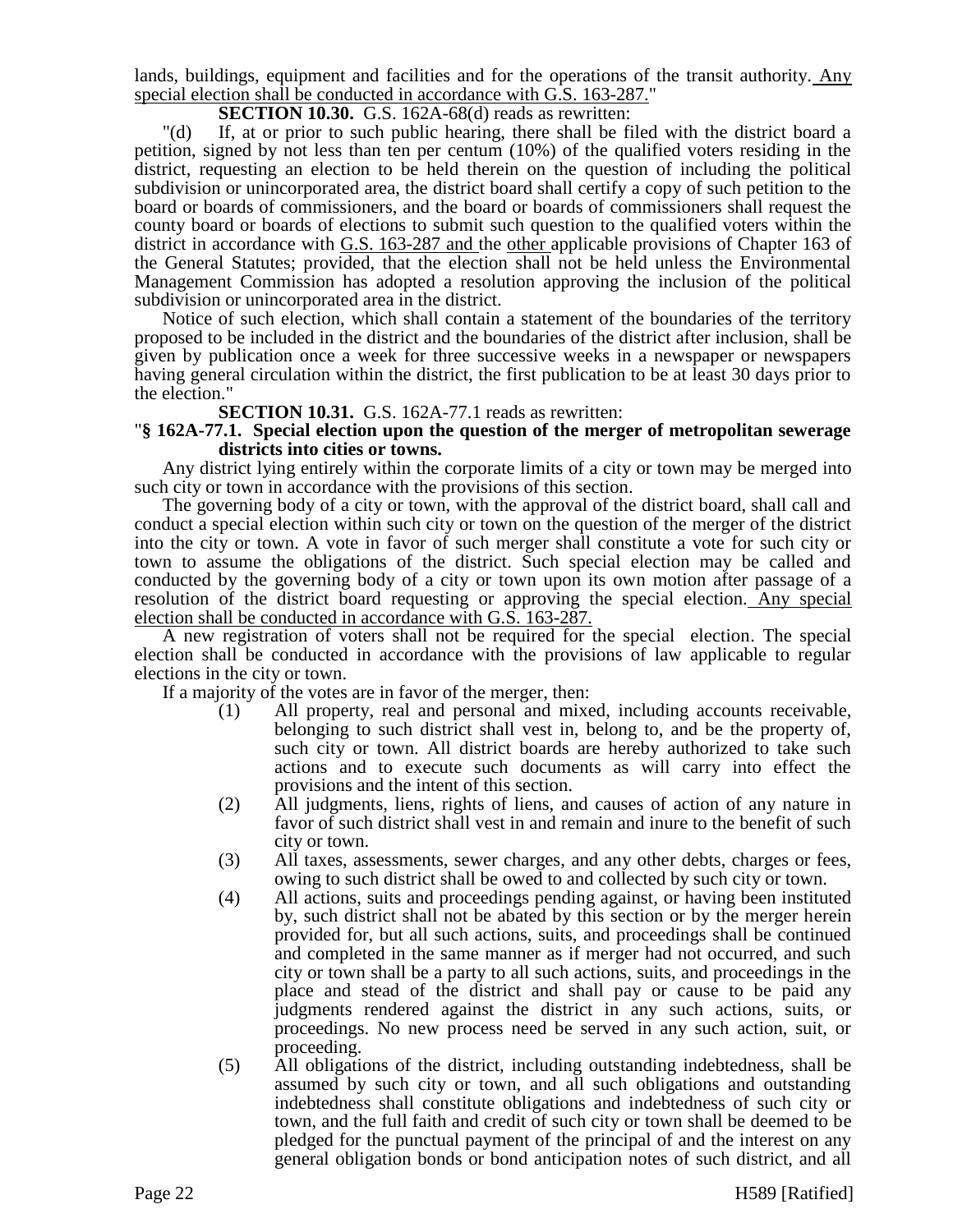the taxable property within such city or town, as well as that formerly located within the district, shall be and remain subject to taxation for such payment.

- (6) All ordinances, rules, regulations, and policies of such district shall continue in full force and effect until repealed or amended by the governing body of such city or town.
- (7) Such district shall be abolished, and shall no longer be constituted a public body or a body politic and corporate, except for the purposes of carrying into effect the provisions and the intent of this section.

If a majority of the votes are against the merger, then such merger shall not be effective unless approved by a majority of the qualified voters who vote thereon in a subsequent special election conducted under authority of this section.

Any action or proceeding in any court to set aside a special election held under authority of this section or the result thereof, or to obtain any other relief upon the ground that such election or any proceeding or action taken with respect to the holding of such election is invalid, must be commenced within 30 days after the day of such special election. After the expiration of such period of limitation, no right of action or defense founded upon the invalidity of the election or the result thereof shall be asserted, nor shall the validity of the election or of the result thereof be open to question in any court upon any ground whatever, except in an action or proceeding commenced within such period."

**SECTION 10.32.** This Part becomes effective January 1, 2014, and applies to special elections held on or after that date.

### **PART 11. POLL OBSERVERS**

**SECTION 11.1.** G.S. 163-45 reads as rewritten:

#### "**§ 163-45. Observers; appointment.**

(a) The chair of each political party in the county shall have the right to designate two observers to attend each voting place at each primary and election and such observers may, at the option of the designating party chair, be relieved during the day of the primary or election after serving no less than four hours and provided the list required by this section to be filed by each chair contains the names of all persons authorized to represent such chair's political party. The chair of each political party in the county shall have the right to designate 10 additional at-large observers who are residents of that county who may attend any voting place in that county. The list submitted by the chair of the political party may be amended between the one-stop period under G.S. 163-227.2 and general election day to substitute one or all at-large observers for election day. Not more than two observers from the same political party shall be permitted in the voting enclosure at any time. time, except that in addition one of the at-large observers from each party may also be in the voting enclosure. This right shall not extend to the chair of a political party during a primary unless that party is participating in the primary. In any election in which an unaffiliated candidate is named on the ballot, the candidate or the candidate's campaign manager shall have the right to appoint two observers for each voting place consistent with the provisions specified herein. Persons appointed as observers must be registered voters of the county for which appointed and must have good moral character. No person who is a candidate on the ballot in a primary or election may serve as an observer or runner in that primary or election. Observers shall take no oath of office.

(b) Individuals authorized to appoint observers must submit in writing to the chief judge of each precinct a signed list of the observers appointed for that precinct. precinct, except that the list of at-large observers authorized in subsection (a) of this section shall be submitted to the county director of elections. Individuals authorized to appoint observers must, prior to 10:00 A.M. on the fifth day prior to any primary or general election, submit in writing to the chair of the county board of elections two signed copies of a list of observers appointed by them, designating the precinct or at-large status for which each observer is appointed. Before the opening of the voting place on the day of a primary or general election, the chair shall deliver one copy of the list to the chief judge for each affected precinct. precinct, except that the list of at-large observers shall be provided by the county director of elections to the chief judge. The chair shall retain the other copy. The chair, or the chief judge and judges for each affected precinct, may for good cause reject any appointee and require that another be appointed. The names of any persons appointed in place of those persons rejected shall be furnished in writing to the chief judge of each affected precinct no later than the time for opening the voting place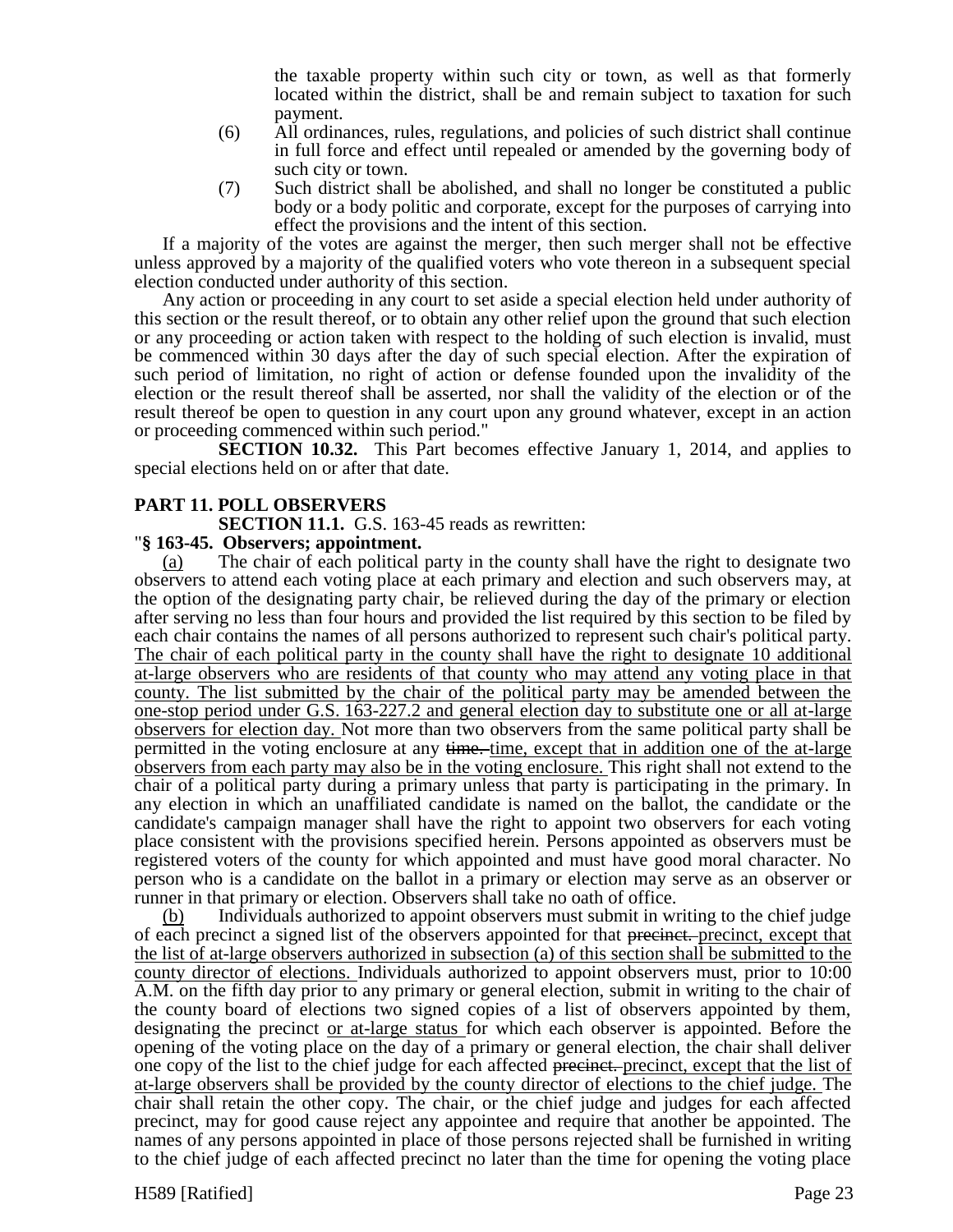on the day of any primary or general election, either by the chair of the county board of elections or the person making the substitute appointment.

If party chairs appoint observers at one-stop sites under G.S. 163-227.2, those party chairs shall provide a list of the observers appointed before 10:00 A.M. on the fifth day before the observer is to observe. At-large observers may serve at any one-stop site.

(c) An observer shall do no electioneering at the voting place, and shall in no manner impede the voting process or interfere or communicate with or observe any voter in casting a ballot, but, subject to these restrictions, the chief judge and judges of elections shall permit the observer to make such observation and take such notes as the observer may desire.

(d) Whether or not the observer attends to the polls for the requisite time provided by this section, each observer shall be entitled to obtain at times specified by the State Board of Elections, but not less than three times during election day with the spacing not less than one hour apart, a list of the persons who have voted in the precinct so far in that election day. Counties that use an "authorization to vote document" instead of poll books may comply with the requirement in the previous sentence by permitting each observer to inspect election records so that the observer may create a list of persons who have voted in the precinct so far that election day; each observer shall be entitled to make the inspection at times specified by the State Board of Elections, but not less than three times during election day with the spacing not less than one hour apart.

Instead of having an observer receive the voting list, the county party chair may send a runner to do so, even if an observer has not been appointed for that precinct. The runner may be the precinct party chair or any person named by the county party chair. Each county party chair using runners in an election shall provide to the county board of elections before 10:00 A.M. on the fifth day before election day a list of the runners to be used. That party chair must notify the chair of the county board of elections or the board chair's designee of the names of all runners to be used in each precinct before the runner goes to the precinct. The runner may receive a voter list from the precinct on the same schedule as an observer. Whether obtained by observer or runner, each party is entitled to only one voter list at each of the scheduled times. No runner may enter the voting enclosure except when necessary to announce that runner's presence and to receive the list. The runner must leave immediately after being provided with the list."

**SECTION 11.2.** The Joint Legislative Elections Oversight Committee shall study a bill of rights for election observers to guarantee their right to help assist proper voting while ensuring proper protection for voters and recommend to the General Assembly any legislation it deems advisable. It may make an interim report prior to the date that the General Assembly reconvenes the 2013 Regular Session in 2014 and shall make a final report before the convening of the 2015 Regular Session of the General Assembly.

### **PART 12. ELIMINATION OF PREREGISTRATION**

**SECTION 12.1.(a)** G.S. 163-82.1(d) is repealed.

**SECTION 12.1.(b)** G.S. 163-82.3(a)(5) is repealed.

**SECTION 12.1.(c)** G.S. 163-82.4(d) reads as rewritten:

"(d) Citizenship and Age Questions. – Voter registration application forms shall include all of the following:

- (1) The following question and statement:
	- a. "Are you a citizen of the United States of America?" and boxes for the applicant to check to indicate whether the applicant is or is not a citizen of the United States.
	- b. "If you checked 'no' in response to this question, do not submit this form."
- (2) The following questions question and statement:
	- a. "Will you be 18 years of age on or before election day?" and boxes for the applicant to check to indicate whether the applicant will be 18 years of age or older on election day.
	- b. "Are you at least 16 years of age and understand that you must be 18 years of age on or before election day to vote?" and boxes for the applicant to check to indicate whether the applicant is at least 16 years of age and understands that the applicant must be at least 18 years of age or older by election day to vote.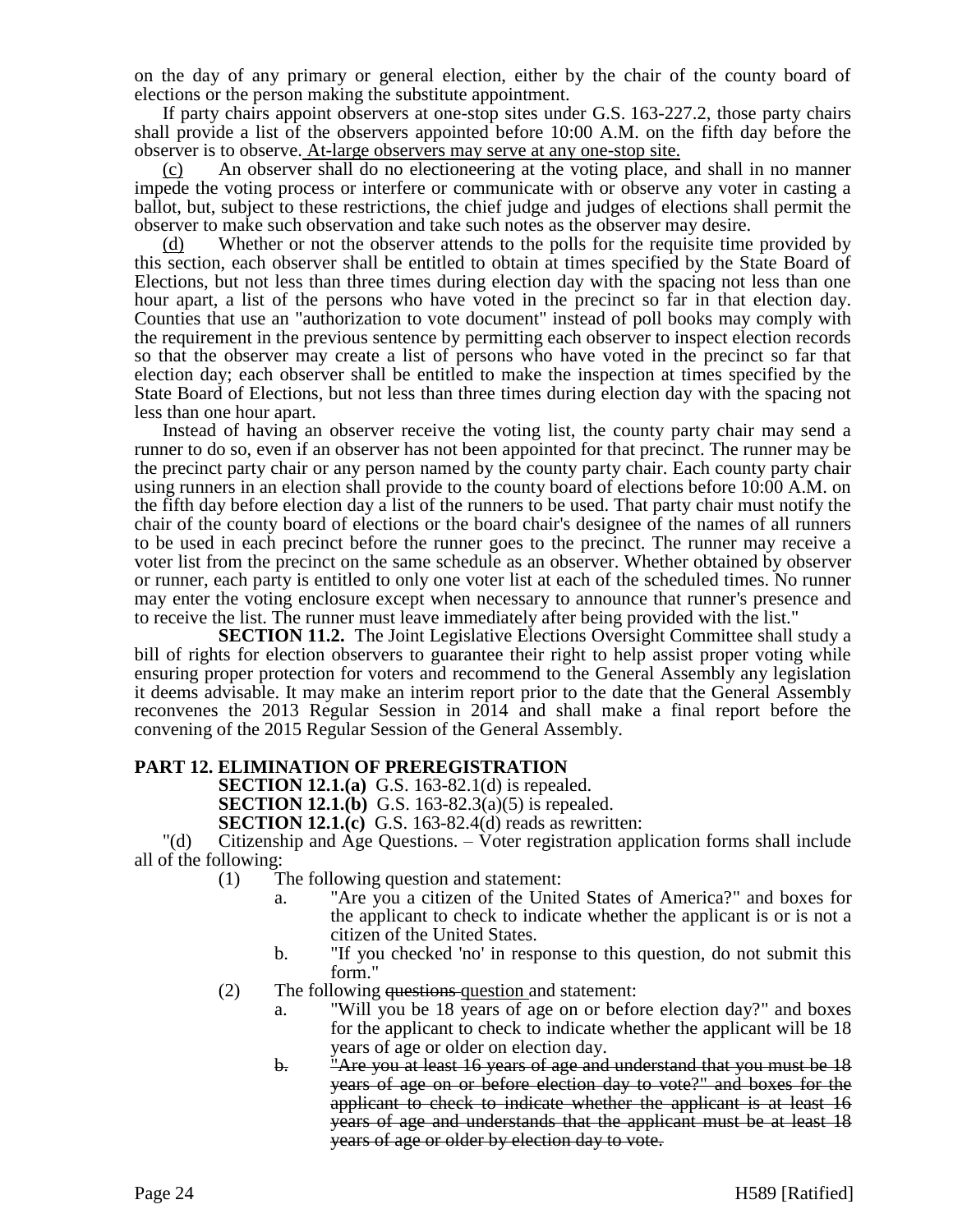c. "If you checked 'no' in response to both of these questions, this question, do not submit this form."

### **SECTION 12.1.(d)** G.S. 163-82.23 reads as rewritten:

### "**§ 163-82.23. Voter registration at public high schools.**

Every public high school shall make available to its students and others who are eligible to register and preregister to vote the application forms described in G.S. 163-82.3, and shall keep a sufficient supply of the forms so that they are always available. A local board of education may, but is not required to, designate high school employees to assist in completing the forms. Only employees who volunteer for this duty may be designated by boards of education."

**SECTION 12.1.(e)** G.S. 163-82.19(a) reads as rewritten:

"(a) Voter Registration at Drivers License Offices. – The Division of Motor Vehicles shall, pursuant to the rules adopted by the State Board of Elections, modify its forms so that any eligible person who applies for original issuance, renewal or correction of a drivers license, or special identification card issued under G.S. 20-37.7 may, on a part of the form, complete an application to register to vote, or to update the voter's registration if the voter has changed his or her address or moved from one precinct to another or from one county to another, or to preregister to vote. another. The person taking the application shall ask if the applicant is a citizen of the United States. If the applicant states that the applicant is not a citizen of the United States, or declines to answer the question, the person taking the application shall inform the applicant that it is a felony for a person who is not a citizen of the United States to apply to register to vote. Any person who willfully and knowingly and with fraudulent intent gives false information on the application is guilty of a Class I felony. The application shall state in clear language the penalty for violation of this section. The necessary forms shall be prescribed by the State Board of Elections. The form must ask for the previous voter registration address of the voter, if any. If a previous address is listed, and it is not in the county of residence of the applicant, the appropriate county board of elections shall treat the application as an authorization to cancel the previous registration and also process it as such under the procedures of G.S. 163-82.9. If a previous address is listed and that address is in the county where the voter applies to register, the application shall be processed as if it had been submitted under G.S. 163-82.9.

Registration shall become effective as provided in G.S. 163-82.7. Applications to register to vote accepted at a drivers license office under this section until the deadline established in G.S.  $163-82.6(c)(2)$  shall be treated as timely made for an election, and no person who completes an application at that drivers license office shall be denied the vote in that election for failure to apply earlier than that deadline.

All applications shall be forwarded by the Department of Transportation to the appropriate board of elections not later than five business days after the date of acceptance, according to rules which shall be promulgated by the State Board of Elections. Those rules shall provide for a paperless, instant, electronic transfer of applications to the appropriate board of elections. Applications for preregistration to vote shall be forwarded to the State Board of Elections."

**SECTION 12.1.(f)** G.S. 163-82.20 reads as rewritten:

#### "**§ 163-82.20. Voter registration at other public agencies.**

- (a) Voter Registration Agencies. Every office in this State which accepts:
	- (1) Applications for a program of public assistance under Article 2 of Chapter 108A of the General Statutes or under Article 13 of Chapter 130A of the General Statutes;
	- (2) Applications for State-funded State or local government programs primarily engaged in providing services to persons with disabilities, with such office designated by the State Board of Elections; or
	- (3) Claims for benefits under Chapter 96 of the General Statutes, the Employment Security Law, is designated as a voter registration agency for purposes of this section.

(b) Duties of Voter Registration Agencies. – A voter registration agency described in subsection (a) of this section shall, unless the applicant declines, in writing, to register or preregister to vote:

> (1) Distribute with each application for service or assistance, and with each recertification, renewal, or change of address relating to such service or assistance: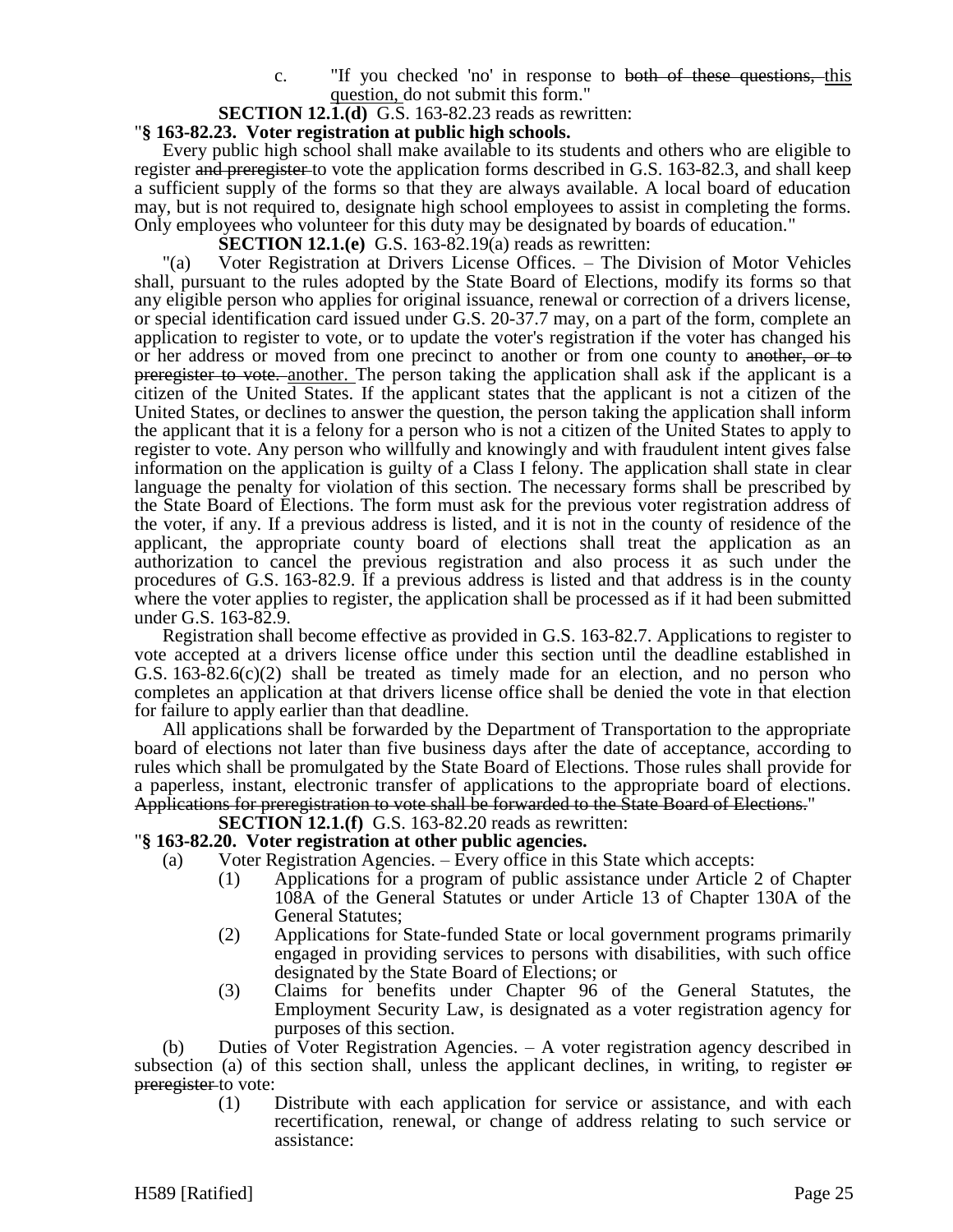- a. The voter registration application form described in G.S. 163-82.3(a) or (b); or
- b. The voter registration agency's own form, if it is substantially equivalent to the form described in G.S. 163-82.3(a) or (b) and has been approved by the State Board of Elections, provided that the agency's own form may be a detachable part of the agency's paper application or may be a paperless computer process, as long as the applicant is required to sign an attestation as part of the application to register or preregister. register.
- (2) Provide a form that contains the elements required by section  $7(a)(6)(B)$  of the National Voter Registration Act; and
- (3) Provide to each applicant who does not decline to register or preregister-to vote the same degree of assistance with regard to the completion of the registration application as is provided by the office with regard to the completion of its own forms.

(c) Provided that voter registration agencies designated under subdivision (a)(3) of this section shall only be required to provide the services set out in this subsection to applicants for new claims, reopened claims, and changes of address under Chapter 96 of the General Statutes, the Employment Security Law.

(d) Home Registration for Disabled. – If a voter registration agency provides services to a person with disability at the person's home, the voter registration agency shall provide the services described in subsection (b) of this section at the person's home.

(e) Prohibitions. – Any person providing any service under subsection (b) of this section shall not:

- (1) Seek to influence an applicant's political preference or party registration, except that this shall not be construed to prevent the notice provided by G.S. 163-82.4(c) to be given if the applicant refuses to declare his party affiliation;
- (2) Display any such political preference or party allegiance;<br>(3) Make any statement to an applicant or take any action the
- Make any statement to an applicant or take any action the purpose or effect of which is to discourage the applicant from registering or preregistering to vote; or
- (4) Make any statement to an applicant or take any action the purpose or effect of which is to lead the applicant to believe that a decision to register or preregister or not to register or preregister has any bearing on the availability of services or benefits.

(f) Confidentiality of Declination to Register. – No information relating to a declination to register or preregister to vote in connection with an application made at a voter registration agency may be used for any purpose other than voter registration.

 $(g)$  Transmittal From Agency to Board of Elections. – Any voter registration  $\Theta$ preregistration application completed at a voter registration agency shall be accepted by that agency in lieu of the applicant's mailing the application. Any such application so received shall be transmitted to the appropriate board of elections not later than five business days after acceptance, according to rules which shall be promulgated by the State Board of Elections.

(h) Twenty-Five-Day Deadline for an Election. – Applications to register accepted by a voter registration agency shall entitle a registrant to vote in any primary, general, or special election unless the registrant shall have made application later than the twenty-fifth calendar day immediately preceding such primary, general, or special election, provided that nothing shall prohibit voter registration agencies from continuing to accept applications during that period.

(i) Ineligible Applications Prohibited.  $-$  No person shall make application to register  $\Theta$ preregister to vote under this section if that person is ineligible on account of age, citizenship, lack of residence for the period of time provided by law, or because of conviction of a felony."

- **SECTION 12.1.(g)** G.S. 115C-81(g1)(1) reads as rewritten:
- "(1) The State Board of Education shall modify the high school social studies curriculum to include instruction in civic and citizenship education. The State Board of Education is strongly encouraged to include, at a minimum, the following components in the high school civic and citizenship education curriculum: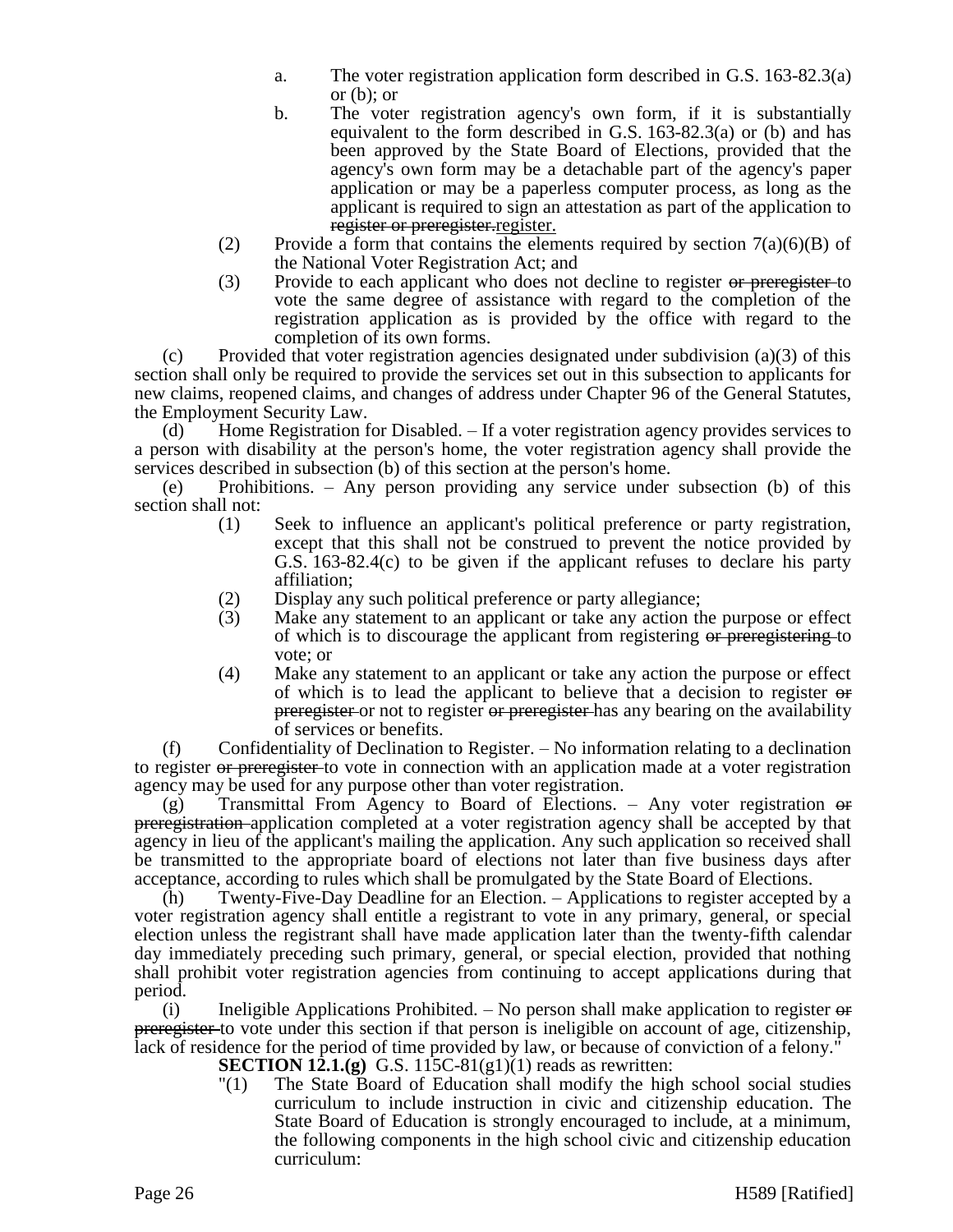- a. That students write to a local, State, or federal elected official about an issue that is important to them;
- b. Instruction on the importance of voting and otherwise participating in the democratic process, including instruction on voter registration and preregistration; registration;
- c. Information about current events and governmental structure; and d. Information about the democratic process and how laws are made.

Information about the democratic process and how laws are made."

**SECTION 12.1.(h)** G.S. 115C-47(59) reads as rewritten:

"(59) To Encourage Student Voter Registration and Preregistration. -Local boards of education are encouraged to adopt policies to promote student voter registration and preregistration. registration. These policies may include collaboration with county boards of elections to conduct voter registration and preregistration in high schools. Completion and submission of voter registration or preregistration forms shall not be a course requirement or graded assignment for students."

**SECTION 12.1.(i)** The Department of Public Instruction is encouraged to improve outreach to high school students on registering to vote when they are eligible, including the curriculum element on instruction in voter registration already provided by G.S. 115C-47(59) and voter registration in public high schools as already allowed by G.S. 163-82.23.

**SECTION 12.1.(j)** This section becomes effective September 1, 2013. All voter preregistrations completed and received by the State Board prior to that date shall be processed and those voters registered, as appropriate.

# **PART 13. "WET INK" ON VOTER REGISTRATION FORMS**

**SECTION 13.1.** G.S. 163-82.6(b) reads as rewritten:

"(b) Signature. – The form shall be valid only if signed by the applicant. An electronically captured signature, including signatures on applications generated by computer programs of third-party groups, shall not be valid on a voter registration form, except as provided in Article 21A of this Chapter. An Notwithstanding the provisions of this subsection, an electronically captured image of the signature of a voter on an electronic voter registration form offered by a State agency shall be considered a valid signature for all purposes for which a signature on a paper voter registration form is used."

### **PART 14. COMPENSATION FOR VOTER REGISTRATION LIMITED**

**SECTION 14.1.** G.S. 163-274(a) is amended by adding a new subdivision to read: "(14) For any person to be compensated based on the number of forms submitted for assisting persons in registering to vote."

### **PART 16. ELIMINATE SAME-DAY VOTER REGISTRATION**

**SECTION 16.1.** The subsections of G.S. 163-82.6A, other than subsection (e), are repealed.

**SECTION 16.1A.** The catch line of G.S. 163-82.6A reads as rewritten:

#### "**§ 163-82.6A. In-person registration and voting Address and name changes at one-stop sites.**"

**SECTION 16.2.** G.S. 163-59 reads as rewritten:

# "**§ 163-59. Right to participate or vote in party primary.**

No person shall be entitled to vote or otherwise participate in the primary election of any political party unless that person complies with all of the following:

- (1) Is a registered voter.
- (2) Has declared and has had recorded on the registration book or record the fact that the voter affiliates with the political party in whose primary the voter proposes to vote or participate.
- (3) Is in good faith a member of that party.

Notwithstanding the previous paragraph, any unaffiliated voter who is authorized under G.S. 163-119 may also vote in the primary if the voter is otherwise eligible to vote in that primary except for subdivisions (2) and (3) of the previous paragraph.

Any person who will become qualified by age to register and vote in the general election for which the primary is held, even though not so qualified by the date of the primary, shall be entitled to register for the primary and general election prior to the primary and then to vote in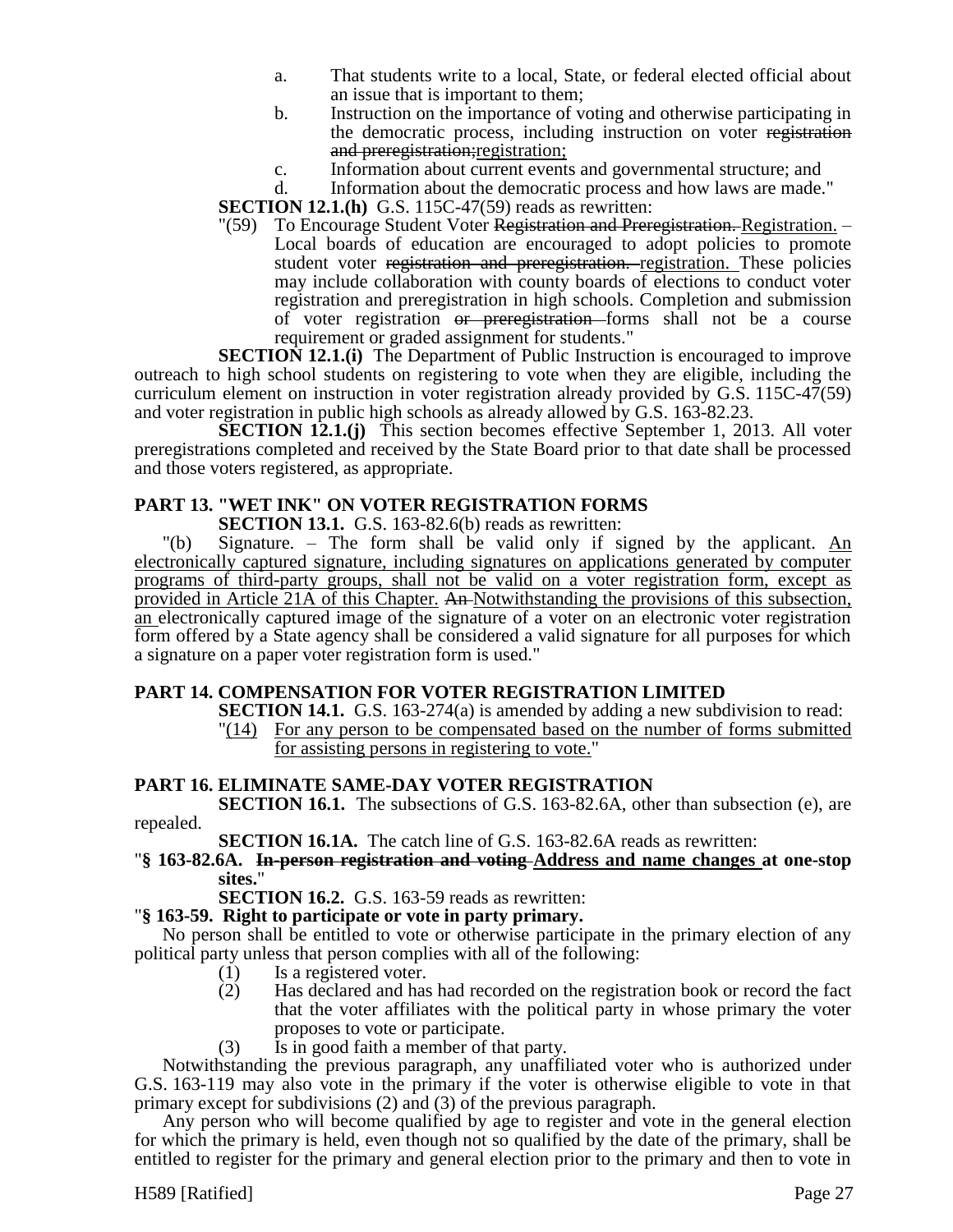the primary after being registered. Such person may register not earlier than 60 days nor later than the last day for making application to register under G.S. 163-82.6(c) prior to the primary. In addition, persons who will become qualified by age to register and vote in the general election for which the primary is held, who do not register during the special period may register to vote after such period as if they were qualified on the basis of age, but until they are qualified by age to vote, they may vote only in primary elections. Such a person also may register and vote in the primary and general election pursuant to G.S. 163-82.6A(f)."

**SECTION 16.3.** G.S. 163-82.6(c) reads as rewritten:

"(c) Registration Deadlines for a Primary or Election. – In order to be valid for a primary or election, except as provided in G.S. 163-82.6A, the form:

- (1) If submitted by mail, must be postmarked at least 25 days before the primary or election, except that any mailed application on which the postmark is missing or unclear is validly submitted if received in the mail not later than 20 days before the primary or election,
- (2) If submitted in person, by facsimile transmission, or by transmission of a scanned document, must be received by the county board of elections by a time established by that board, but no earlier than 5:00 P.M., on the twenty-fifth day before the primary or election,
- (3) If submitted through a delegatee who violates the duty set forth in subsection (a) of this section, must be signed by the applicant and given to the delegatee not later than 25 days before the primary or election, except as provided in subsection (d) of this section."

**SECTION 16.4.** G.S. 163-166.12(b2) reads as rewritten:

"(b2) Voting When Identification Numbers Do Not Match. – Regardless of whether an individual has registered by mail or by another method, if the individual has provided with the registration form a drivers license number or last four digits of a Social Security number but the computer validation of the number as required by G.S. 163-82.12 did not result in a match, and the number has not been otherwise validated by the board of elections, in the first election in which the individual votes that individual shall submit with the ballot the form of identification described in subsection (a) or subsection (b) of this section, depending upon whether the ballot is voted in person or absentee. If that identification is provided and the board of elections does not determine that the individual is otherwise ineligible to vote a ballot, the failure of identification numbers to match shall not prevent that individual from registering to vote and having that individual's vote counted. If the individual registers and votes under G.S. 163-82.6A, the identification documents required in that section, rather than those described in subsection (a) or (b) of this section, apply."

**SECTION 16.5.** G.S. 163-227.2(a) reads as rewritten:

"(a) Any voter eligible to vote by absentee ballot under G.S. 163-226 may request an application for absentee ballots, complete the application, and vote under the provisions of this section and of G.S. 163-82.6A, as applicable section."

# **SECTION 16.6.** G.S. 163-283 reads as rewritten:

### "**§ 163-283. Right to participate or vote in party primary.**

No person shall be entitled to vote or otherwise participate in the primary election of any political party unless that person complies with all of the following:

- (1) Is a registered voter.
- (2) Has declared and has had recorded on the registration book or record the fact that the voter affiliates with the political party in whose primary the voter proposes to vote or participate.
- (3) Is in good faith a member of that party.

Notwithstanding the previous paragraph, any unaffiliated voter who is authorized under G.S. 163-119 may also vote in the primary if the voter is otherwise eligible to vote in that primary except for subdivisions (2) and (3) of the previous paragraph.

Any person who will become qualified by age to register and vote in the general election for which the primary is held, even though not so qualified by the date of the primary election, shall be entitled to register while the registration books are open during the regular registration period prior to the primary and then to vote in the primary after being registered, provided however, under full-time and permanent registration, such an individual may register not earlier than 60 days nor later than the last day for making application to register under G.S. 163-82.6(c) prior to the primary. In addition, persons who will become qualified by age to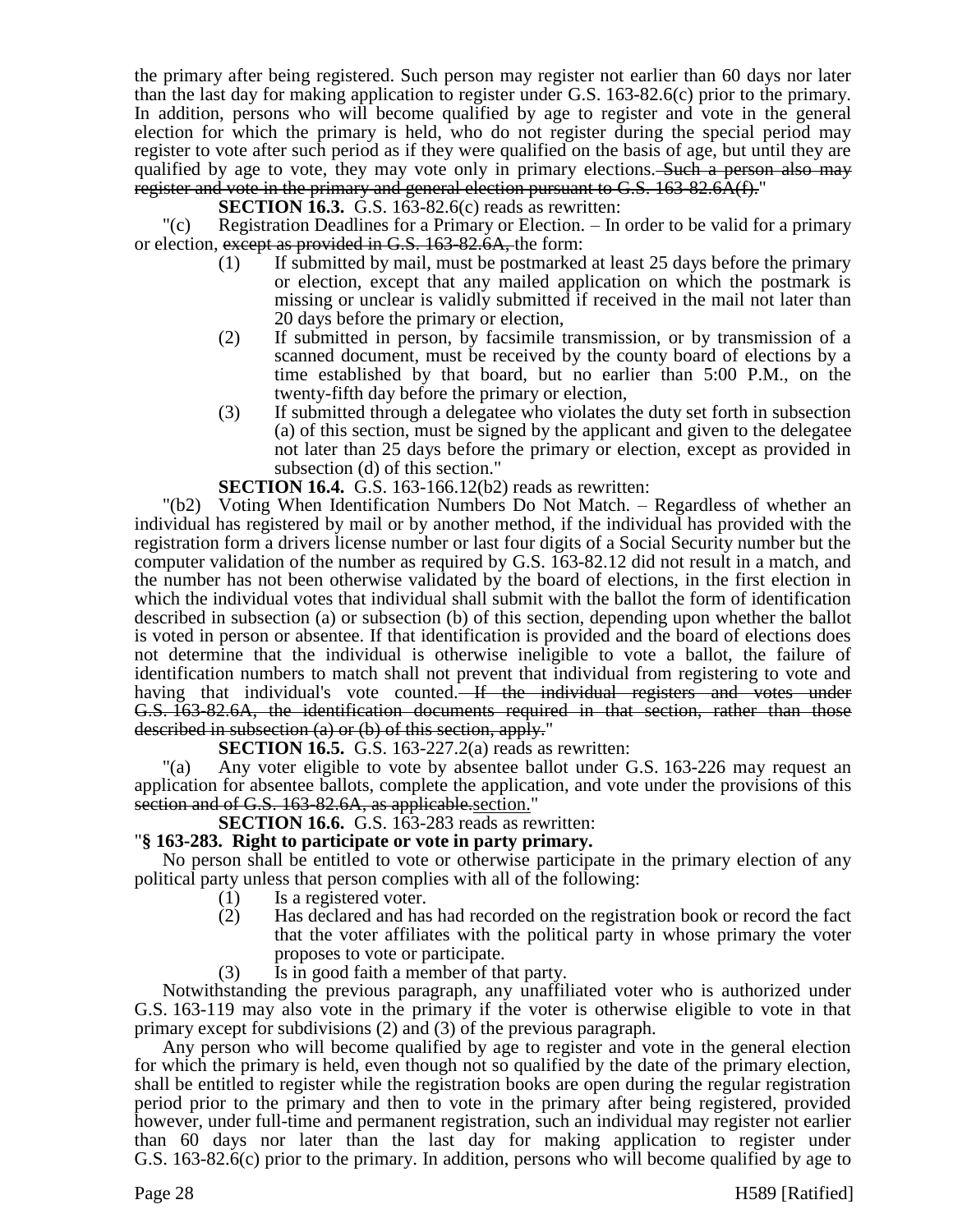register and vote in the general election for which the primary is held, who do not register during the special period may register to vote after such period as if they were qualified on the basis of age, but until they are qualified by age to vote, they may vote only in primary elections. Such a person also may register and vote in the primary and general election pursuant to G.S.  $163-82.6\text{\AA}(\text{f})$ ."

**SECTION 16.7.** G.S. 163-283.1 reads as rewritten:

### "**§ 163-283.1. Voting in nonpartisan primary.**

Any person who will become qualified by age to register and vote in the general election for which a nonpartisan primary is held, even though not so qualified by the date of the primary, shall be entitled to register for the primary and general election prior to the primary and then to vote in the primary after being registered. Such a person may register not earlier than 60 days nor later than the last day for making application to register under G.S. 163-82.6(c) prior to the primary. Such a person also may register and vote in the primary and general election pursuant to G.S. 163-82.6A(f)."

**SECTION 16.8.** G.S. 163-330 reads as rewritten:

### "**§ 163-330. Voting in primary.**

Any person who will become qualified by age to register and vote in the general election for which the primary is held, even though not so qualified by the date of the primary, shall be entitled to register for the primary and general election prior to the primary and then to vote in the primary after being registered. Such person may register not earlier than 60 days nor later than the last day for making application to register under G.S. 163-82.6(c) prior to the primary. Such a person also may register and vote in the primary and general election pursuant to G.S. 163-82.6A(f)."

# **PART 17. ENHANCE DELIVERY OF MILITARY AND OVERSEAS ABSENTEE BALLOTS FOR PRESIDENTIAL ELECTIONS WHEN PRESIDENTIAL NOMINATING CONVENTIONS CONCLUDE AFTER LABOR DAY**

**SECTION 17.(a)** G.S. 163-227.3 reads as rewritten:

### "**§ 163-227.3. Date by which absentee ballots must be available for voting.**

(a) A board of elections shall provide absentee ballots of the kinds needed 60 days prior to the statewide general election in even-numbered years and 50 days prior to the date on which any other election shall be conducted, unless 45 days is authorized by the State Board of Elections under G.S. 163-22(k) or there shall exist an appeal before the State Board or the courts not concluded, in which case the board shall provide the ballots as quickly as possible upon the conclusion of such an appeal. Provided, in a presidential election year, the board of elections shall provide general election ballots no later than three days after nomination of the presidential and vice presidential candidates if that nomination occurs later than 63 days prior to the statewide general election and makes compliance with the 60-day deadline impossible. However, in the case of municipal elections, absentee ballots shall be made available no later than 30 days before an election. In every instance the board of elections shall exert every effort to provide absentee ballots, of the kinds needed by the date on which absentee voting is authorized to commence.

(b) Second Primary. – The board of elections shall provide absentee ballots, of the kinds needed, as quickly as possible after the ballot information for a second primary has been determined."

#### **SECTION 17.(b)** G.S. 163-258.9(a) reads as rewritten:

"(a) Not later than 60 days before the statewide general election in even-numbered years and not later than 50 days before any other election, the county board of elections shall transmit a ballot and balloting materials to all covered voters who by that date submit a valid military-overseas ballot application, except for a second primary. Provided, in a presidential election year, the board of elections shall provide general election ballots no later than three days after nomination of the presidential and vice presidential candidates if that nomination occurs later than 63 days prior to the statewide general election and makes compliance with the 60-day deadline impossible. However, in the case of municipal elections, absentee ballots shall be made available no later than 30 days before an election. For a second primary which includes a candidate for federal office, the county board of elections shall transmit a ballot and balloting material to all covered voters who by that date submit a valid military-overseas ballot application no later than 45 days before the second primary. For a second primary which does not include a candidate for federal office, the transmission of the ballot and ballot materials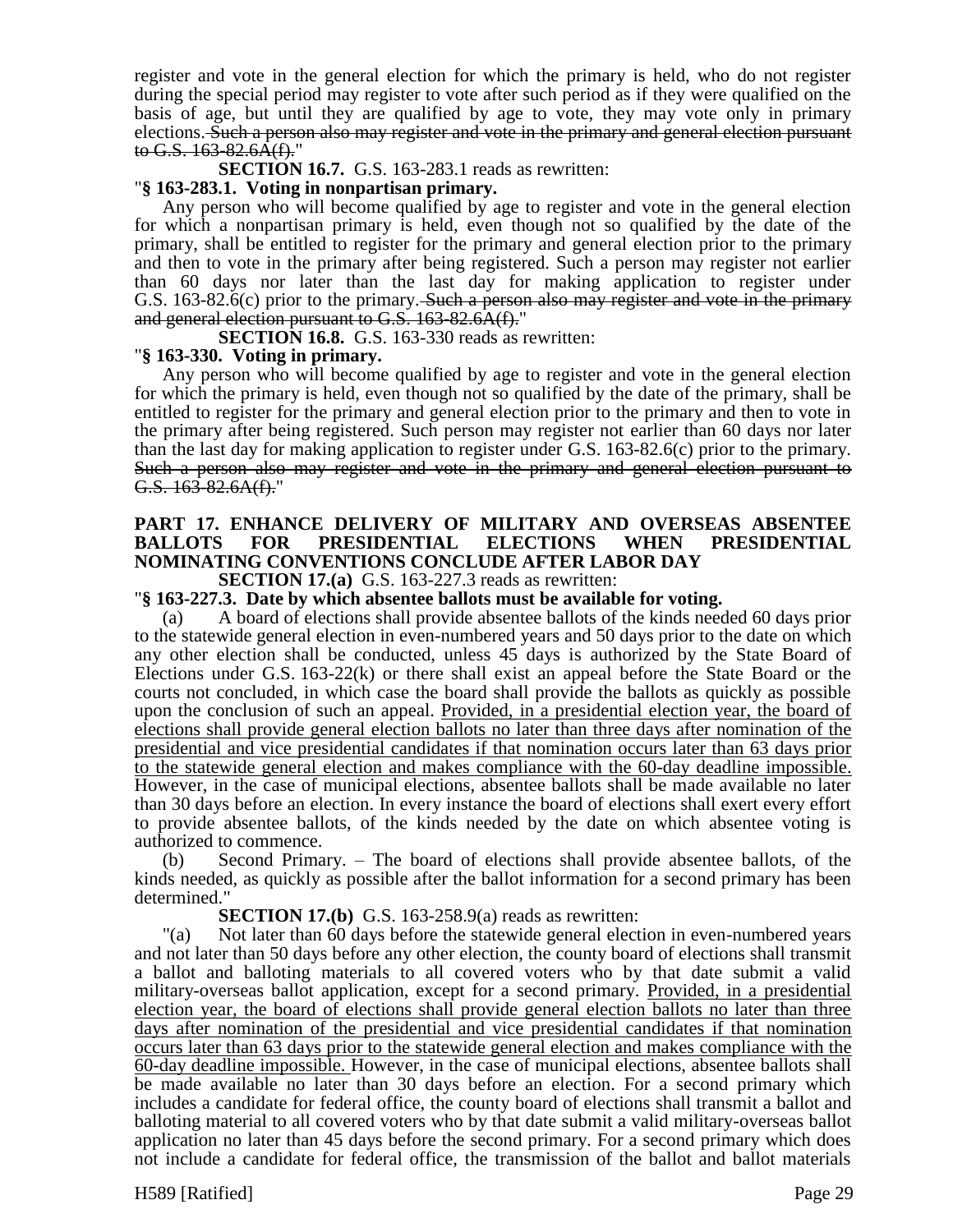shall be as soon as practicable and shall be transmitted electronically no later than three business days and by mail no later than 15 days from the date the appropriate board of elections orders that the second primary be held pursuant to G.S. 163-111. If additional offices are added to the ballot to fill a vacancy occurring after the deadline provided by this subsection, those ballots shall be transmitted as soon as practicable."

### **PART 18. LIST MAINTENANCE/INTERSTATE AGREEMENTS TO IMPROVE VOTER ROLLS**

**SECTION 18.1.** G.S. 163-82.14(a) reads as rewritten:

"(a) Uniform Program. – The State Board of Elections shall adopt a uniform program that makes a reasonable effort:diligent effort not less than twice each year:

- (1) To remove the names of ineligible voters from the official lists of eligible voters, and
- (2) To update the addresses and other necessary data of persons who remain on the official lists of eligible voters.

That program shall be nondiscriminatory and shall comply with the provisions of the Voting Rights Act of 1965, as amended, and with the provisions of the National Voter Registration Act. The State Board of Elections, in addition to the methods set forth in this section, may use other methods toward the ends set forth in subdivisions (1) and (2) of this subsection, including address-updating services provided by the Postal Service. Service, and entering into data sharing agreements with other states to cross-check information on voter registration and voting records. Any data sharing agreement shall require the other state or states to comply with G.S. 163-82.10 and G.S. 163-82.10B. Each county board of elections shall conduct systematic efforts to remove names from its list of registered voters in accordance with this section and with the program adopted by the State Board. The county boards of elections shall complete their list maintenance mailing program by April 15 of every odd-numbered year, unless the State Board of Elections approves a different date for the county."

**SECTION 18.2.** The State Board of Elections shall actively seek ways to share and cross-check information on voting records and voter registration with other states to improve the accuracy of voter registration lists, using resources such as the Electronic Registration Information Center and by entering into interstate compacts for this purpose.

**SECTION 18.3.** This Part is effective when it becomes law.

#### **PART 19. NO MANDATED VOTER REGISTRATION DRIVE SECTION 19.1.** G.S. 163-82.25 is repealed.

#### **PART 20. VOTER RECORDS ACCESS CLARIFICATION AND CHALLENGES SECTION 20.1.** G.S. 163-84 reads as rewritten:

#### "**§ 163-84. Time for challenge other than on day of primary or election.**

The registration records of each county shall be open to inspection by any registered voter of the county, State, including any chief judge or judge of elections, during the normal business hours of the county board of elections on the days when the board's office is open. At those times the right of any person to register, remain registered, or vote shall be subject to objection and challenge."

#### **SECTION 20.2.** G.S. 163-87 reads as rewritten:

#### "**§ 163-87. Challenges allowed on day of primary or election.**

On the day of a primary or election, at the time a registered voter offers to vote, any other registered voter of the precinct county may exercise the right of challenge, and when he does so may enter the voting enclosure to make the challenge, but he shall retire therefrom as soon as the challenge is heard.

On the day of a primary or election, any other registered voter of the precinct-county may challenge a person for one or more of the following reasons:

- (1) One or more of the reasons listed in G.S. 163-85(c).
- (2) That the person has already voted in that primary or election.
- (3) Repealed by Session Laws 2009-541, s. 16.1(b), effective August 28, 2009.
- (4) If the challenge is made with respect to voting in a partisan primary, that the person is a registered voter of another political party.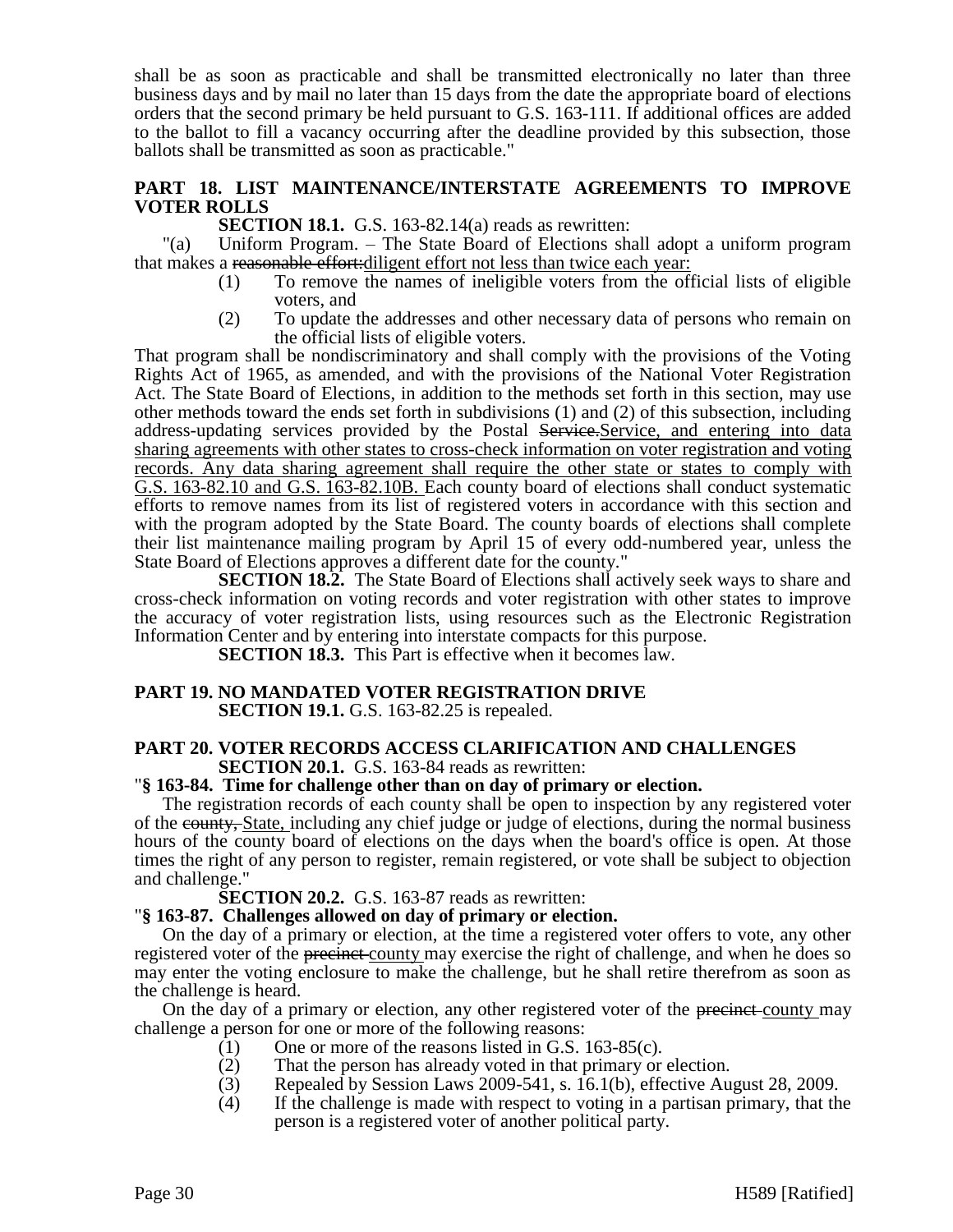The chief judge, judge, or assistant appointed under G.S. 163-41 or 163-42 may enter challenges under this section against voters in the precinct for which appointed regardless of the place of residence of the chief judge, judge, or assistant.

If a person is challenged under this subsection, and the challenge is sustained under G.S.  $163-85(c)(3)$ , the voter may still transfer his registration under G.S.  $163-82.15(e)$  if eligible under that section, and the registration shall not be cancelled under G.S. 163-90.2(a) if the transfer is made. A person who has transferred his registration under G.S. 163-82.15(e) may be challenged at the precinct to which the registration is being transferred."

### **PART 21. CANDIDATE WITHDRAWAL**

**SECTION 21.1.** G.S. 163-106(e) reads as rewritten:

"(e) Withdrawal of Notice of Candidacy. – Any person who has filed notice of candidacy for an office shall have the right to withdraw it at any time prior to the close of business on the third business day prior to the date on which the right to file for that office expires under the terms of subsection (c) of this section. If a candidate does not withdraw before the filing deadline, except as provided in G.S. 163-112, his name shall be printed on the primary ballot, any votes for him shall be counted, and he shall not be refunded his filing fee."

**SECTION 21.2.** G.S. 163-294.2(d) reads as rewritten:

"(d) Any person may withdraw his notice of candidacy at any time prior to the close of business on the third business day prior to the filing deadline prescribed in subsection (c), and shall be entitled to a refund of his filing fee if he does so."

**SECTION 21.3.** G.S. 163-323(c) reads as rewritten:

"(c) Withdrawal of Notice of Candidacy. – Any person who has filed a notice of candidacy for an office shall have the right to withdraw it at any time prior to the close of business on the third business day prior to the date on which the right to file for that office expires under the terms of subsection (b) of this section."

#### **PART 22. PETITIONS IN LIEU**

**SECTION 22.1.** G.S. 163-107.1 reads as rewritten:

#### "**§ 163-107.1. Petition in lieu of payment of filing fee.**

(a) Any qualified voter who seeks nomination in the party primary of the political party with which he affiliates may, in lieu of payment of any filing fee required for the office he seeks, file a written petition requesting him to be a candidate for a specified office with the appropriate board of elections, State, county or municipal.

(b) If the candidate is seeking the office of United States Senator, Governor, Lieutenant Governor, or any State executive officer, the petition must be signed by 10,000 registered voters who are members of the political party in whose primary the candidate desires to run, except that in the case of a political party as defined by G.S. 163-96(a)(2) which will be making nominations by primary election, the petition must be signed by ten percent (10%) five percent (5%) of the registered voters of the State who are affiliated with the same political party in whose primary the candidate desires to run, or in the alternative, the petition shall be signed by no less than  $10,000 - 8,000$  registered voters regardless of the voter's political party affiliation, whichever requirement is greater. The petition must be filed with the State Board of Elections not later than 12:00 noon on Monday preceding the filing deadline before the primary in which he seeks to run. The names on the petition shall be verified by the board of elections of the county where the signer is registered, and the petition must be presented to the county board of elections at least 15 days before the petition is due to be filed with the State Board of Elections. When a proper petition has been filed, the candidate's name shall be printed on the primary ballot.

(c) County, Municipal and District Primaries. – If the candidate is seeking one of the offices set forth in G.S. 163-106(c) but which is not listed in subsection (b) of this section, or a municipal or any other office requiring a partisan primary which is not set forth in G.S. 163-106(c) or (d), he shall file a written petition with the appropriate board of elections no later than 12:00 noon on Monday preceding the filing deadline before the primary. The petition shall be signed by ten percent  $(10%)$  five percent  $(5%)$  of the registered voters of the election area in which the office will be voted for, who are affiliated with the same political party in whose primary the candidate desires to run, or in the alternative, the petition shall be signed by no less than 200 registered voters regardless of said voter's political party affiliation, whichever requirement is greater. The board of elections shall verify the names on the petition, and if the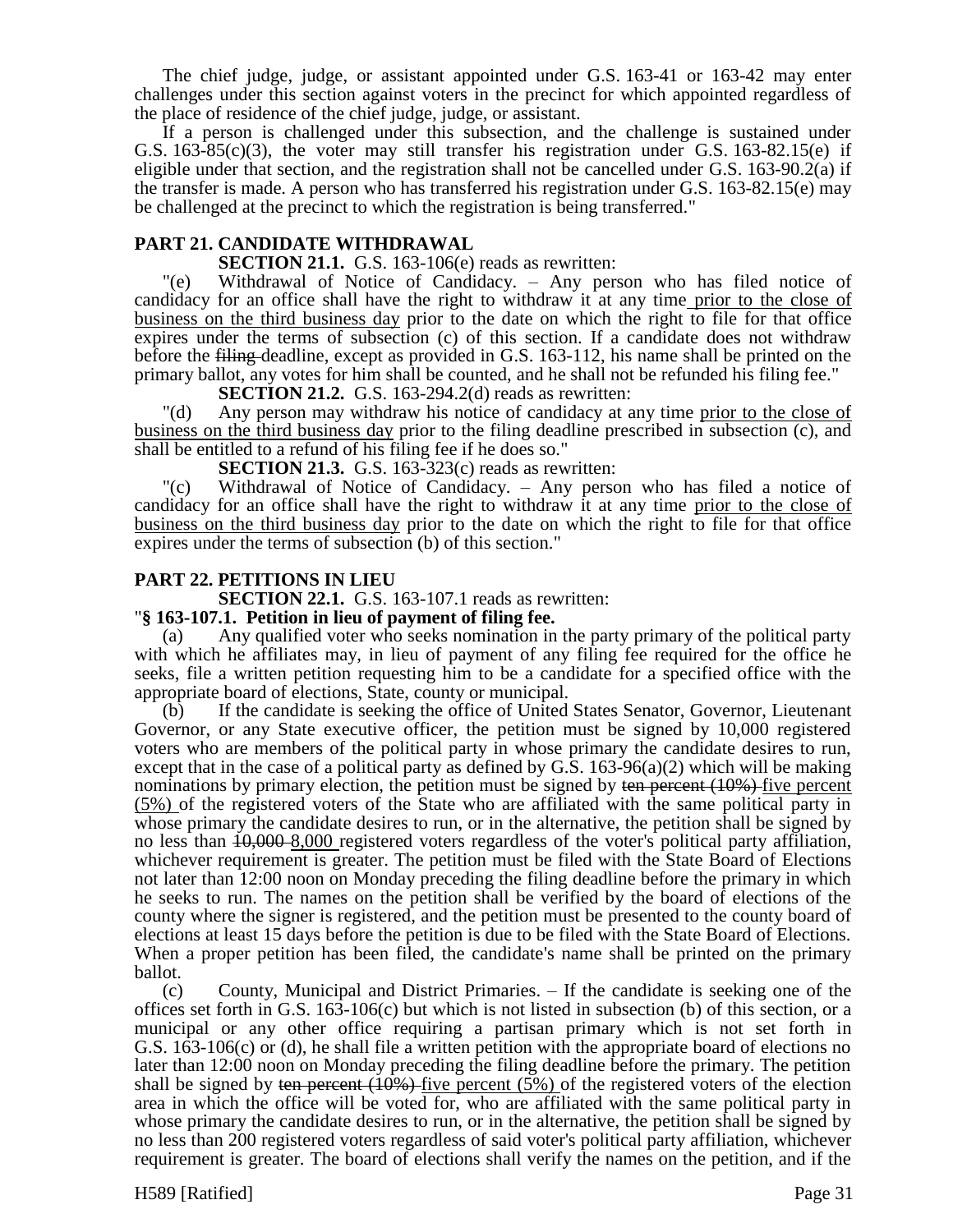petition is found to be sufficient, the candidate's name shall be printed on the appropriate primary ballot. Petitions for candidates for member of the U.S. House of Representatives, District Attorney, and members of the State House of Representatives from multi-county districts or members of the State Senate from multi-county districts must be presented to the county board of elections for verification at least 15 days before the petition is due to be filed with the State Board of Elections, and such petition must be filed with the State Board of Elections no later than 12:00 noon on Monday preceding the filing deadline. The State Board of Elections may adopt rules to implement this section and to provide standard petition forms.

(d) Nonpartisan Primaries and Elections. – Any qualified voter who seeks to be a candidate in any nonpartisan primary or election may, in lieu of payment of the filing fee required, file a written petition signed by ten percent  $(10\%)$  five percent  $(5\%)$  of the registered voters in the election area in which the office will be voted for with the appropriate board of elections. Any qualified voter may sign the petition. The petition shall state the candidate's name, address and the office which he is seeking. The petition must be filed with the appropriate board of elections no later than 60 days prior to the filing deadline for the primary or election, and if found to be sufficient, the candidate's name shall be printed on the ballot."

**SECTION 22.2.** G.S. 163-325(b) reads as rewritten:

"(b) Requirements of Petition; Deadline for Filing. – If the candidate is seeking the office of justice of the Supreme Court, judge of the Court of Appeals, or superior or district court judge, that individual shall file a written petition with the State Board of Elections no later than 12:00 noon on Monday preceding the filing deadline before the primary. If the office is justice of the Supreme Court or judge of the Court of Appeals, the petition shall be signed by 10,000 8,000 registered voters in the State. If the office is superior court or district court judge, the petition shall be signed by ten percent  $(10\%)$  five percent  $(5\%)$  of the registered voters of the election area in which the office will be voted for. The board of elections shall verify the names on the petition, and if the petition and notice of candidacy are found to be sufficient, the candidate's name shall be printed on the appropriate ballot. Petitions must be presented to the county board of elections for verification at least 15 days before the petition is due to be filed with the State Board of Elections. The State Board of Elections may adopt rules to implement this section and to provide standard petition forms."

### **PART 23. TIMELY WITHDRAWAL OF PARTY NOMINEE**

**SECTION 23.1.** G.S. 163-113 reads as rewritten:

### "**§ 163-113. Nominee's right to withdraw as candidate.**

A person who has been declared the nominee of a political party for a specified office under the provisions of G.S. 163-182.15 or G.S. 163-110, shall not be permitted to resign as a candidate unless, at least 30 days before the general election, prior to the first day on which military and overseas absentee ballots are transmitted to voters under Article 21A of this Chapter, he that person submits to the board of elections which certified his the nomination a written request that he person be permitted to withdraw."

#### **PART 24. BETTER MANAGE PRECINCT SIZES**

**SECTION 24.1.** The Joint Legislative Elections Oversight Committee shall study optimal numbers of voters in election precincts so as to reduce overcrowding and long lines and recommend to the General Assembly any legislation it deems advisable. The study shall also examine the size of the polling place itself, its accessibility, and parking availability. It may make an interim report prior to the date that the General Assembly reconvenes the 2013 Regular Session in 2014, and shall make a final report before the convening of the 2015 Regular Session of the General Assembly.

### **PART 25. EARLY VOTING SITES WITHIN A COUNTY**

**SECTION 25.1.** G.S. 163-227.2(b) and (g) read as rewritten:

#### "**§ 163-227.2. Alternate procedures for requesting application for absentee ballot; "one-stop" voting procedure in board office.**

… (b) Not earlier than the third-second Thursday before an election, in which absentee ballots are authorized, in which a voter seeks to vote and not later than 1:00 P.M. on the last Saturday before that election, the voter shall appear in person only at the office of the county board of elections, provided in subsection (g) of this section. A county board of elections shall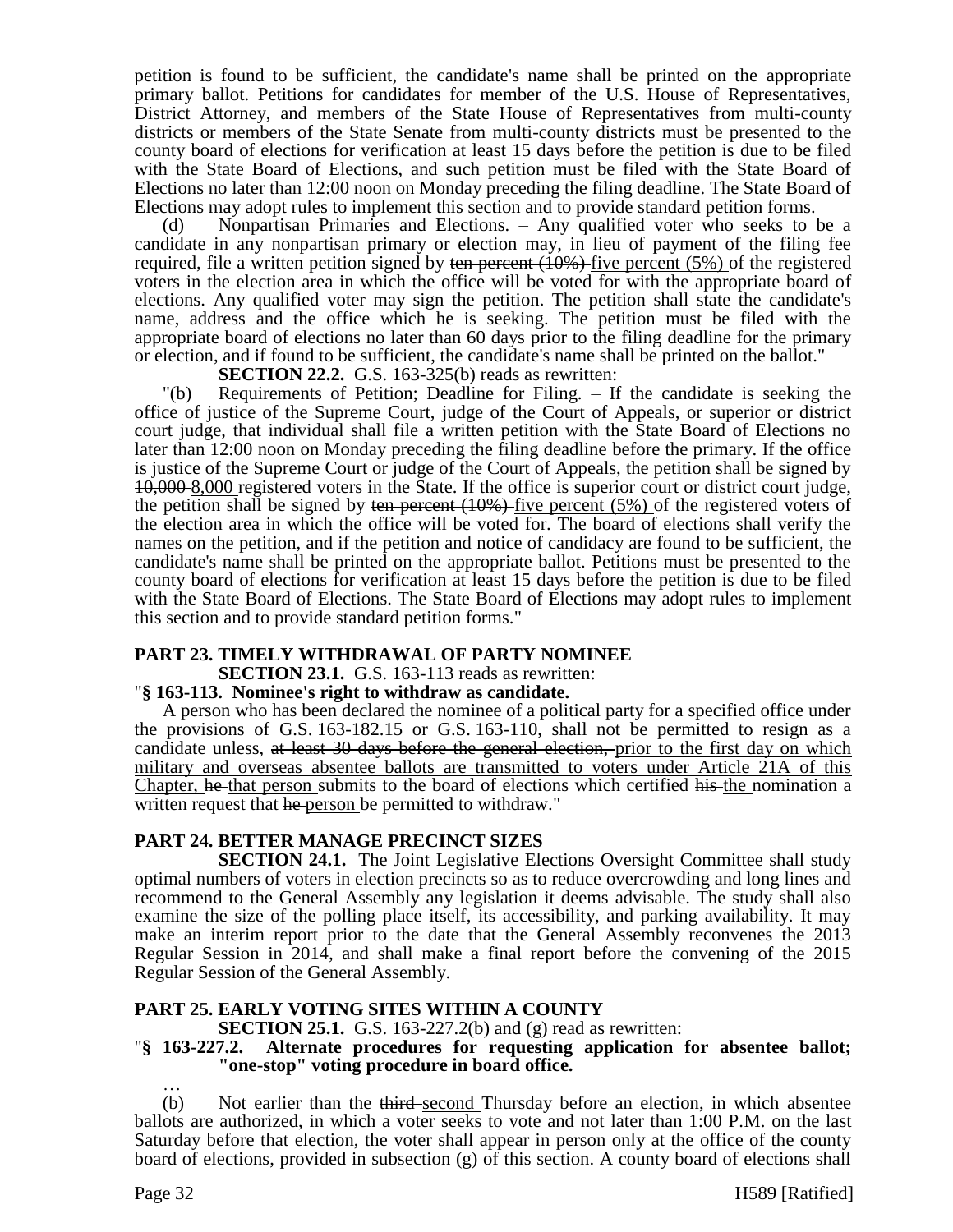conduct one-stop voting on the last Saturday before the election until 1:00 P.M. 4:00 P.M. and may conduct it until 5:00 P.M. on that Saturday. That voter shall enter the voting enclosure at the board office through the appropriate entrance and shall at once state his or her name and place of residence to an authorized member or employee of the board. In a primary election, the voter shall also state the political party with which the voter affiliates and in whose primary the voter desires to vote, or if the voter is an unaffiliated voter permitted to vote in the primary of a particular party under G.S. 163-119, the voter shall state the name of the authorizing political party in whose primary he wishes to vote. The board member or employee to whom the voter gives this information shall announce the name and residence of the voter in a distinct tone of voice. After examining the registration records, an employee of the board shall state whether the person seeking to vote is duly registered. If the voter is found to be registered that voter may request that the authorized member or employee of the board furnish the voter with an application form as specified in G.S. 163-227. The voter shall complete the application in the presence of the authorized member or employee of the board, and shall deliver the application to that person.

… (g) Notwithstanding any other provision of this section, a county board of elections by unanimous vote of all its members may provide for one or more sites in that county for absentee ballots to be applied for and cast under this section. Every individual staffing any of those sites shall be a member or full-time employee of the county board of elections or an employee of the county board of elections whom the board has given training equivalent to that given a full-time employee. Those sites must be approved by the State Board of Elections as part of a Plan for Implementation approved by both the county board of elections and by the State Board of Elections which shall also provide adequate security of the ballots and provisions to avoid allowing persons to vote who have already voted. The Plan for Implementation shall include a provision for the presence of political party observers at each one-stop site equivalent to the provisions in G.S. 163-45 for party observers at voting places on election day. A county board of elections may propose in its Plan not to offer one-stop voting at the county board of elections office; the State Board may approve that proposal in a Plan only if the Plan includes at least one site reasonably proximate to the county board of elections office and the State Board finds that the sites in the Plan as a whole provide adequate coverage of the county's electorate. If a county board of elections has considered a proposed Plan or Plans for Implementation and has been unable to reach unanimity in favor of a Plan, a member or members of that county board of elections may petition the State Board of Elections to adopt a plan for it. If petitioned, the State Board may also receive and consider alternative petitions from another member or members of that county board. The State Board of Elections may adopt a Plan for that county. The State Board, in that plan, shall take into consideration factors including geographic, demographic, and partisan interests of that county. Any plan adopted by either the county board of elections or the State Board of Elections under this subsection shall provide for the same days of operation and same number of hours of operation on each day for all sites in that county for that election. The requirement of the previous sentence does not apply to the county board of elections office itself nor, if one-stop voting is not conducted at the county board of elections office, to the reasonably proximate alternate site approved under this subsection."

**SECTION 25.2.** G.S. 163-227.2 is amended by adding a new subsection to read:

 $\frac{q(82)}{q(82)}$  Notwithstanding the requirements of subsection (g) and (g1) of this section, for any county board of elections that provided for one or more sites as provided in subsection (g) of this section during the 2010 or 2012 general election, that county shall provide, at a minimum, the following:

 $\frac{1}{1}$  The county board of elections shall calculate the cumulative total number of scheduled voting hours at all sites during the 2012 primary and general elections, respectively, that the county provided for absentee ballots to be applied for and voted under this section. For elections which include a presidential candidate on the ballot, the county shall ensure that at least the same number of hours offered in 2012 is offered for absentee ballots to be applied for and voted under this section through a combination of hours and numbers of one-stop sites during the primary or general election, correspondingly.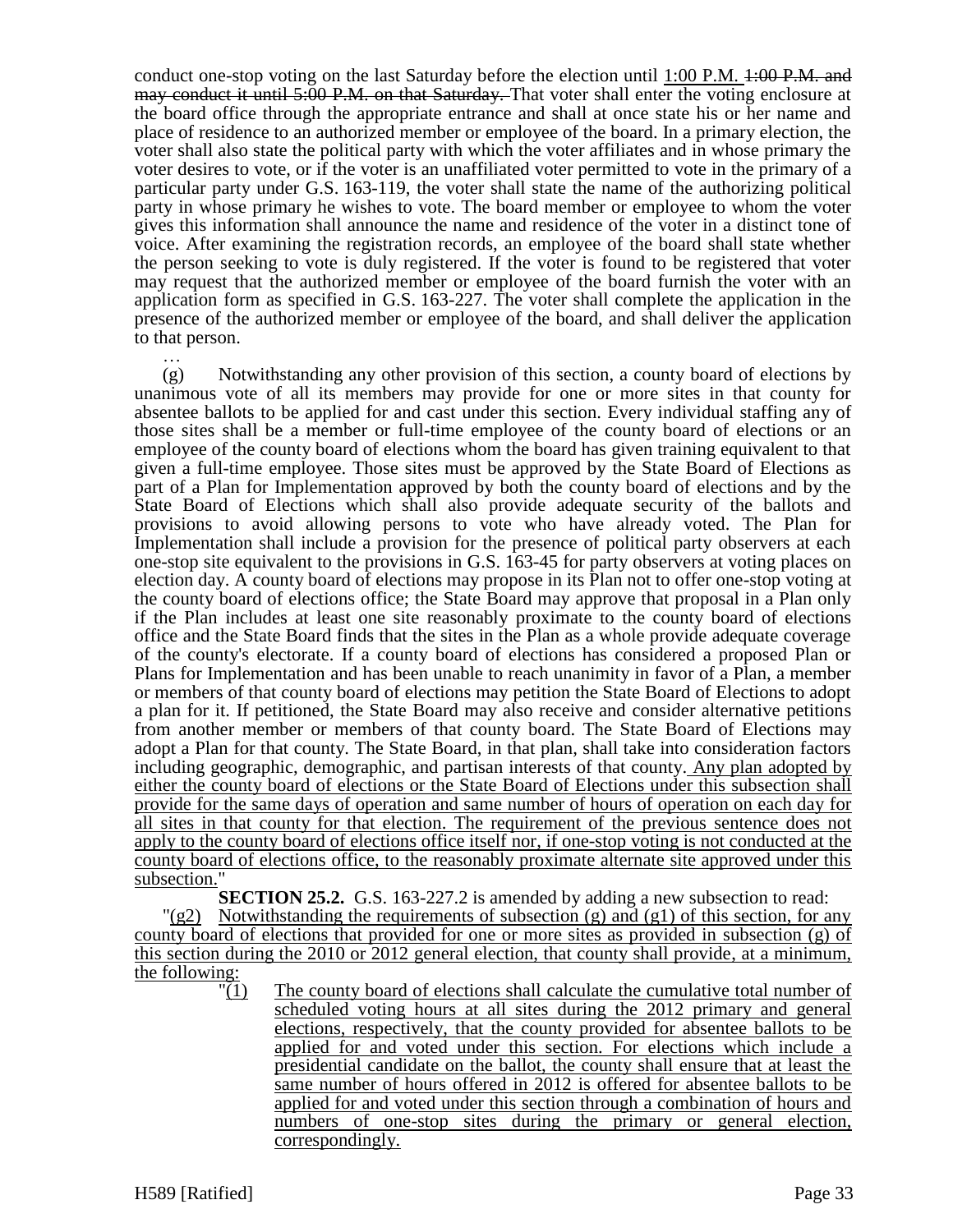(2) The county board of elections shall calculate the cumulative total number of scheduled voting hours at all sites during the 2010 primary and general elections, respectively, that the county provided for absentee ballots to be applied for and voted under this section. For elections which do not include a presidential candidate on the ballot, the county shall ensure that at least the same number of hours offered in 2010 is offered for absentee ballots to be applied for and voted under this section through a combination of hours and numbers of one-stop sites during the primary or general election, correspondingly.

The State Board of Elections, to ensure compliance with this subsection, may approve a one-stop site in a building that the county board of elections is not entitled under G.S. 163-129 to demand and use as an election-day voting place, but may deny approval if a member of that board presents evidence that other equally suitable sites were available and the use of the sites chosen would unfairly advantage or disadvantage geographic, demographic, or partisan interests of that county."

**SECTION 25.3.** G.S. 163-227.2 is amended by adding a new subsection to read:

"(g3) A county board of elections by unanimous vote of the board, with all members present and voting, may submit a request to the State Board to reduce the number of hours established in subsection (g2) of this section for a primary or a general election. The reduction shall take effect for that primary or general election only if approved by unanimous vote of the State Board with all members present and voting."

# **PART 26. STANDARDIZE SATELLITE POLLING PLACE APPROVAL**

**SECTION 26.1.(a)** G.S. 163-130 reads as rewritten:

### "**§ 163-130. Satellite voting places.**

A county board of elections by unanimous vote may, upon approval of a request submitted in writing to the State Board of Elections, establish a plan whereby elderly or disabled voters in a precinct may vote at designated sites within the precinct other than the regular voting place for that precinct. Any approval under this section is only effective for one year and shall be annually reviewed for extension. The State Board of Elections shall approve a county board's proposed plan if:

- (1) All the satellite voting places to be used are listed in the county's written request;
- (2) The plan will in the State Board's judgment overcome a barrier to voting by the elderly or disabled;
- (3) Adequate security against fraud is provided for; and
- (4) The plan does not unfairly favor or disfavor voters with regard to race or party affiliation."

**SECTION 26.1.(b).** This section becomes effective January 1, 2014. All plans approved under G.S. 163-130 prior to that date shall be reviewed and adopted in accordance with G.S. 163-130, as amended by this section.

### **PART 27. DELETE REFERENCE TO PRECINCT BOUNDARIES AFTER THE 2000 CENSUS**

**SECTION 27.1.** G.S. 163-132.1 is repealed.

### **PART 28. REDUCE NEED FOR SECOND PRIMARY**

**SECTION 28.1.** The Joint Legislative Elections Oversight Committee shall study the second primary and recommend to the General Assembly any legislation it deems advisable. The study may include the following:

- (1) Whether to go to a plurality method of determining the result of the primary.
- (2) Whether to reduce the current forty percent (40%) threshold.
- (3) Whether to keep the forty percent (40%) threshold but also allow a smaller percentage if the margin between first and second place finisher is substantial.
- (4) Whether to have a different system for different offices such as United States Senator, Governor, and Lieutenant Governor and other offices.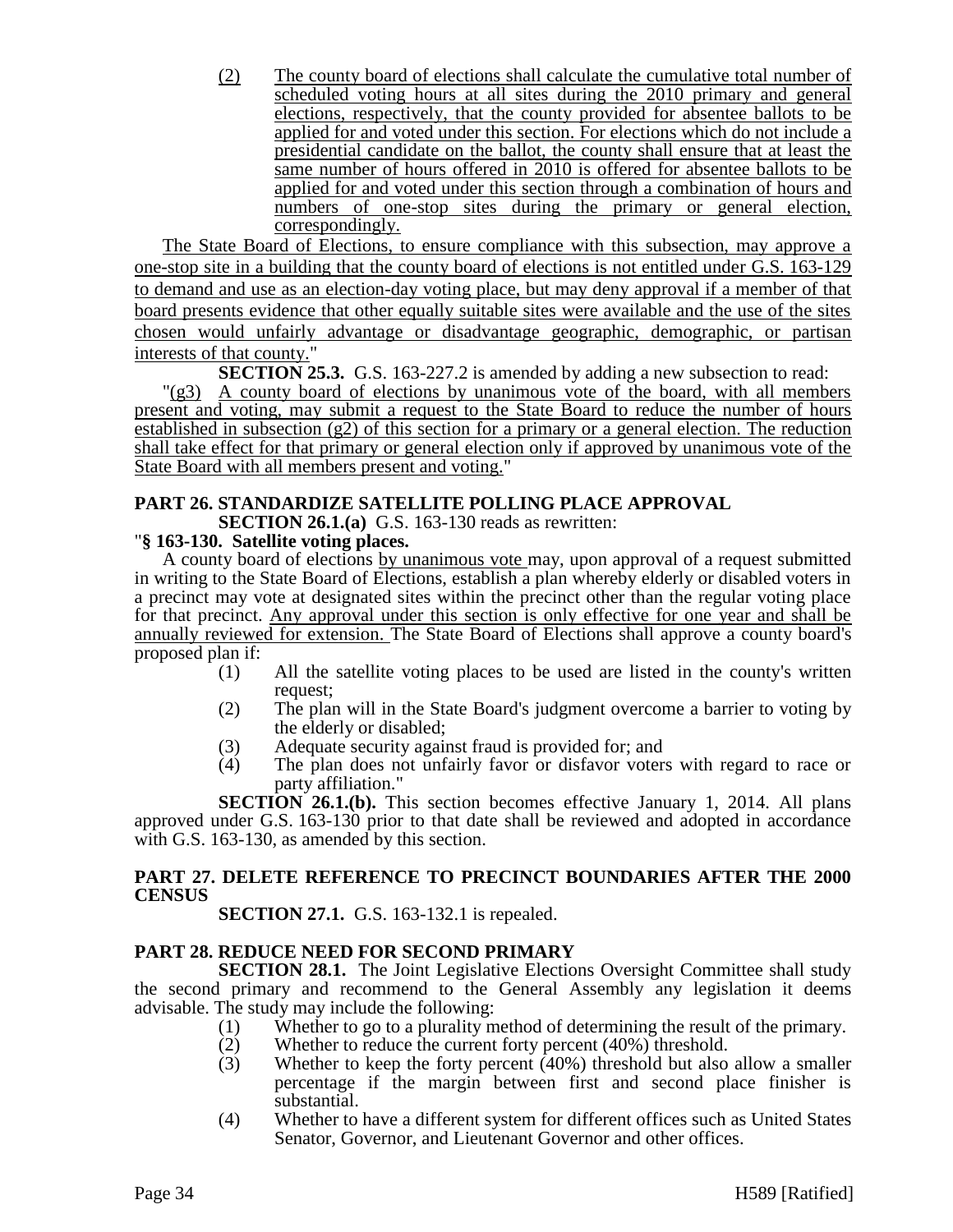It may make an interim report prior to the date that the General Assembly reconvenes the 2013 Regular Session in 2014, and shall make a final report before the convening of the 2015 Regular Session of the General Assembly.

### **PART 29. CLARIFY STATE BOARD DUTY ON CHARACTERISTICS OF BALLOT SECTION 29.1.** G.S. 163-165.4 reads as rewritten:

### "**§ 163-165.4. Standards for official ballots.**

The State Board of Elections shall seek to ensure that official ballots throughout the State have all the following characteristics:

- (1) Are readily understandable by voters.
- (2) Present all candidates and questions in a fair and nondiscriminatory manner.<br>(3) Allow every voter to cast a vote in every ballot item without difficulty.
- Allow every voter to cast a vote in every ballot item without difficulty.
- (4) Facilitate an accurate vote count.<br>(5) Are uniform in content and form
- Are uniform in content and format, subject to varied presentations required or made desirable by different voting systems."

### **PART 30. SIMPLIFY BALLOT RECORDS**

**SECTION 30.1.** G.S. 163-165(1) reads as rewritten:

- "(1) "Ballot" means an instrument on which a voter indicates a choice so that it may be recorded as a vote for or against a certain candidate or referendum proposal. The term "ballot" may include a paper ballot to be counted by hand, a paper ballot to be counted on an electronic scanner, the face of a lever voting machine, the image on a direct record electronic unit, or aor a paper ballot used on any other voting system."
- **SECTION 30.2.** G.S. 163-165 is amended by adding a new subdivision to read:
- "(5a) "Paper ballot" means an individual paper document that bears marks made by the voter by hand or through electronic means."
- **SECTION 30.3.** G.S. 163-165.7(a) and (d) read as rewritten:

#### "**§ 163-165.7. Voting systems: powers and duties of State Board of Elections.**

(a) Only voting systems that have been certified by the State Board of Elections in accordance with the procedures and subject to the standards set forth in this section and that have not been subsequently decertified shall be permitted for use in elections in this State. Those certified voting systems shall be valid in any election held in the State or in any county, municipality, or other electoral district in the State. Subject to all other applicable rules adopted by the State Board of Elections and, with respect to federal elections, subject to all applicable federal regulations governing voting systems, paper ballots marked by the voter and counted by hand shall be deemed a certified voting system. The State Board of Elections shall certify optical scan voting systems, optical scan with ballot markers voting systems, and direct record electronic voting systems if any of those systems meet all applicable requirements of federal and State law. The State Board may certify additional voting systems only if they meet the requirements of the request for proposal process set forth in this section and only if they generate either a paper ballot or a paper record by which voters may verify their votes before casting them and which provides a backup means of counting the vote that the voter casts. Those voting systems may include optical scan and direct record electronic (DRE) voting systems.systems that produce a paper ballot. In consultation with the Office of Information Technology Services, the State Board shall develop the requests for proposal subject to the provisions of this Chapter and other applicable State laws. Among other requirements, the request for proposal shall require at least all of the following elements:

- (1) That the vendor post a bond or letter of credit to cover damages resulting from defects in the voting system. Damages shall include, among other items, any costs of conducting a new election attributable to those defects.
- (2) That the voting system comply with all federal requirements for voting systems.
- (3) That the voting system must have the capacity to include in voting tabulation district returns the votes cast by voters outside of the voter's voting tabulation district as required by G.S. 163-132.5G.
- (4) With respect to electronic voting systems, that the voting system generate a paper record ballot of each individual vote cast, which paper record ballot shall be maintained in a secure fashion and shall serve as a backup record for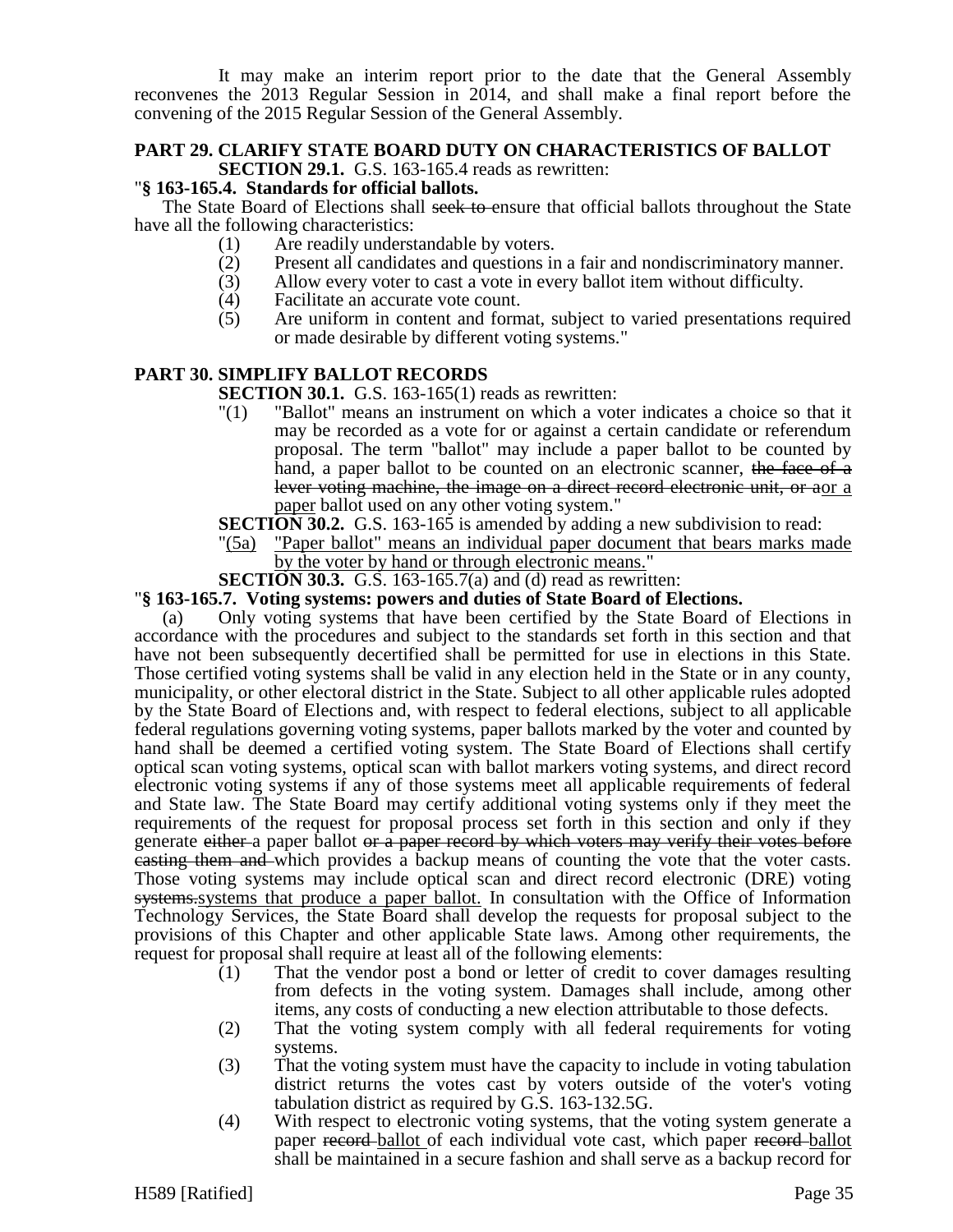purposes of any hand-to-eye count, hand-to-eye recount, or other audit. Electronic systems that employ optical scan technology to count paper ballots shall be deemed to satisfy this requirement.

(5) With respect to DRE voting systems, that the paper record ballot generated by the system be viewable by the voter before the vote is cast electronically, and that the system permit the voter to correct any discrepancy between the electronic vote and the paper record ballot before the vote is cast.

… (d) Subject to the provisions of this Chapter, the State Board of Elections shall prescribe rules for the adoption, handling, operation, and honest use of certified voting systems, including all of the following:

- (1) Procedures for county boards of elections to utilize when recommending the purchase of a certified voting system for use in that county.
- (2) Form of official ballot labels to be used on voting systems.
- (3) Operation and manner of voting on voting systems.
- (4) Instruction of precinct officials in the use of voting systems.
- (5) Instruction of voters in the use of voting systems.
- (6) Assistance to voters using voting systems.
- (7) Duties of custodians of voting systems.
- (8) Examination and testing of voting systems in a public forum in the county before and after use in an election.
- (9) Notwithstanding G.S. 132-1.2, procedures for the review and examination of any information placed in escrow by a vendor pursuant to G.S. 163-165.9A by only the following persons:
	- a. State Board of Elections.
	- b. Office of Information Technology Services.
	- c. The State chairs of each political party recognized under G.S. 163-96.
	- d. The purchasing county.

Each person listed in sub-subdivisions a. through d. of this subdivision may designate up to three persons as that person's agents to review and examine the information. No person shall designate under this subdivision a business competitor of the vendor whose proprietary information is being reviewed and examined. For purposes of this review and examination, any designees under this subdivision and the State party chairs shall be treated as public officials under G.S. 132-2.

(10) With respect to electronic voting systems, procedures to maintain the integrity of both the electronic vote count and the paper record.ballot. Those procedures shall at a minimum include procedures to protect against the alteration of the paper record ballot after a machine vote has been recorded and procedures to prevent removal by the voter from the voting enclosure of any paper record or copy of an-individually voted paper ballot or of any other device or item whose removal from the voting enclosure could permit compromise of the integrity of either the machine count or the paper record.ballot. …."

#### **SECTION 30.4.** G.S. 163-166.7(c) reads as rewritten:

"(c) The State Board of Elections shall promulgate rules for the process of voting. Those rules shall emphasize the appearance as well as the reality of dignity, good order, impartiality, and the convenience and privacy of the voter. Those rules, at a minimum, shall include procedures to ensure that all the following occur:

- (1) The voting system remains secure throughout the period voting is being conducted.
- (2) Only properly voted official ballots or paper records of individual voted ballots are introduced into the voting system.
- (3) Except as provided by G.S. 163-166.9, no official ballots leave the voting enclosure during the time voting is being conducted there. The rules shall also provide that during that time no one shall remove from the voting enclosure any paper record or copy of an individually voted ballot or of any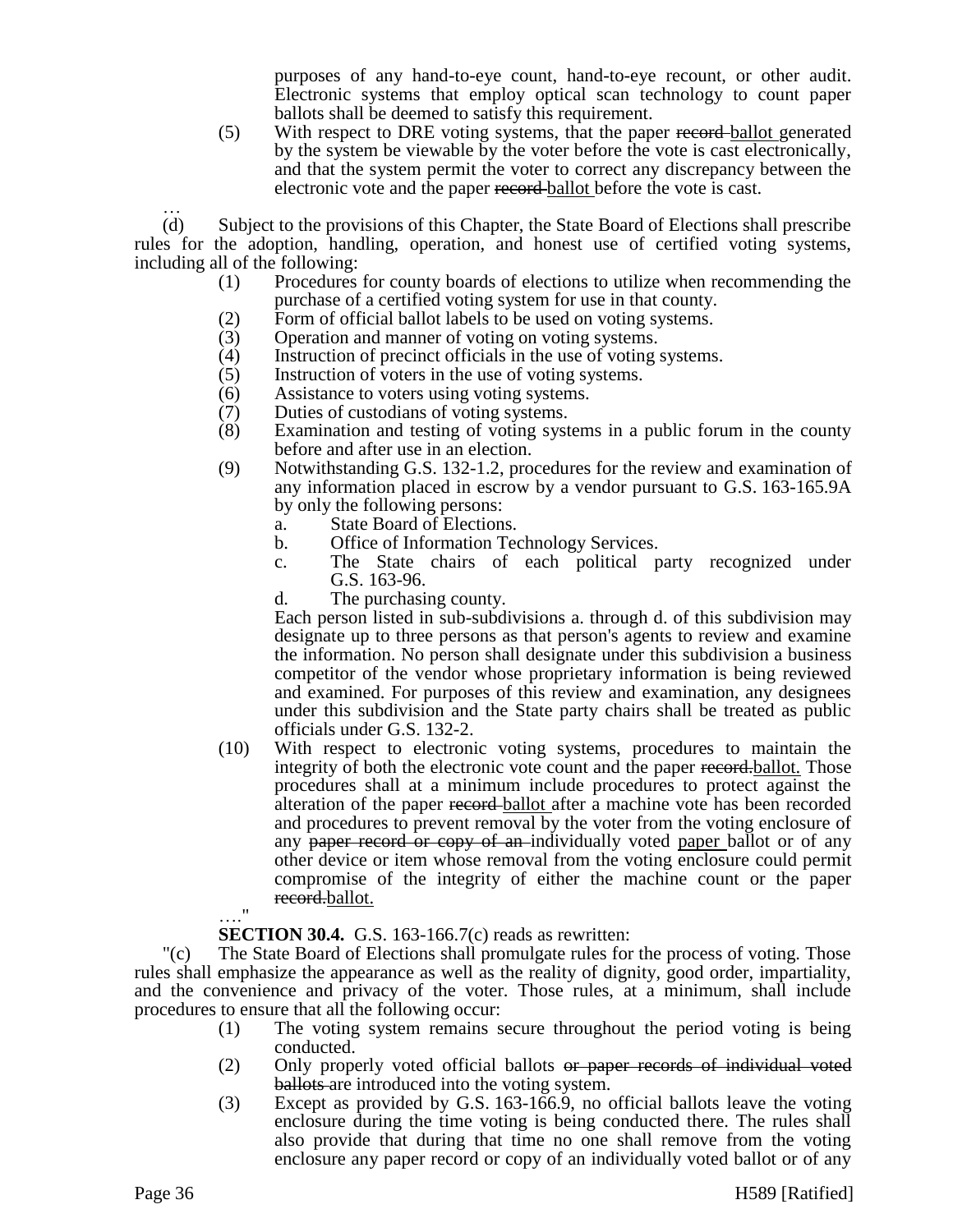other device or item whose removal from the voting enclosure could permit compromise of the integrity of either the machine count or the paper record.

- (4) All improperly voted official ballots or paper records of individual voted ballots are returned to the precinct officials and marked as spoiled.
- (5) Voters leave the voting place promptly after voting.
- (6) Voters not clearly eligible to vote in the precinct but who seek to vote there are given proper assistance in voting a provisional official ballot or guidance to another voting place where they are eligible to vote.
- (7) Information gleaned through the voting process that would be helpful to the accurate maintenance of the voter registration records is recorded and delivered to the county board of elections.
- (8) The registration records are kept secure. The State Board of Elections shall permit the use of electronic registration records in the voting place in lieu of or in addition to a paper pollbook or other registration record.
- (9) Party observers are given access as provided by G.S. 163-45 to current information about which voters have voted.
- (10) The voter, before voting, shall sign that voter's name on the pollbook, other voting record, or voter authorization document. If the voter is unable to sign, a precinct official shall enter the person's name on the same document before the voter votes."

**SECTION 30.5.** G.S. 163-182.1(b)(1) reads as rewritten:

 $\Gamma(1)$  Provide for a sample hand-to-eye count of the paper ballots or paper records of a statewide ballot item in every county. The presidential ballot item shall be the subject of the sampling in a presidential election. If there is no statewide ballot item, the State Board shall provide a process for selecting district or local ballot items to adequately sample the electorate. The State Board shall approve in an open meeting the procedure for randomly selecting the sample precincts for each election. The random selection of precincts for any county shall be done publicly after the initial count of election returns for that county is publicly released or 24 hours after the polls close on election day, whichever is earlier. The sample chosen by the State Board shall be of one or more full precincts, full counts of mailed absentee ballots, full counts of one or more one-stop early voting sites, or a combination. The size of the sample of each category shall be chosen to produce a statistically significant result and shall be chosen after consultation with a statistician. The actual units shall be chosen at random. In the event of a material discrepancy between the electronic or mechanical count and a hand-to-eye count, the hand-to-eye count shall control, except where paper ballots or records have been lost or destroyed or where there is another reasonable basis to conclude that the hand-to-eye count is not the true count. If the discrepancy between the hand-to-eye count and the mechanical or electronic count is significant, a complete hand-to-eye count shall be conducted."

**SECTION 30.6.** G.S. 163-182.2(b)(1a) reads as rewritten:

"(1a) For optical scan and direct record electronic voting systems, and for any other voting systems in which ballots are counted other than on paper by hand and eye, those rules shall provide for a sample hand-to-eye count of the paper ballots or paper records of a sampling of a statewide ballot item in every county. The presidential ballot item shall be the subject of the sampling in a presidential election. If there is no statewide ballot item, the State Board shall provide a process for selecting district or local ballot items to adequately sample the electorate. The State Board shall approve in an open meeting the procedure for randomly selecting the sample precincts for each election. The random selection of precincts for any county shall be done publicly after the initial count of election returns for that county is publicly released or 24 hours after the polls close on election day, whichever is earlier. The sample chosen by the State Board shall be of one or more full precincts, full counts of mailed absentee ballots, and full counts of one or more one-stop early voting sites. The size of the sample of each category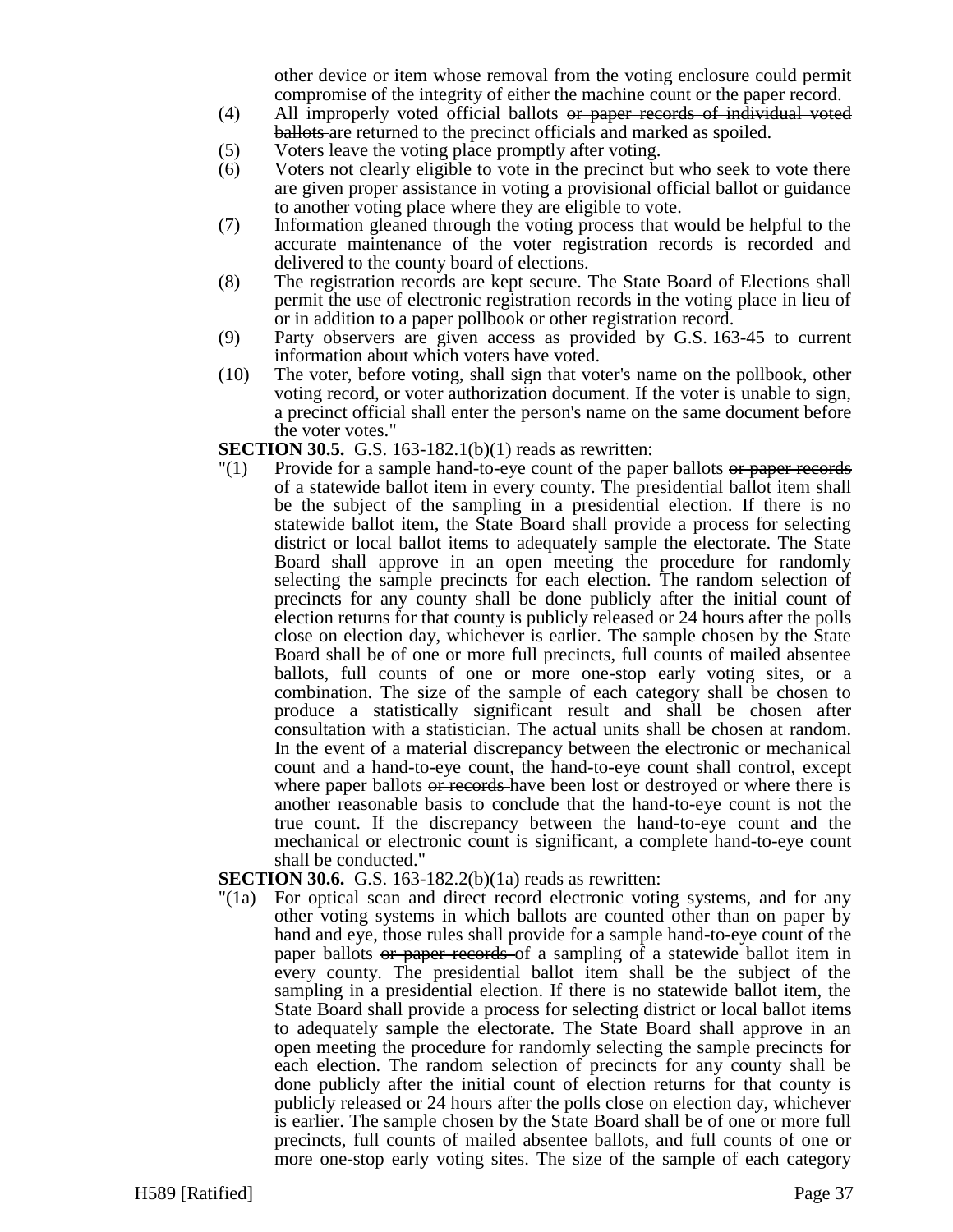shall be chosen to produce a statistically significant result and shall be chosen after consultation with a statistician. The actual units shall be chosen at random. In the event of a material discrepancy between the electronic or mechanical count and a hand-to-eye count, the hand-to-eye count shall control, except where paper ballots or records have been lost or destroyed or where there is another reasonable basis to conclude that the hand-to-eye count is not the true count. If the discrepancy between the hand-to-eye count and the mechanical or electronic count is significant, a complete hand-to-eye count shall be conducted. The sample count need not be done on election night."

### **SECTION 30.7.** G.S. 163-227.2(e1) reads as rewritten:

"(e1) If a county uses a voting system with retrievable ballots, that county's board of elections may by resolution elect to conduct one-stop absentee voting according to the provisions of this subsection. In a county in which the board has opted to do so, a one-stop voter shall cast the ballot and then shall deposit the ballot in the ballot box or voting system in the same manner as if such box or system was in use in a precinct on election day. At the end of each business day, or at any time when there will be no employee or officer of the board of elections on the premises, the ballot box or system shall be secured in accordance with a plan approved by the State Board of Elections, which shall include that no additional ballots have been placed in the box or system. Any county board desiring to conduct one-stop voting according to this subsection shall submit a plan for doing so to the State Board of Elections. The State Board shall adopt standards for conducting one-stop voting under this subsection and shall approve any county plan that adheres to its standards. The county board shall adhere to its State Board-approved plan. The plan shall provide that each one-stop ballot shall have a ballot number on it in accordance with G.S. 163-230.1(a2), or shall have an equivalent identifier to allow for retrievability. The standards shall address retrievability in one-stop voting on direct record electronic equipment where no paper ballot is used."

**SECTION 30.8.** Any direct record electronic (DRE) voting systems currently certified by the State Board of Elections which do not use paper ballots shall be decertified and shall not be used in any election held on or after January 1, 2018. Decertification of a DRE voting system that does not use paper ballots may not be appealed to the Superior Court of Wake County pursuant to G.S. 163-165.7(b).

**SECTION 30.9.** This Part becomes effective January 1, 2018.

### **PART 31. ORDER OF PARTIES ON THE BALLOT**

**SECTION 31.1.** G.S. 163-165.6(d) reads as rewritten:

"(d) Order of Party Candidates on General Election Official Ballot. – Candidates in any ballot item on a general election official ballot shall appear in the following order:

- (1) Nominees of political parties that reflect at least five percent (5%) of statewide voter registration, according to the most recent statistical report published by the State Board of Elections, in alphabetical order by party beginning with the party whose nominee for Governor received the most votes in the most recent gubernatorial election, and in alphabetical order within the party.
- (2) Nominees of other political parties, in alphabetical order by party and in alphabetical order within the party.
- (3) Unaffiliated candidates, in alphabetical order."

# **PART 32. VOTE THE PERSON NOT THE PARTY**

**SECTION 32.1.** G.S. 163-165.6(e) reads as rewritten:

"(e) No Straight-Party Voting. – Each official ballot shall not contain any place that allows a voter with one mark to vote for the candidates of a party for more than one office. be arranged so that the voter may cast one vote for a party's nominees for all offices except President and Vice President. A vote for President and Vice President shall be cast separately from a straight-party vote. The official ballot shall be prepared so that a voter may cast a straight-party vote, but then make an exception to that straight-party vote by voting for a candidate not nominated by that party or by voting for fewer than all the candidates nominated by that party. Instructions for general election ballots shall clearly advise voters of the rules in this subsection and of the statutes providing for the counting of ballots."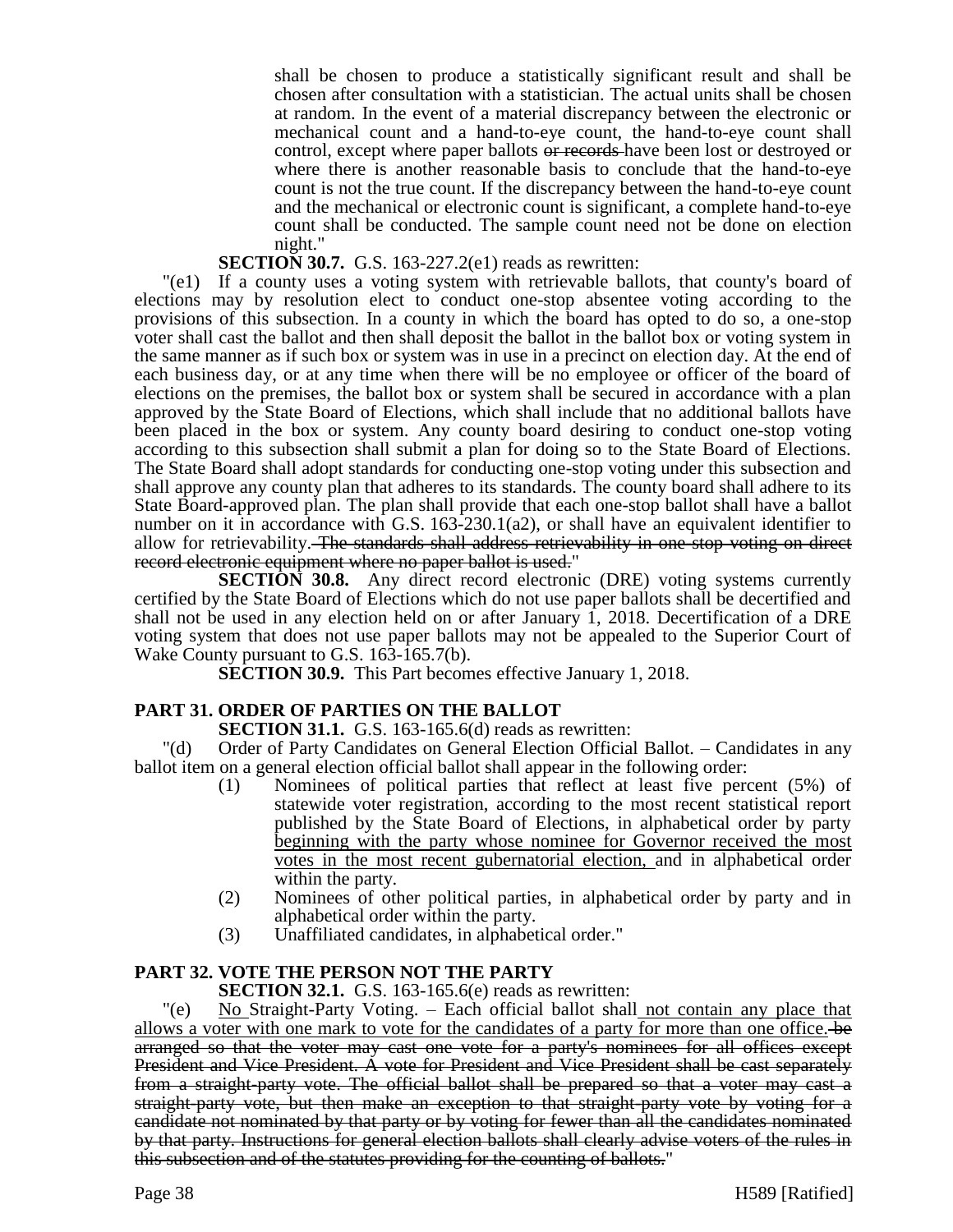### **PART 33. REGULATE EXTENSION OF CLOSE OF POLLS**

**SECTION 33.1.** G.S. 163-166.01 reads as rewritten**:**

#### "**§ 163-166.01. Hours for voting.**

In every election, the voting place shall be open at 6:30 A.M. and shall be closed at 7:30 P.M. In extraordinary circumstances, the county board of elections may direct that the polls remain open until 8:30 P.M. If the polls are delayed in opening for more than 15 minutes, or are interrupted for more than 15 minutes after opening, the State Board of Elections may extend the closing time by an equal number of minutes. As authorized by law, the State Board of Elections shall be available either in person or by teleconference on the day of election to approve any such extension. If any voter is in line to vote at the time the polls are closed, that voter shall be permitted to vote. No voter shall be permitted to vote who arrives at the voting place after the closing of the polls.

Any voter who votes after the statutory poll closing time of 7:30 P.M. by virtue of a federal or State court order or any other lawful order, including an order of a county board of elections, shall be allowed to vote, under the provisions of that order, only by using a provisional official ballot. Any special provisional official ballots cast under this section shall be separated, counted, and held apart from other provisional ballots cast by other voters not under the effect of the order extending the closing time of the voting place. If the court order has not been reversed or stayed by the time of the county canvass, the total for that category of provisional ballots shall be added to the official canvass."

### **PART 34. ASSISTANCE TO VOTER**

**SECTION 34.1.** The Joint Legislative Elections Oversight Committee shall study ways to improve protections for persons requiring assistance in voting places and recommend to the General Assembly any legislation it deems advisable. It may make an interim report prior to the date that the General Assembly reconvenes the 2013 Regular Session in 2014 and shall make a final report before the convening of the 2015 Regular Session of the General Assembly.

#### **PART 35. DATE OF PRESIDENTIAL PRIMARY**

**SECTION 35.1.** G.S. 163-213.2 reads as rewritten:

#### "**§ 163-213.2. Primary to be held; date; qualifications and registration of voters.**

On the Tuesday after the first Monday in May, 1992, and every four years thereafter, the voters of this State shall be given an opportunity to express their preference for the person to be the presidential candidate of their political party, party, except that if South Carolina holds its presidential primary before the 15th day of March, the North Carolina presidential preference primary shall be held on the Tuesday after the first South Carolina presidential preference primary of that year.

Any person otherwise qualified who will become qualified by age to vote in the general election held in the same year of the presidential preference primary shall be entitled to register and vote in the presidential preference primary. Such persons may register not earlier than 60 days nor later than the last day for making application to register under G.S. 163-82.6 prior to the said primary. In addition, persons who will become qualified by age to register and vote in the general election for which the primary is held, who do not register during the special period may register to vote after such period as if they were qualified on the basis of age, but until they are qualified by age to vote, they may vote only in primary elections."

**SECTION 35.2.** G.S. 163-213.4 reads as rewritten:

#### "**§ 163-213.4. Nomination by State Board of Elections.**

By the first Tuesday in February of the year preceding No later than 90 days preceding the North Carolina presidential preference primary, the chair of each political party shall submit to the State Board of Elections a list of its presidential candidates to be placed on the presidential preference primary ballot. The list must be comprised of candidates whose candidacy is generally advocated and recognized in the news media throughout the United States or in North Carolina, unless any such candidate executes and files with the chair of the political party an affidavit stating without qualification that the candidate is not and does not intend to become a candidate for nomination in the North Carolina Presidential Preference Primary Election. The State Board of Elections shall prepare and publish a list of the names of the presidential candidates submitted. The State Board of Elections shall convene in Raleigh on the first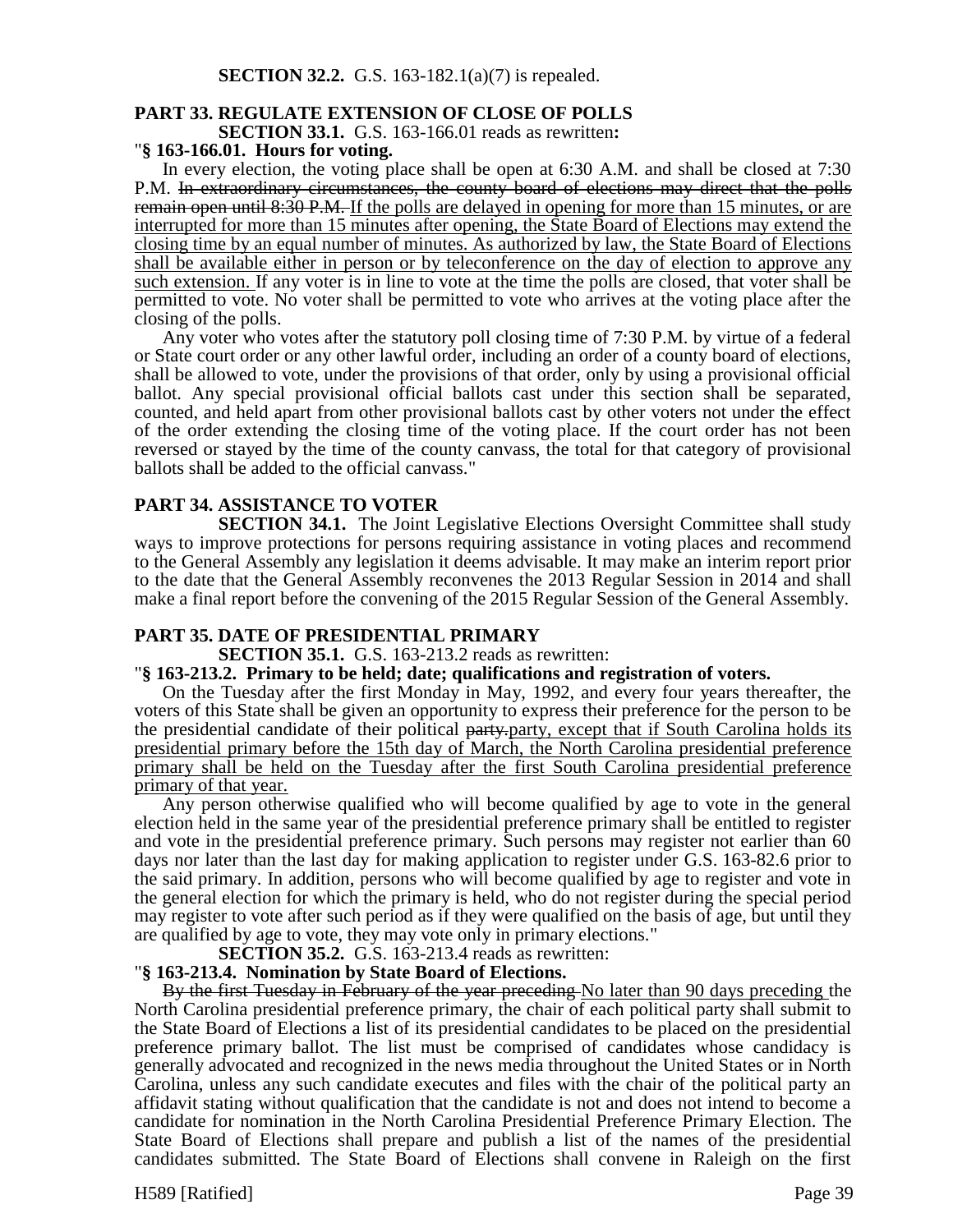Tuesday in March preceding the presidential preference primary election. At the meeting required by this section, the State Board of Elections shall nominate as presidential primary candidates all candidates affiliated with a political party, recognized pursuant to the provisions of Article 9 of Chapter 163 of the General Statutes, who have been submitted to the State Board of Elections. Immediately upon completion of these requirements, the Board shall release to the news media all such nominees selected. Provided, however, nothing shall prohibit the partial selection of nominees prior to the meeting required by this section, if all provisions herein have been complied with."

# **PART 36. ADDITIONAL CANDIDATES ON PRESIDENTIAL PRIMARY BALLOT**

**SECTION 36.1.** G.S. 163-213.4 reads as rewritten:

### "**§ 163-213.4. Nomination by State Board of Elections.**

By the first Tuesday in February of the year preceding the North Carolina presidential preference primary, the chair of each political party shall submit to the State Board of Elections a list of its presidential candidates to be placed on the presidential preference primary ballot. The list must be comprised of candidates whose candidacy is generally advocated and recognized in the news media throughout the United States or in North Carolina, unless any such candidate executes and files with the chair of the political party an affidavit stating without qualification that the candidate is not and does not intend to become a candidate for nomination in the North Carolina Presidential Preference Primary Election. The State Board of Elections shall prepare and publish a list of the names of the presidential candidates submitted. The State Board of Elections shall convene in Raleigh on the first Tuesday in March preceding the presidential preference primary election. At the meeting required by this section, the State Board of Elections shall nominate as presidential primary candidates all candidates affiliated with a political party, recognized pursuant to the provisions of Article 9 of Chapter 163 of the General Statutes, who have been submitted to the State Board of Elections. Additionally, the State Board of Elections, by vote of at least three of its members in the affirmative, may nominate as a presidential primary candidate any other person affiliated with a political party that it finds is generally advocated and recognized in the news media throughout the United States or in North Carolina as candidates for the nomination by that party. Immediately upon completion of these requirements, the Board shall release to the news media all such nominees selected. Provided, however, nothing shall prohibit the partial selection of nominees prior to the meeting required by this section, if all provisions herein have been complied with."

### **PART 38. REPEAL POLITICAL PARTIES FINANCING FUND, JUDICIAL ELECTIONS FUND, AND VOTER-OWNED ELECTIONS FUND**

**SECTION 38.1.(a)** Article 22D of Chapter 163 of the General Statutes is repealed, except that G.S. 163-278.69 is repealed effective upon exhaustion of the funds for publication of the Judicial Voter Guide.

**SECTION 38.1.(b)** Article 22J of Chapter 163 of the General Statutes is repealed.

**SECTION 38.1.(c)** Article 22B of Chapter 163 of the General Statutes is repealed.

**SECTION 38.1.(d)** G.S. 84-34 reads as rewritten:

### "**§ 84-34. Membership fees and list of members.**

Every active member of the North Carolina State Bar shall, prior to the first day of July of each year, pay to the secretary-treasurer an annual membership fee in an amount determined by the Council but not to exceed three hundred dollars  $(\$300.00)$ , plus a surcharge of fifty dollars (\$50.00) for the implementation of Article 22D of Chapter 163 of the General Statutes, and every member shall notify the secretary-treasurer of the member's correct mailing address. Any member who fails to pay the required dues by the last day of June of each year shall be subject to a late fee in an amount determined by the Council but not to exceed thirty dollars (\$30.00). All dues for prior years shall be as were set forth in the General Statutes then in effect. The membership fee shall be regarded as a service charge for the maintenance of the several services authorized by this Article, and shall be in addition to all fees required in connection with admissions to practice, and in addition to all license taxes required by law. The fee shall not be prorated: Provided, that no fee shall be required of an attorney licensed after this Article shall have gone into effect until the first day of January of the calendar year following that in which the attorney was licensed; but this proviso shall not apply to attorneys from other states admitted on certificate. The fees shall be disbursed by the secretary-treasurer on the order of the Council. The fifty-dollar (\$50.00) surcharge shall be sent on a monthly schedule to the State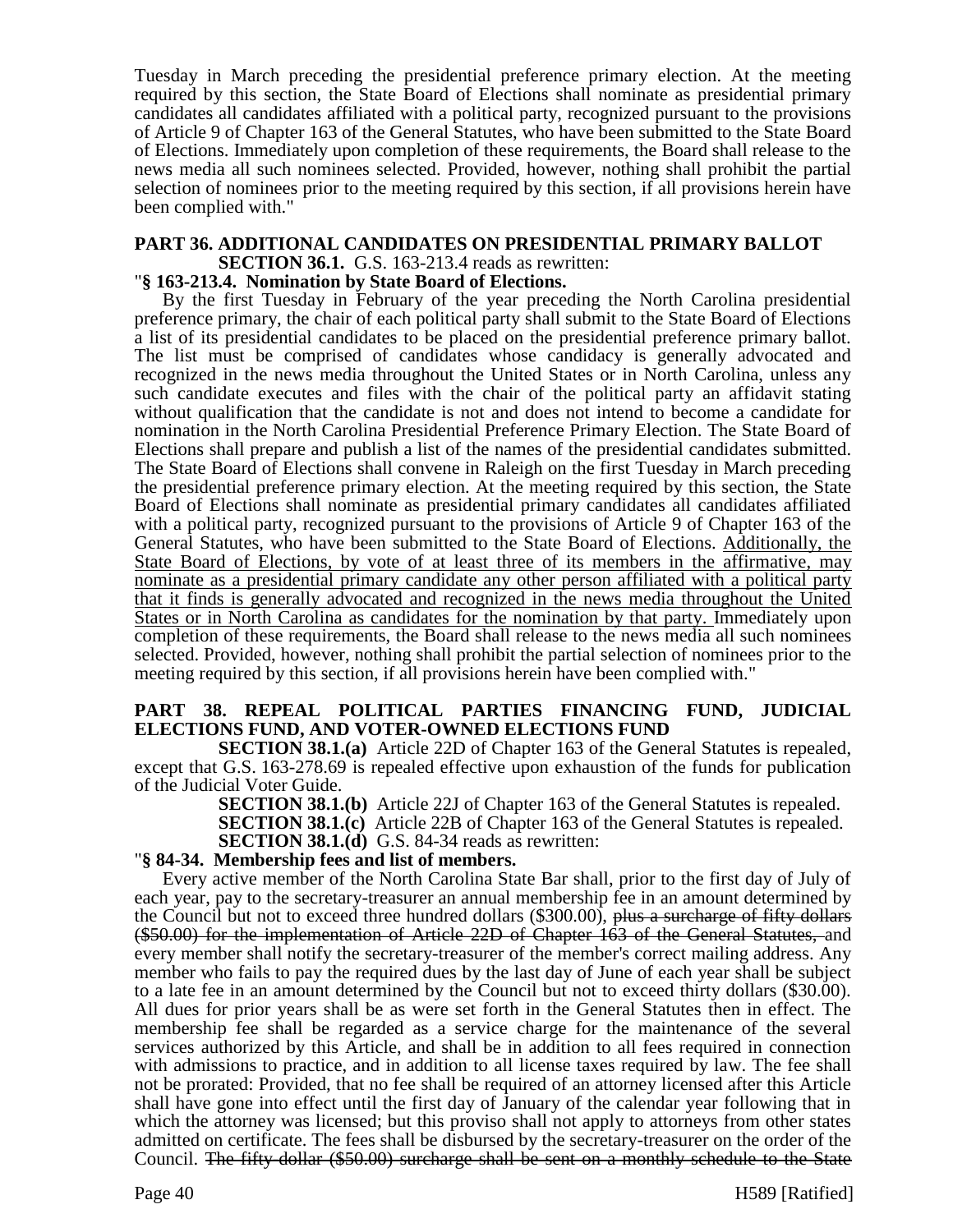Board of Elections. The secretary-treasurer shall annually, at a time and in a law magazine or daily newspaper to be prescribed by the Council, publish an account of the financial transactions of the Council in a form to be prescribed by it. The secretary-treasurer shall compile and keep currently correct from the names and mailing addresses forwarded to the secretary-treasurer and from any other available sources of information a list of members of the North Carolina State Bar and furnish to the clerk of the superior court in each county, not later than the first day of October in each year, a list showing the name and address of each attorney for that county who has not complied with the provisions of this Article. The name of each of the active members who are in arrears in the payment of membership fees shall be furnished to the presiding judge at the next term of the superior court after the first day of October of each year, by the clerk of the superior court of each county wherein the member or members reside, and the court shall thereupon take action that is necessary and proper. The names and addresses of attorneys so certified shall be kept available to the public. The Secretary of Revenue is hereby directed to supply the secretary-treasurer, from records of license tax payments, with any information for which the secretary-treasurer may call in order to enable the secretary-treasurer to comply with this requirement.

The list submitted to several clerks of the superior court shall also be submitted to the Council at its October meeting of each year and it shall take the action thereon that is necessary and proper."

**SECTION 38.1.(e)** G.S. 105-159.1 is repealed.

**SECTION 38.1.(f)** G.S. 105-159.2 is repealed.

**SECTION 38.1.(g)** G.S. 163-278.5 reads as rewritten:

#### "**§ 163-278.5. Scope of Article; severability.**

The provisions of this Article apply to primaries and elections for North Carolina offices and to North Carolina referenda and do not apply to primaries and elections for federal offices or offices in other States or to non-North Carolina referenda. Any provision in this Article that regulates a non-North Carolina entity does so only to the extent that the entity's actions affect elections for North Carolina offices or North Carolina referenda.

The provisions of this Article are severable. If any provision is held invalid by a court of competent jurisdiction, the invalidity does not affect other provisions of the Article that can be given effect without the invalid provision.

This section applies to Articles 22B, 22D, 22E, 22F, 22G, 22H, 22J, and 22M of the General Statutes to the same extent that it applies to this Article."

**SECTION 38.1.(h)** G.S. 163-278.13(e) reads as rewritten:

#### "**§ 163-278.13. Limitation on contributions.**

… (e) Except as provided in subsections  $(e2)$ ,  $(e3)$ , and  $(e4)$  of this section, this This section shall not apply to any national, State, district or county executive committee of any political party. For the purposes of this section only, the term "political party" means only those political parties officially recognized under G.S. 163-96."

**SECTION 38.1.(i)** G.S. 163-278.13(e2) is repealed.

**SECTION 38.1.(j)** G.S. 163-278.13(e4) is repealed.

**SECTION 38.1.(k)** G.S. 163-278.23 reads as rewritten:

#### "**§ 163-278.23. Duties of Executive Director of Board.**

… This section applies to Articles 22B, 22D, 22E, 22F, 22G, 22H, and 22M of the General Statutes to the same extent that it applies to this Article."

**SECTION 38.1.(I)** G.S. 163-278.99E(d) is repealed effective upon exhaustion of the funds for publication of the Judicial Voter Guide in G.S. 163-278.69.

**SECTION 38.1.(m)** The State Board of Elections shall use the money in the North Carolina Public Campaign Fund to only publish Judicial Voter Guides as described in G.S. 163-278.69 until the funds have been exhausted.

**SECTION 38.1.(n)** The secretary-treasurer of the North Carolina State Bar shall remit any payments of the fifty-dollar (\$50.00) surcharge payable for the taxable year January 1, 2013, to the State Board of Elections, and the State Board of Elections must credit the funds received to the North Carolina Public Campaign Fund.

**SECTION 38.1.(o)** The State Board of Elections shall notify the Revisor of Statutes when the funds have been exhausted for publication of the Judicial Voter Guide.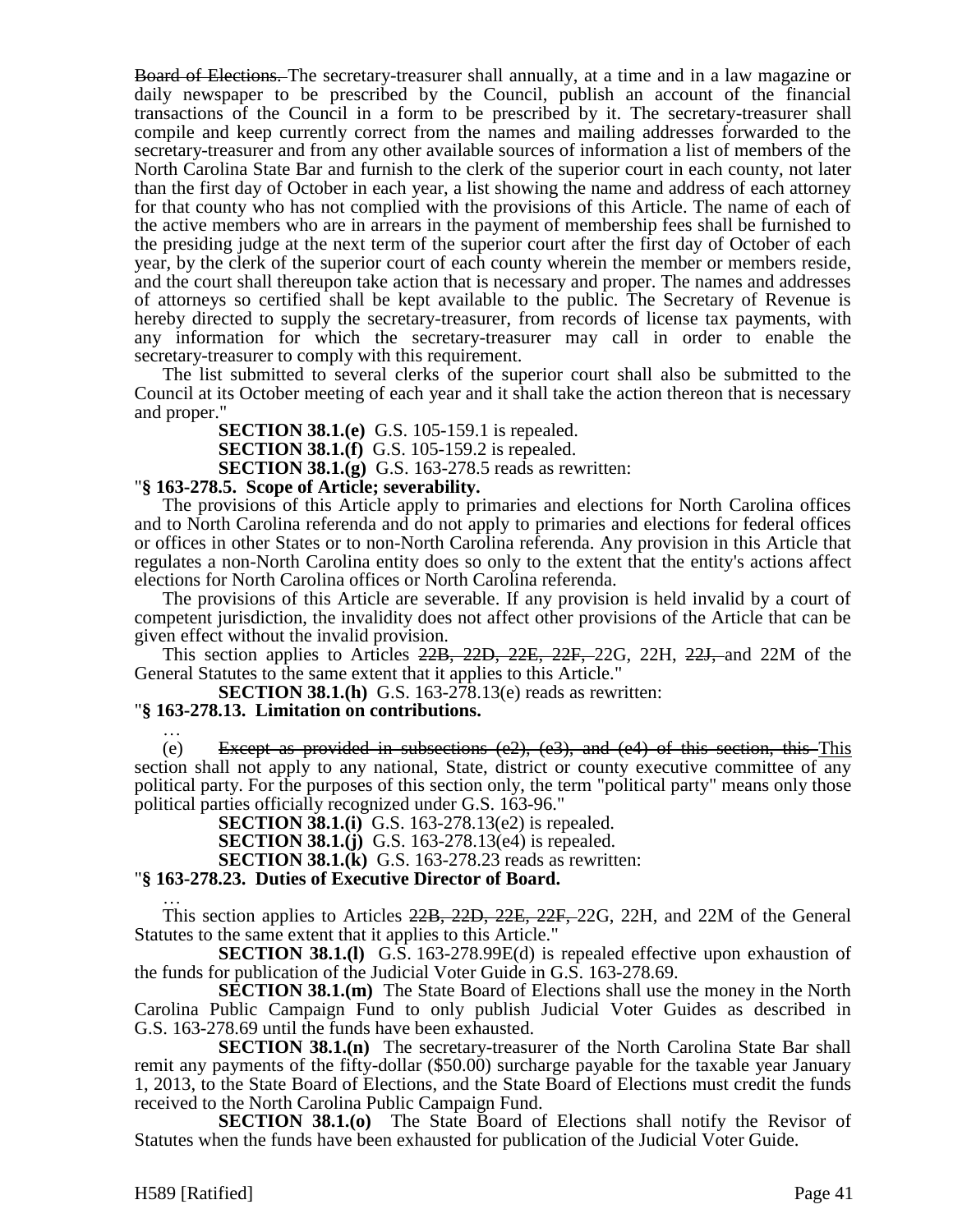**SECTION 38.1.(p)** Subsection (d) of this section is effective for taxable years beginning on or after January 1, 2013. The fifty percent (50%) of the funds directed to be paid in 2013 under G.S. 163-278.41(c) in 2013 shall be disbursed as provided by law. Unexpended funds shall remain in the reserve until December 31, 2013, at which time those funds shall revert to the General Fund. The remainder of this section becomes effective July 1, 2013.

### **PART 39. EXPEDITE VOTER LIST MAINTENANCE**

**SECTION 39.1.(a)** G.S. 163-33 reads as rewritten:

### "**§ 163-33. Powers and duties of county boards of elections.**

The county boards of elections within their respective jurisdictions shall exercise all powers granted to such boards in this Chapter, and they shall perform all the duties imposed upon them by law, which shall include the following:

… (14) To make forms available for near relatives or personal representatives of a deceased voter's estate to provide signed statements of the status of a deceased voter to return to the board of elections of the county in which the deceased voter was registered. Forms may be provided, upon request, to any of the following: near relatives, personal representatives of a deceased voter's estate, funeral directors, or funeral service licensees."

### **SECTION 39.1.(b)** G.S. 163-82.14(b) reads as rewritten:

"(b) Death. – The Department of Health and Human Services shall furnish free of charge to the State Board of Elections every month, in a format prescribed by the State Board of Elections, the names of deceased persons who were residents of the State. The State Board of Elections shall distribute every month to each county board of elections the names on that list of deceased persons who were residents of that county. The Department of Health and Human Services shall base each list upon information supplied by death certifications it received during the preceding month. Upon the receipt of those names, each county board of elections shall remove from its voter registration records any person the list shows to be dead. Each county board of elections shall also remove from its voter registration records a person identified as deceased by a signed statement of a near relative or personal representative of the estate of the deceased voter. The county board need not send any notice to the address of the person so removed."

**SECTION 39.2.** Article 13A of Chapter 90 of the General Statutes is amended by adding a new section to read:

#### "**§ 90-210.25C. Notification forms for deceased voters.**

(a) At the time funeral arrangements are made, a funeral director or funeral service licensee is encouraged to make available to near relatives of the deceased a form upon which the near relative may report the status of the deceased voter to the board of elections of the county in which the deceased was a registered voter.

(b) A funeral director or funeral service licensee may obtain forms for reporting the status of deceased voters from the county board of elections."

**SECTION 39.3.** This Part becomes effective October 1, 2013.

### **PART 41. CAMPAIGN FINANCE ELECTRONIC REPORTING**

**SECTION 41.1.** The Joint Legislative Elections Oversight Committee shall study requiring campaign finance reports to be filed electronically and any issues with implementation of such a requirement, and recommend to the General Assembly any legislation it deems advisable. It may make an interim report prior to the date that the General Assembly reconvenes the 2013 Regular Session in 2014, and shall make a final report before the convening of the 2015 Regular Session of the General Assembly.

### **PART 42. CAMPAIGN CONTRIBUTIONS**

**SECTION 42.1.** Effective for contributions made on or after January 1, 2014, G.S. 163-278.13(a), (b), and (c) read as rewritten:

#### "**§ 163-278.13. Limitation on contributions.**

No individual, political committee, or other entity shall contribute to any candidate or other political committee any money or make any other contribution in any election in excess of four thousand dollars  $(\$4,000)$  five thousand dollars  $(\$5,000)$  for that election.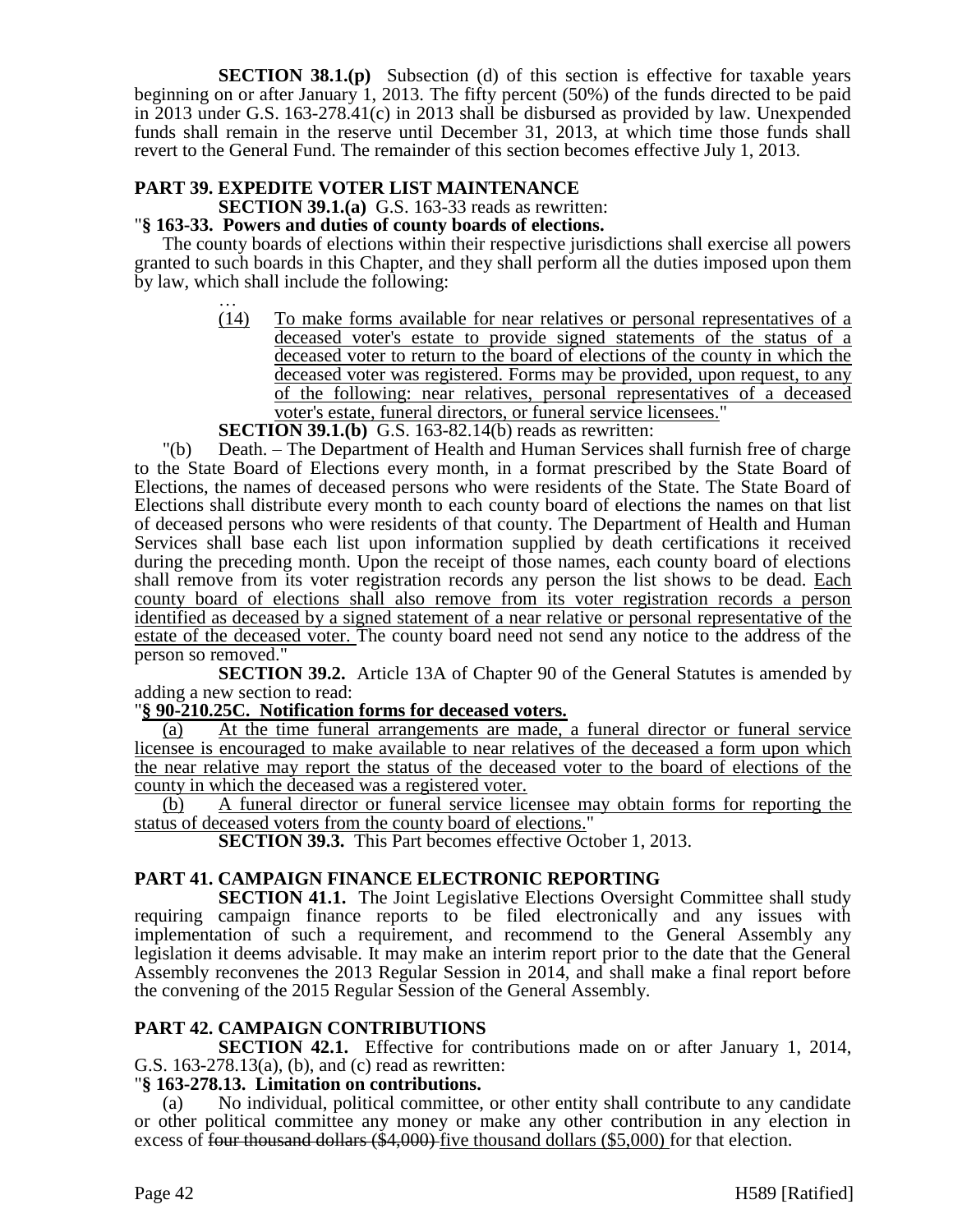(b) No candidate or political committee shall accept or solicit any contribution from any individual, other political committee, or other entity of any money or any other contribution in any election in excess of four thousand dollars (\$4,000) five thousand dollars (\$5,000) for that election.

(c) Notwithstanding the provisions of subsections (a) and (b) of this section, it shall be lawful for a candidate or a candidate's spouse, parents, brothers and sisters spouse to make a contribution to the candidate or to the candidate's treasurer of any amount of money or to make any other contribution in any election in excess of four thousand dollars (\$4,000) five thousand dollars (\$5,000) for that election."

**SECTION 42.2.** G.S. 163-278.13 is amended by adding a new subsection to read:

"(a1) Effective for each odd-numbered calendar year beginning in 2015, the dollar amount of the contribution limitation established by subsections (a), (b), and (c) of this subsection shall be increased as provided in this subsection. On July 1 of each even-numbered year, the State Board of Elections shall calculate from data from the Bureau of Labor Statistics of the United States Department of Labor Register the percent difference between the price index for the July 1 of the previous even-numbered year. That percentage increase shall be multiplied by the previous dollar amount contribution limit, that number added to the previous dollar amount contribution limit, and the total shall become effective with respect to contributions made or accepted on or after January 1 of the next odd-numbered year. If the amount after adjustment is not a multiple of one hundred dollars (\$100.00), the total shall be rounded to the nearest multiple of one hundred dollars (\$100.00). As used in this subsection the term "price index" means the average over a calendar year of the Consumer Price Index (all items – United States city average) published monthly by the Bureau of Labor Statistics. The revised amount of the dollar limit of contributions shall remain in effect for two calendar years until the next adjustment is made. The State Board of Elections shall publish the revised amount in the North Carolina Register and shall notify the Reviser of Statutes who shall adjust the dollar amounts in subsections (a), (b), and (c) of this section."

**SECTION 42.3.** G.S. 163-278.13(e3) is repealed.

# **PART 43 USE OF BUILDING FUNDS**

**SECTION 43.1.** G.S. 163-278.19B(4) reads as rewritten:

"(4) The donations deposited in the separate segregated bank account for the political party headquarters building fund will be spent only to purchase a principal headquarters building, to construct a principal headquarters building, to renovate a principal headquarters building, to pay a mortgage on a principal headquarters building,  $\theta$  to repay donors if a principal headquarters building is not purchased, constructed, or renovated. renovated, or to pay building rent or monthly or bimonthly utility expenses incurred to operate the principal headquarters building. Donations deposited into that account shall be used solely for the purposes set forth in the preceding sentence, and specifically shall not be used for headquarters rent, utilities, or equipment other than  $\frac{f}{f}$  fixtures, personnel compensation, or travel or fundraising expenses or requirements of any kind. Notwithstanding the above, personnel compensation and in-kind benefits may be paid to no more than three personnel whose functions are primarily administrative in nature, such as providing accounting, payroll, or campaign finance reporting services, for the party and whose job functions require no more than ten percent (10%) of work time to be spent on political advocacy each calendar year."

#### **PART 44. STAND BY YOUR AD**

**SECTION 44.1.** G.S. 163-278.39A is repealed.

**SECTION 44.2.** G.S. 163-278.39(b) reads as rewritten:

"(b) Size Requirements. – In a print media advertisement covered by subsection (a) of this section, the height of all disclosure statements required by that subsection shall constitute at least five percent (5%) of the height of the printed space of the advertisement, provided that the type shall in no event be less than 12 points in size. In an advertisement in a newspaper or a newspaper insert, the total height of the disclosure statement need not constitute five percent of the printed space of the advertisement if the type of the disclosure statement is at least 28 points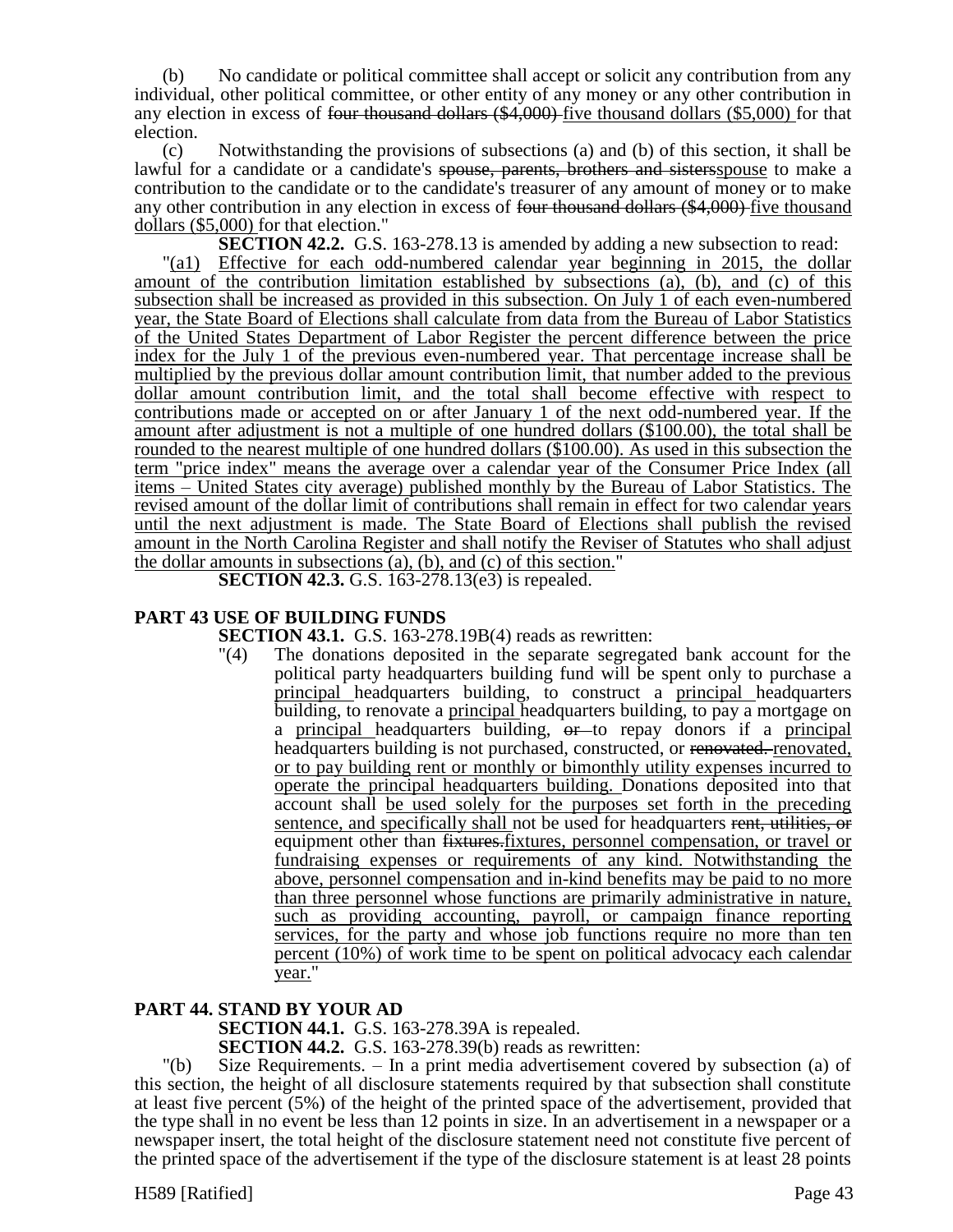in size. If a single advertisement consists of multiple pages, folds, or faces, the disclosure requirement of this section applies only to one page, fold, or face. In a television advertisement covered by subsection (a) of this section, the visual disclosure legend shall constitute four percent (4%) of vertical picture height in size. size, and where the television advertisement that appears is paid for by a candidate or candidate campaign committee, the visual disclosure legend shall appear simultaneously with an easily identifiable photograph of the candidate for at least two seconds. In a radio advertisement covered by subsection (a) of this section, the disclosure statement shall last at least two seconds, provided the statement is spoken so that its contents may be easily understood."

# **PART 45. STATE BOARD OF ELECTIONS**

### **SECTION 45.1.(a)** G.S. 163-19(a) reads as rewritten:

"(a) The State Board of Elections shall consist of five registered voters whose terms of office shall begin on May 1, 1969, and shall continue for four years, and until their successors are appointed and qualified. The Governor shall appoint the members of this Board and likewise shall appoint their successors every four years at the expiration of each four-year term. No person may serve more than two consecutive four-year terms."

**SECTION 45.1.(b)** This section is effective when it becomes law and applies to members appointed on or after that date.

### **PART 47. TIGHTENING OF LOBBYING BUNDLING**

**SECTION 47.1.(a)** G.S. 163-278.13C reads as rewritten:

### "**§ 163-278.13C. Campaign contributions prohibition.**

(a) No lobbyist may make a contribution as defined in G.S. 163-278.6 to a candidate or candidate campaign committee as defined in G.S. 163-278.38Z when that candidate meets any of the following criteria:

- $(1)$  Is a legislator as defined in G.S. 120C-100.
- (2) Is a public servant as defined in G.S.  $138A-3(30)a$ . and G.S.  $120C-104$ .

(b) No lobbyist may do any of the following with respect to a candidate or candidate campaign committee described in subdivisions (a)(1) and (a)(2) of this section:

- $(1)$  eollectCollect a contribution or multiple contributions from one or multiple more contributors, contributors intended for that candidate or candidate campaign committee.
- (2) takeTake possession of such a contribution or multiple contributions, contributions intended for that candidate or candidate campaign committee.
- (3) or transfer-Transfer or deliverdeliver the a collected contribution or multiple contributions to the intended recipient.candidate or candidate campaign committee. This section shall apply only to contributions to a candidate or candidate campaign committee as defined in G.S. 163-278.38Z when that candidate is a legislator as defined in G.S. 120C-100 or a public servant as defined in G.S. 138A-3(30)a.

(c) This section shall not apply to a lobbyist, who has filed a notice of candidacy for office under G.S. 163-106 or Article 11 of Chapter 163 of the General Statutes or has been nominated under G.S. 163-114 or G.S. 163-98, making a contribution to that lobbyist's candidate campaign committee.

(d) For purposes of this section, the term "lobbyist" shall mean an individual registered as a lobbyist under Chapter 120C of the General Statutes."

**SECTION 47.1.(b)** This section becomes effective October 1, 2013, and applies to contributions made on or after that date.

#### **PART 48. CANDIDATE SPECIFIC COMMUNICATIONS**

**SECTION 48.1.** Article 22G of Chapter 163 of the General Statutes is repealed.

#### **SECTION 48.2.** G.S. 163-278.5 reads as rewritten:

#### "**§ 163-278.5. Scope of Article; severability.**

The provisions of this Article apply to primaries and elections for North Carolina offices and to North Carolina referenda and do not apply to primaries and elections for federal offices or offices in other States or to non-North Carolina referenda. Any provision in this Article that regulates a non-North Carolina entity does so only to the extent that the entity's actions affect elections for North Carolina offices or North Carolina referenda.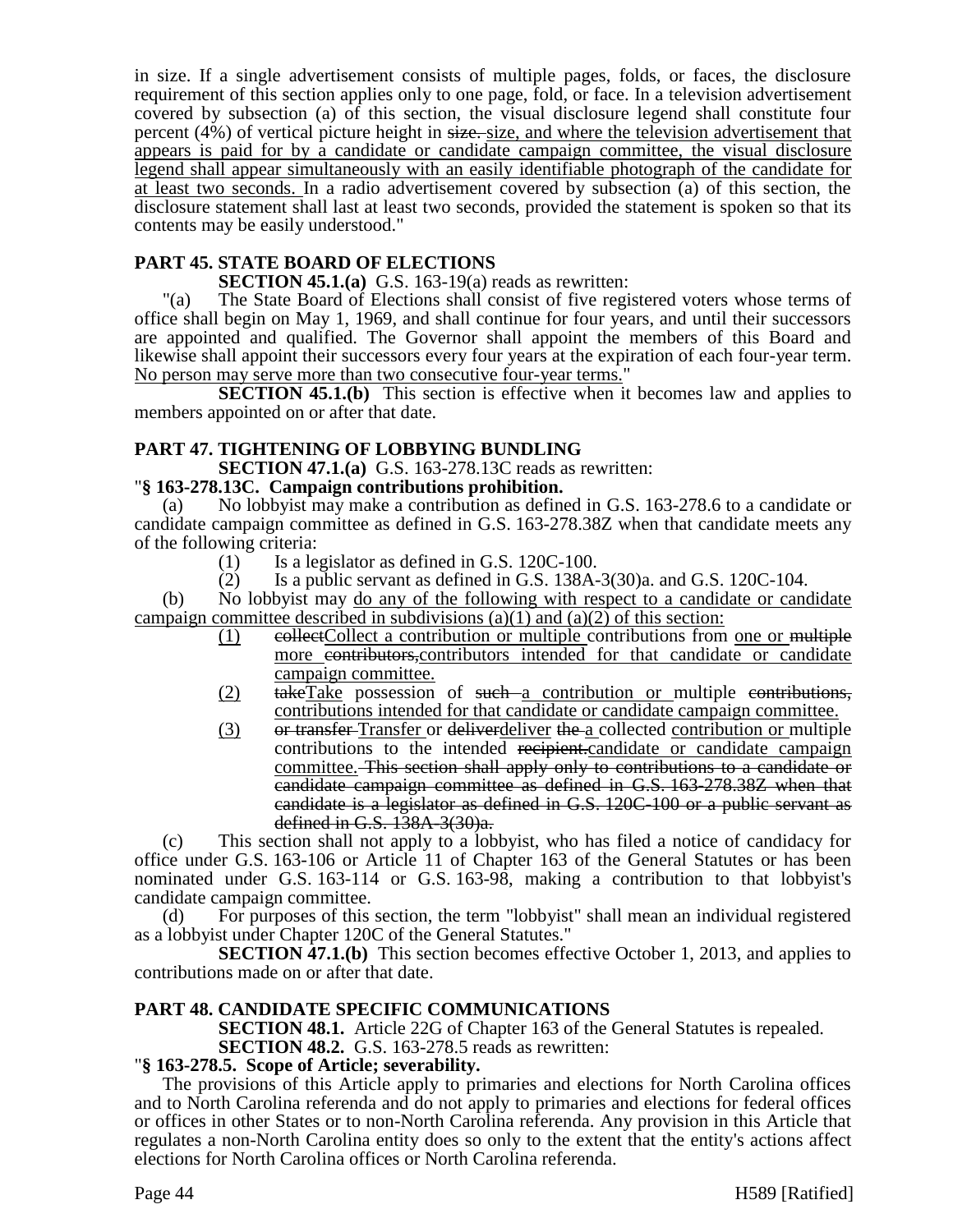The provisions of this Article are severable. If any provision is held invalid by a court of competent jurisdiction, the invalidity does not affect other provisions of the Article that can be given effect without the invalid provision.

This section applies to Articles 22B, 22D, 22E, 22F, 22G, 22H, 22J, and 22M of the General Statutes to the same extent that it applies to this Article."

**SECTION 48.3.** G.S. 163-278.23 reads as rewritten:

#### "**§ 163-278.23. Duties of Executive Director of Board.**

… This section applies to Articles 22B, 22D, 22E, 22F, 22G, 22H, and 22M of the General Statutes to the same extent that it applies to this Article."

**SECTION 48.4.** Article 22H of Chapter 163 of the General Statutes is repealed.

### **PART 49. VOTING IN INCORRECT PRECINCT**

**SECTION 49.1.** G.S. 163-55 reads as rewritten:

#### "**§ 163-55. Qualifications to vote; exclusion from electoral franchise.**

Residence Period for State Elections. – Every person born in the United States, and every person who has been naturalized, and who shall have resided in the State of North Carolina and in the <del>precinct, ward, or other election district</del>-precinct in which the person offers to vote for 30 days next preceding an election, shall, if otherwise qualified as prescribed in this Chapter, be qualified to vote in any election held in this State. the precinct in which the person resides. Removal from one precinct, ward, or other election district-precinct to another in this State shall not operate to deprive any person of the right to vote in the precinct, ward, or other election district precinct from which he the person has removed until 30 days after the person's removal.

Except as provided in this Chapter, the following classes of persons shall not be allowed to vote in this State:

- (1) Persons under 18 years of age.
- (2) Any person adjudged guilty of a felony against this State or the United States, or adjudged guilty of a felony in another state that also would be a felony if it had been committed in this State, unless that person shall be first restored to the rights of citizenship in the manner prescribed by law.

(b) Precincts and Election Districts. Precincts. – For purposes of qualification to vote in an election, a person's residence in a <del>precinct, ward, or election district</del> precinct shall be determined in accordance with G.S. 163-57. When an election district encompasses more than one precinct, then for purposes of those offices to be elected from that election district a person shall also be deemed to be resident in the election district which includes the precinct in which that person resides. An election district may include a portion of a county, an entire county, a portion of the State, or the entire State. When a precinct has been divided among two or more election districts for purposes of elections to certain offices, then with respect to elections to those offices a person shall be deemed to be resident in only that election district which includes the area of the precinct in which that person resides. Qualification to vote in referenda shall be treated the same as qualification for elections to fill offices.

(c) Elections. – For purposes of the 30-day residence requirement to vote in an election in subsection (a) of this section, the term "election" means the day of the primary, second primary, general election, special election, or referendum."

- **SECTION 49.3.** G.S. 163-166.11(5) reads as rewritten:
- "(5) The county board of elections shall count the individual's provisional official ballot for all ballot items on which it determines that the individual was eligible under State or federal law to vote.vote, except that the ballot shall not be counted if the voter did not vote in the proper precinct under G.S. 163-55, including a central location as provided by that section."

**SECTION 49.4** G.S. 163-182.2(a)(4) reads as rewritten:

"(4) Provisional official ballots shall be counted by the county board of elections before the canvass. If the county board finds that an individual voting a provisional official ballot is not eligible to vote in one or more ballot items on the official ballot, the board shall not count the official ballot in those ballot items, but shall count the official ballot in any ballot items for which the individual is eligible to vote. Eligibility shall be determined by whether the voter is registered in the county as provided in G.S. 163-82.1 and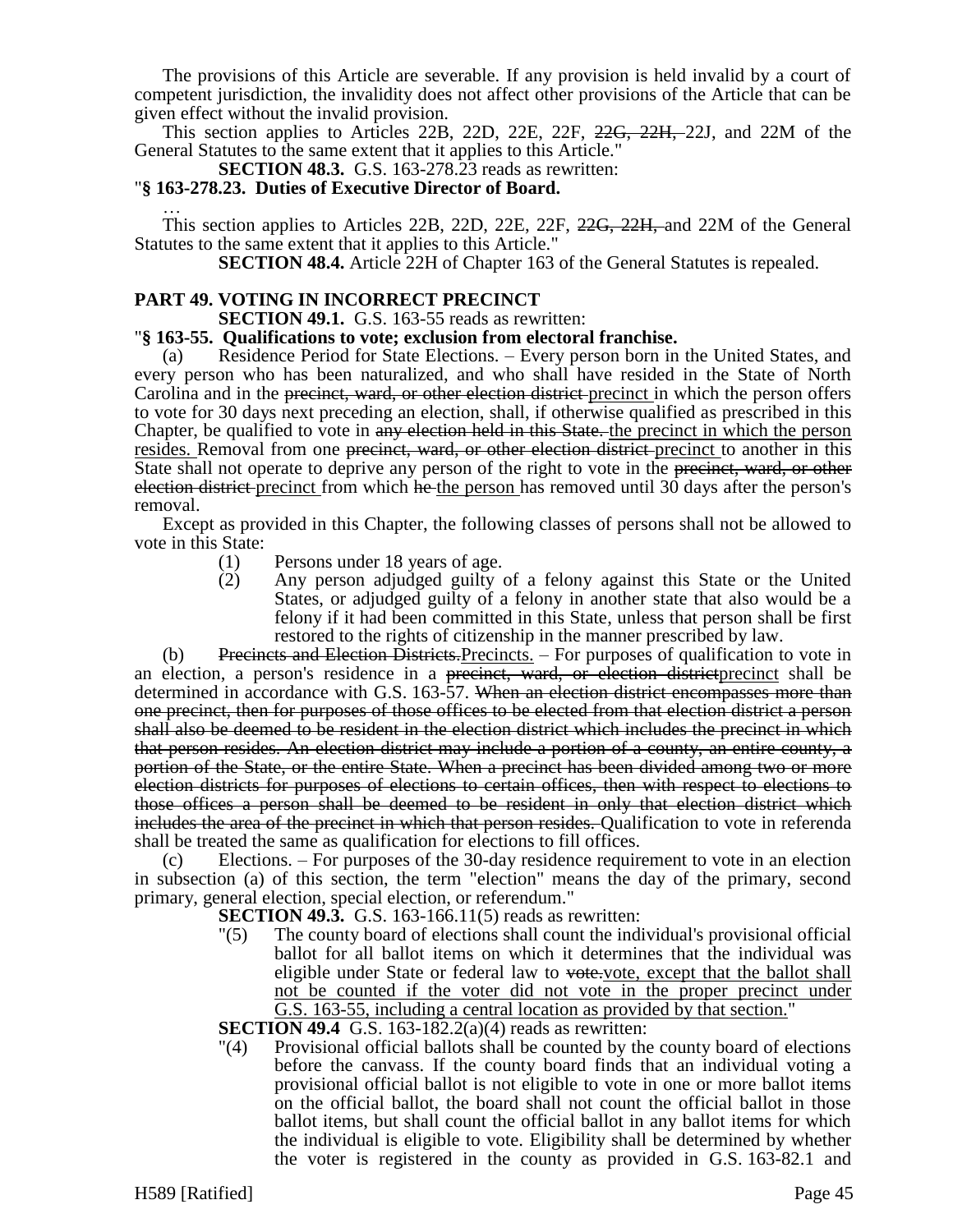whether the voter is qualified by residency to vote in the election district precinct as provided in G.S. 163-55 and G.S. 163-57. If a voter was properly registered to vote in the election by the county board, no mistake of an election official in giving the voter a ballot or in failing to comply with G.S. 163-82.15 or G.S. 163-166.11 shall serve to prevent the counting of the vote on any ballot item the voter was eligible by registration and qualified by residency to vote."

### **PART 50. ELECTIONEERING COMMUNICATION**

**SECTION 50.1.** G.S. 163-278.6(8) reads as rewritten:

- "(8j) The term "electioneering communication" means any broadcast, cable, or satellite communication, or mass mailing, or telephone bank that has all the following characteristics:
	- a. Refers to a clearly identified candidate for elected office.
	- b. Is In the case of the general election in November of the even-numbered year is aired or transmitted after September 7 of that year, and in the case of any other election is aired or transmitted within 60 days of the time set for absentee voting to begin pursuant to G.S. 163-227.2 in an election for that office.
	- c. May be received by either:
		- 1. 50,000 or more individuals in the State in an election for statewide office or 7,500 or more individuals in any other election if in the form of broadcast, cable, or satellite communication.
		- 2. 20,000 or more households, cumulative per election, in a statewide election or 2,500 households, cumulative per election, in any other election if in the form of mass mailing or telephone bank."

#### **PART 51. ELIMINATE INSTANT-RUNOFF FOR LATE JUDICIAL VACANCIES SECTION 51.1.** G.S. 163-329(b1) reads as rewritten:

"(b1) Method for Vacancy Election. – If a vacancy for the office of justice of the Supreme Court, judge of the Court of Appeals, or judge of the superior court occurs more than 60 days before the general election and after the opening of the filing period for the primary, then the State Board of Elections shall designate a special filing period of one week for candidates for the office. If more than two candidates file and qualify for the office in accordance with G.S. 163-323, then the Board shall conduct the election for the office as follows:

- (1) When the vacancy described in this section occurs more than 63 days before the date of the second primary for members of the General Assembly, a special primary shall be held on the same day as the second primary. The two candidates with the most votes in the special primary shall have their names placed on the ballot for the general election held on the same day as the general election for members of the General Assembly.
- (2) When the vacancy described in this section occurs less than 64 days before the date of the second primary, a general election for all the candidates shall be held on the same day as the general election for members of the General Assembly and the results shall be determined on a plurality basis as provided by G.S. 163-292.the "instant runoff voting" method shall be used to determine the winner. Under "instant runoff voting," voters rank up to three of the candidates by order of preference, first, second, or third. If the candidate with the greatest number of first-choice votes receives more than fifty percent (50%) of the first-choice votes, that candidate wins. If no candidate receives that minimum number, the two candidates with the greatest number of first-choice votes advance to a second round of counting. In this round, each ballot counts as a vote for whichever of the two final candidates is ranked highest by the voter. The candidate with the most votes in the second round wins the election. If more than one seat is to be filled in the same race, the voter votes the same way as if one seat were to be filled. The counting is the same as when one seat is to be filled, with one or two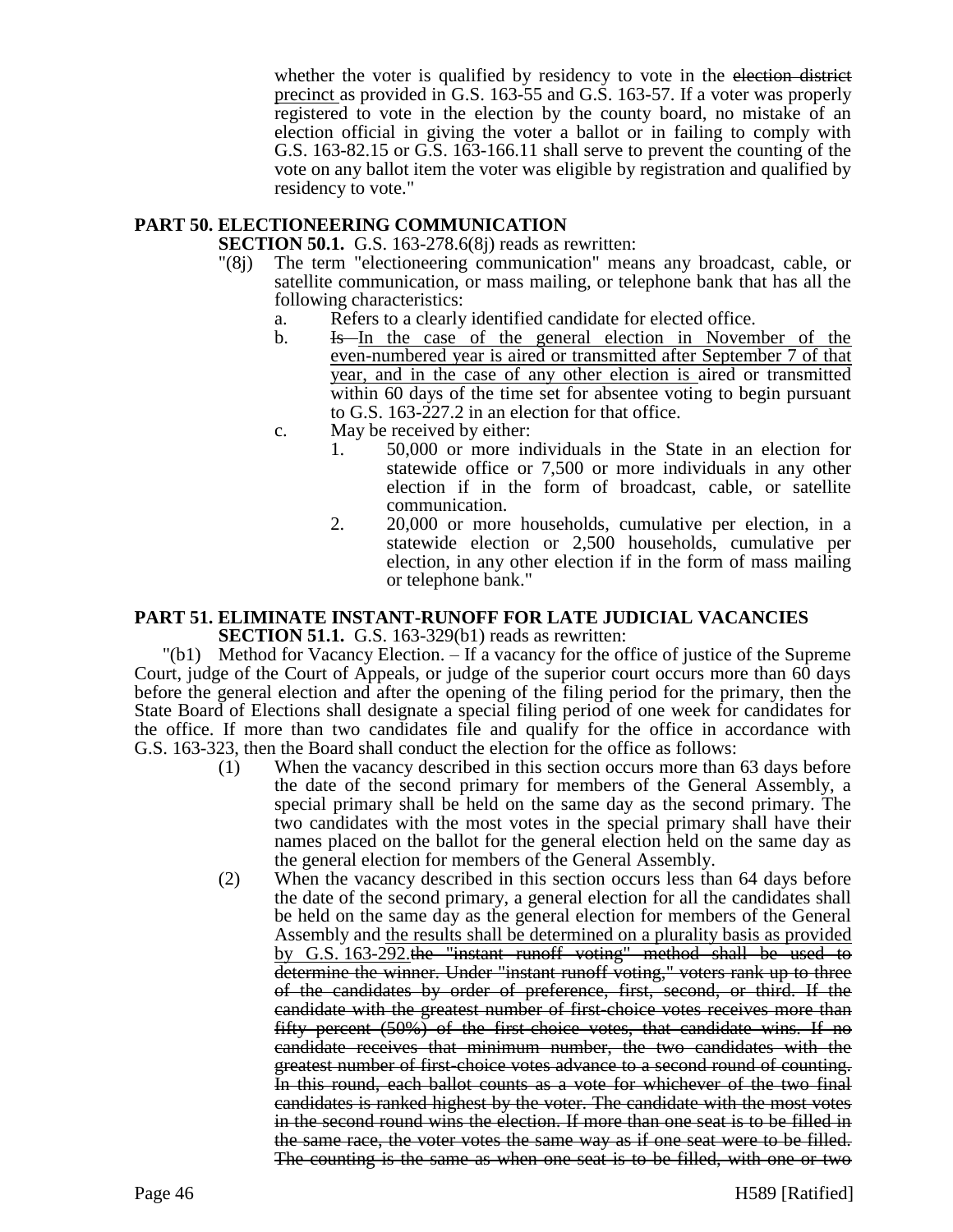rounds as needed, except that counting is done separately for each seat to be filled. The first count results in the first winner. Then the second count proceeds without the name of the first winner. This process results in the second winner. For each additional seat to be filled, an additional count is done without the names of the candidates who have already won. In multi-seat contests, the State Board of Elections may give the voter more than three choices.

(3) If two or more candidates receiving the highest number of votes each receive the same number of votes, the board of elections shall resolve the tie in accordance with G.S. 163-182.8."

### **PART 52. IDENTIFYING PROVISIONAL BALLOTS AS SUCH**

**SECTION 52.1.** Article 14A of Chapter 163 of the General Statutes is amended by adding a new section to read:

#### "**§ 163-166.11A. Notation on provisional ballot.**

Whenever a voter is permitted to vote a provisional ballot, the election official issuing the ballot shall annotate in writing or other means on the ballot that it is a provisional ballot."

# **PART 53. ELECTION CYCLE AND REPORTING CHANGES**

**SECTION 53.1.(a)** G.S. 163-278.13(d) reads as rewritten:

"(d) For the purposes of this section, the term "an election" means the period of time from January 1 of an odd-numbered year through anythe day of the primary, the day after the primary through the day of the second primary, or the day after the primary through December 31 of the next even-numbered year, general election in which the candidate or political committee may be involved, without regard to whether the candidate is opposed or unopposed in the election, except that where a candidate is not on the ballot in a second primary, that second primary is not "an election" with respect to that candidate."

**SECTION 53.1.(c)** This section becomes effective January 1, 2014.

### **PART 54. DEFINITION OF POLITICAL COMMITTEE IN CAMPAIGN FINANCE ACT**

**SECTION 54.1.** The Joint Legislative Elections Oversight Committee shall study establishing a threshold for the creation of a political committee and recommend to the General Assembly any legislation it deems advisable. It may make an interim report prior to the date that the General Assembly reconvenes the 2013 Regular Session in 2014, and shall make a final report before the convening of the 2015 Regular Session of the General Assembly.

### **PART 55. ALTER CAMPAIGN FINANCE REPORTING SCHEDULE**

**SECTION 55.1.** The Joint Legislative Elections Oversight Committee shall study conforming political committees, electioneering communications, and independent expenditures reporting schedules to similar dates and information, and recommend to the General Assembly any legislation it deems advisable. It may make an interim report prior to the date that the General Assembly reconvenes the 2013 Regular Session in 2014, and shall make a final report before the convening of the 2015 Regular Session of the General Assembly.

# **PART 56. DISCLOSURE REQUIREMENTS FOR MEDIA ADVERTISEMENTS**

**SECTION 56.1.** G.S. 163-278.39(a) reads as rewritten:

"(a) Basic Requirements. – It shall be unlawful for any sponsor to sponsor an advertisement in the print media or on radio or television that constitutes an expenditure, independent expenditure, electioneering communication, or contribution required to be disclosed under this Article unless all the following conditions are met:

- (1) It bears the legend or includes the statement: "Paid for by  $\overline{\phantom{a}}$ 
	- [Name of candidate, candidate campaign committee, political party organization, political action committee, referendum committee, individual, or other sponsor]." In television advertisements, this disclosure shall be made by visual legend.
- (2) The name used in the labeling required in subdivision (1) of this subsection is the name that appears on the statement of organization as required in G.S. 163-278.7(b)(1) or G.S. 163-278.12C(a).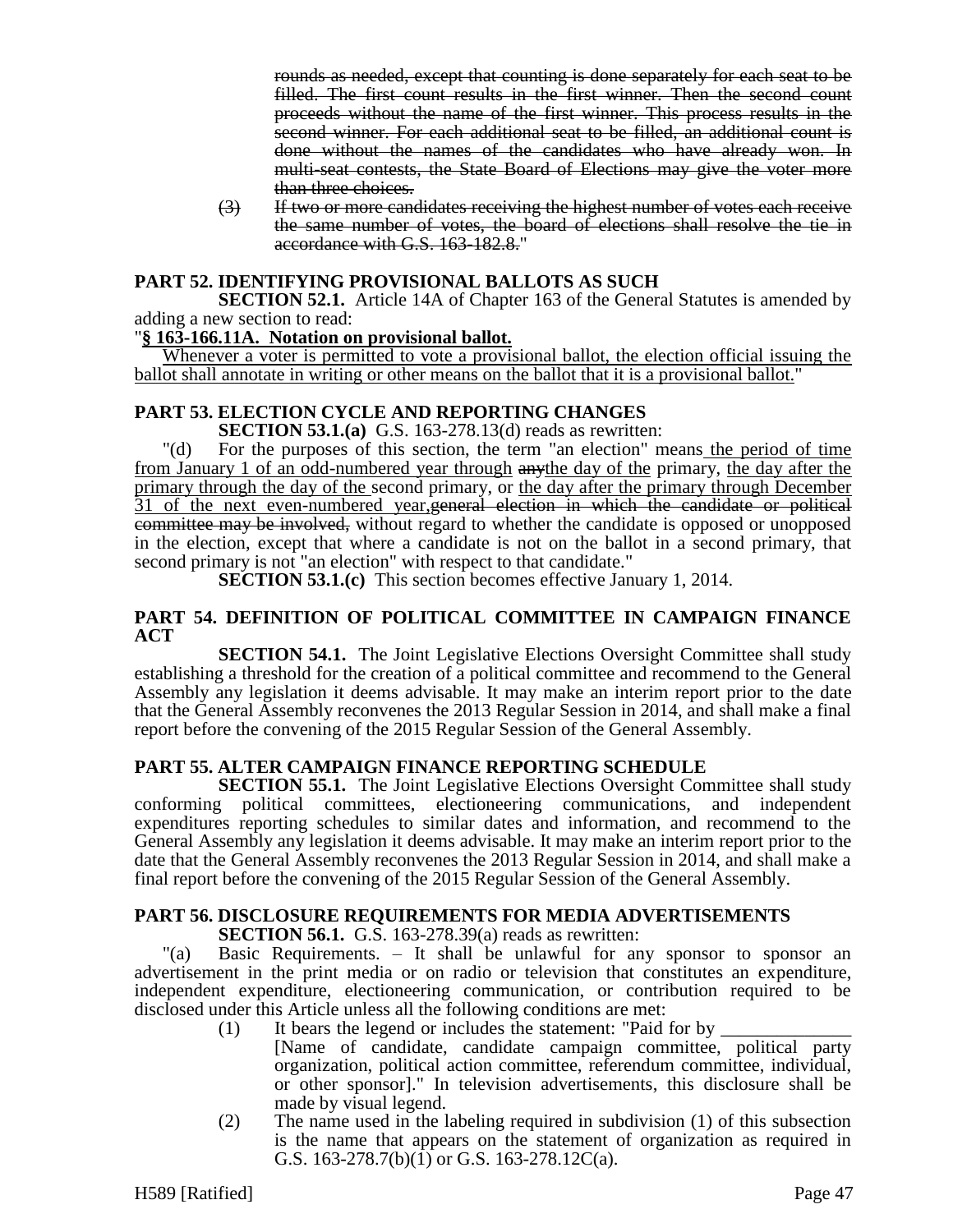- (3) Repealed by Session Laws 2001-353, s. 5, effective August 10, 2001.
- (4) The sponsor states in the advertisement its position for or against a ballot measure, provided that this subdivision applies only if the advertisement is made for or against a ballot measure.
- (5) In a print media advertisement supporting or opposing the nomination or election of one or more clearly identified candidates, the sponsor states whether it is authorized by a candidate. The visual legend in the advertisement shall state either "Authorized by [name of candidate], candidate for [name of office]" or "Not authorized by a candidate." This subdivision does not apply if the sponsor of the advertisement is the candidate the advertisement supports or that candidate's campaign committee.
- (6) In a print media advertisement that identifies a candidate the sponsor is opposing, the sponsor discloses in the advertisement the name of the candidate who is intended to benefit from the advertisement. This subdivision applies only when the sponsor coordinates or consults about the advertisement or the expenditure for it with the candidate who is intended to benefit.
- $(7)$  In a print media advertisement supporting or opposing the nomination or election of one or more clearly identified candidates that is an independent expenditure, the sponsor discloses the names of the individuals or persons making the five largest donations to the sponsor within the six-month period prior to the purchase of the advertisement if those donations are required to be reported under G.S. 163-278.12.
- (8) In a print media advertisement that is an electioneering communication, the sponsor discloses the names of the individuals or person making the five largest donations to the sponsor within the six-month period prior to the purchase of the advertisement if those donations are required to be reported under G.S. 163-278.12C.

If an advertisement described in this section is jointly sponsored, the disclosure statement shall name all the sponsors."

# **PART 57. STUDY ELIMINATION OF 48-HOUR REPORT**

**SECTION 57.1.** The Joint Legislative Elections Oversight Committee shall study the elimination of the 48-hour campaign finance report provided by G.S. 163-278.9(4a), and recommend to the General Assembly any legislation it deems advisable. It may make an interim report prior to the date that the General Assembly reconvenes the 2013 Regular Session in 2014, and shall make a final report before the convening of the 2015 Regular Session of the General Assembly.

# **PART 59. RAFFLES BY CANDIDATES OR POLITICAL COMMITTEES**

**SECTION 59.1.** G.S. 14-309.15(a) reads as rewritten:

"(a) It is lawful for any nonprofit organization or association, recognized by the Department of Revenue as tax-exempt pursuant to G.S. 105-130.11(a), or for any bona fide branch, chapter, or affiliate of such organization, candidate, political committee, and for any government entity within the State, to conduct raffles in accordance with this section. Any person who conducts a raffle in violation of any provision of this section shall be guilty of a Class 2 misdemeanor. Upon conviction that person shall not conduct a raffle for a period of one year. It is lawful to participate in a raffle conducted pursuant to this section. It shall not constitute a violation of State law to advertise a raffle conducted in accordance with this section. A raffle conducted pursuant to this section is not "gambling". For the purpose of this section, "candidate" and "political committee" have the meaning provided by Article 22A of Chapter 163A of the General Statutes, who have filed organization reports under that Article, and who are in good standing with the appropriate board of elections. Receipts and expenditures of a raffle by a candidate or political committee shall be reported in accordance with Article 22A of Chapter 163A of the General Statutes, and ticket purchases are contributions within the meaning of that Article."

# **PART 60. SEVERABILITY AND EFFECTIVE DATE**